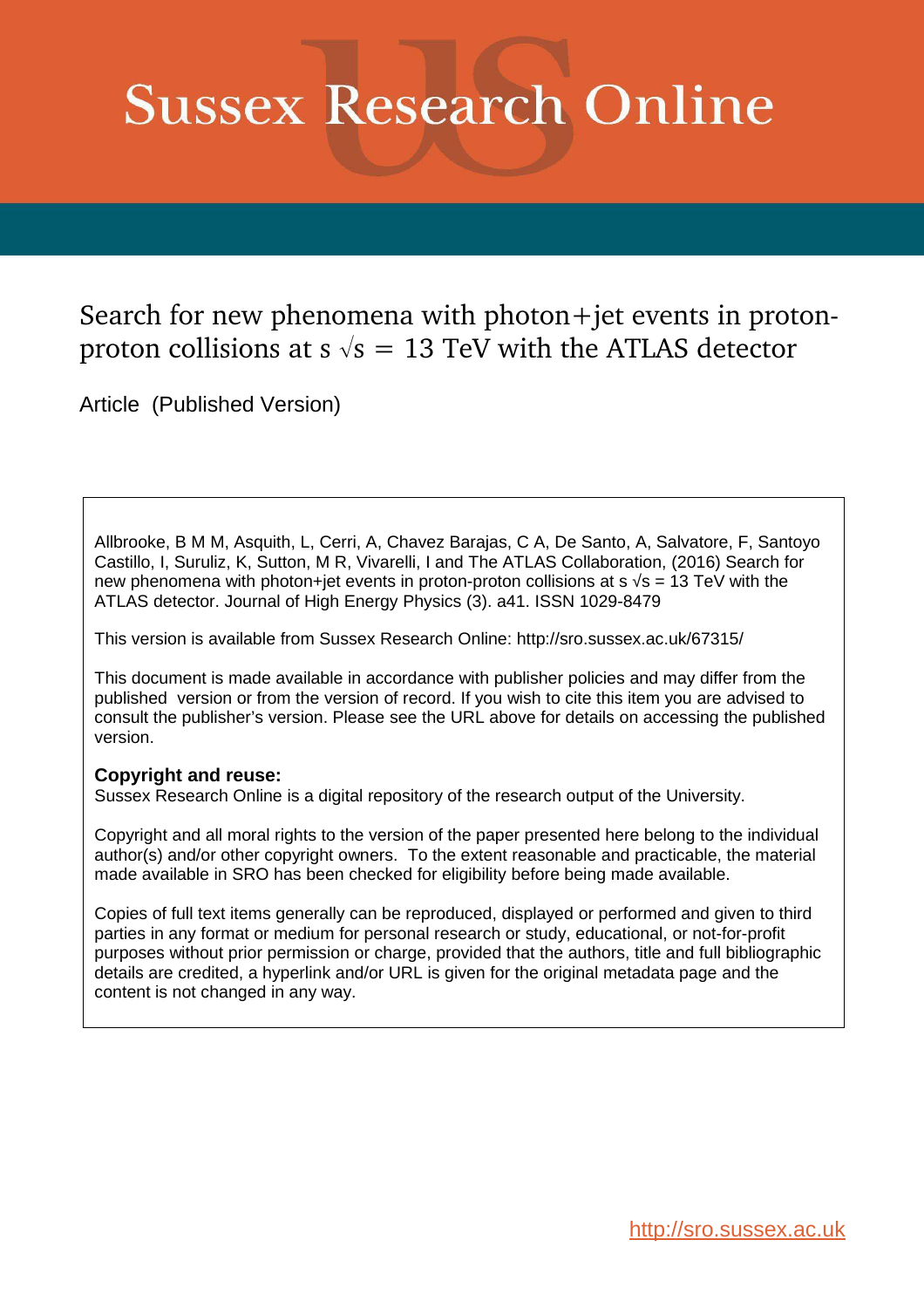PUBLISHED FOR SISSA BY 2 SPRINGER

RECEIVED: December 21, 2015 Revised : January 29, 2016 Accepted : February 17, 2016 PUBLISHED: March 8, 2016

# Search for new phenomena with photon+jet events in proton-proton collisions at  $\sqrt{s}=13\text{ TeV}$  with the ATLAS detector



## The ATLAS collaboration

*E-mail:* [atlas.publications@cern.ch](mailto:atlas.publications@cern.ch)

<span id="page-1-0"></span>Abstract: A search is performed for the production of high-mass resonances decaying into a photon and a jet in  $3.2 \text{ fb}^{-1}$  of proton-proton collisions at a centre-of-mass energy of  $\sqrt{s} = 13 \text{ TeV}$  collected by the ATLAS detector at the Large Hadron Collider. Selected events have an isolated photon and a jet, each with transverse momentum above 150 GeV. No significant deviation of the  $\gamma$ +jet invariant mass distribution from the backgroundonly hypothesis is found. Limits are set at 95% confidence level on the cross sections of generic Gaussian-shaped signals and of a few benchmark phenomena beyond the Standard Model: excited quarks with vector-like couplings to the Standard Model particles, and nonthermal quantum black holes in two models of extra spatial dimensions. The minimum excluded visible cross sections for Gaussian-shaped resonances with width-to-mass ratios of 2% decrease from about 6 fb for a mass of 1.5 TeV to about 0.8 fb for a mass of 5 TeV. The minimum excluded visible cross sections for Gaussian-shaped resonances with widthto-mass ratios of 15% decrease from about 50 fb for a mass of 1.5 TeV to about 1.0 fb for a mass of 5 TeV. Excited quarks are excluded below masses of 4.4 TeV, and non-thermal quantum black holes are excluded below masses of 3.8 (6.2) TeV for Randall-Sundrum (Arkani-Hamed-Dimopoulous-Dvali) models with one (six) extra dimensions.

KEYWORDS: Hadron-Hadron scattering

ArXiv ePrint: [1512.05910](http://arxiv.org/abs/1512.05910)

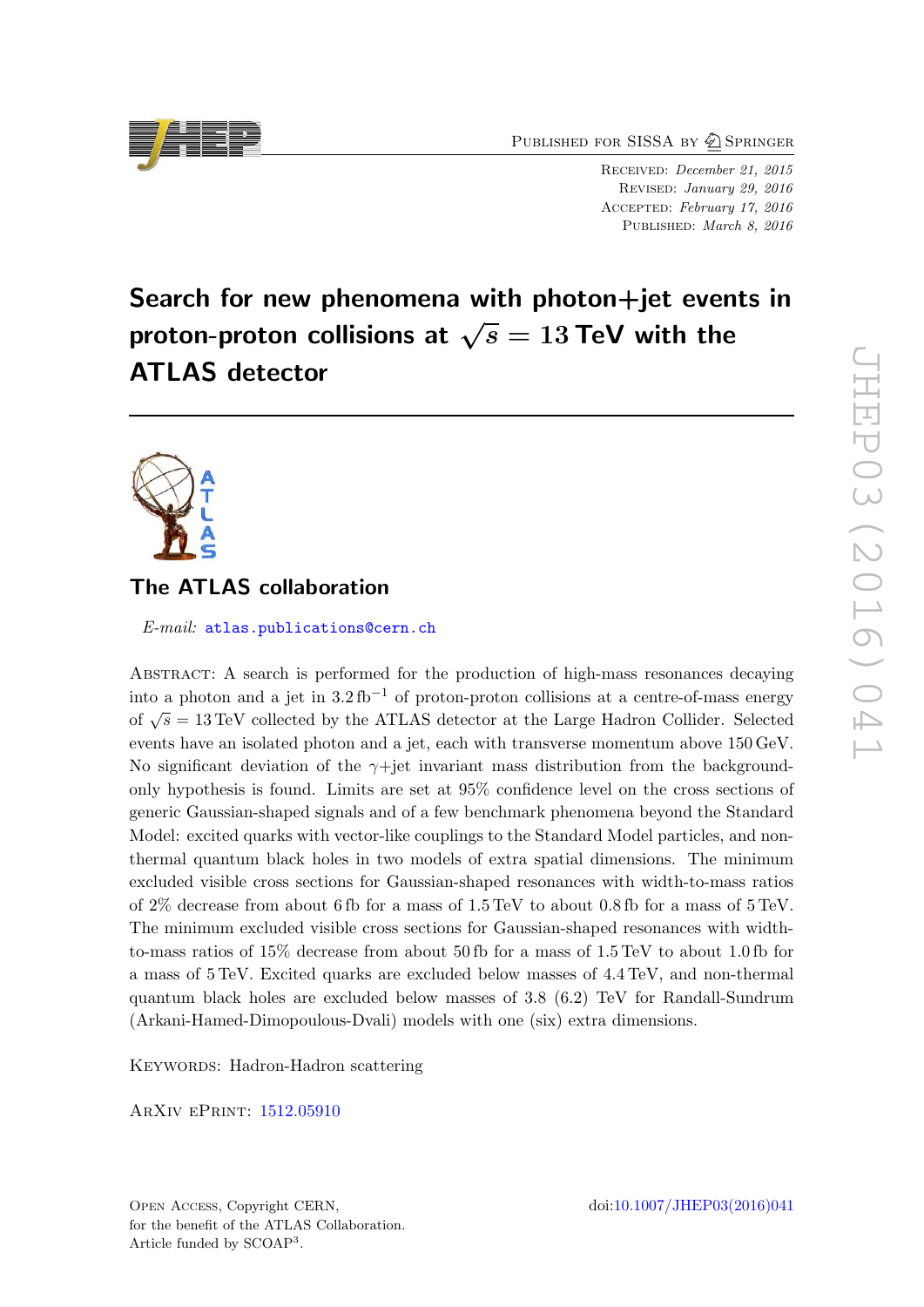#### Contents

|   | 1 Introduction                                                                   | $\mathbf{1}$            |
|---|----------------------------------------------------------------------------------|-------------------------|
|   | 2 The ATLAS detector                                                             | $\overline{\mathbf{4}}$ |
|   | 3 Data and simulation samples                                                    | $\overline{5}$          |
|   | 4 Event selection                                                                | $\boldsymbol{6}$        |
|   | 5 Signal and background models<br>Signal model<br>5.1<br>Background model<br>5.2 | 8<br>8<br>10            |
|   | 6 Systematic uncertainties                                                       | 10                      |
|   | 7 Statistical procedures of the excess search                                    | 12                      |
| 8 | Results                                                                          | 13                      |
|   | 9 Conclusions                                                                    | 13                      |
|   | The ATLAS collaboration                                                          |                         |

#### 1 Introduction

Final states consisting of a photon and a jet  $(\gamma + \text{jet})$  with large invariant mass could be produced in proton-proton (pp) collisions at the Large Hadron Collider (LHC) in many scenarios of physics beyond the Standard Model (SM), including decays of excited quarks  $(q^*)$  and non-thermal quantum black holes.

Excited-quark states with vector-like couplings to the SM particles [[1](#page-17-0), [2\]](#page-17-1) may be produced in pp collisions via the fusion of a gluon with a quark and then decay promptly to a quark and a photon  $(qg \to q^* \to q\gamma)$ . At a pp centre-of-mass energy of  $\sqrt{s} = 13 \text{ TeV}$ , the expected leading-order (LO)  $q^*$  production cross sections  $(pp \to q^* + X)$  times the  $q^* \to q\gamma$ decay branching ratios, combining all flavours of excited quarks and assuming a compositeness scale equal to the excited-quark mass  $m_{q^*}$ , are shown in figure [1](#page-3-0) as a function of  $m_{q^*}$ . These cross sections were obtained with the PYTHIA 8.186 event generator  $[3]$  $[3]$ . Only gauge interactions like those in the SM are considered for the excited quarks, with the  $SU(3)$ , SU(2), and U(1) coupling multipliers fixed to  $f_s = f = f' = 1$ . The predicted production cross section times branching ratio is approximately 5 fb for  $m_{q^*} = 4 \text{ TeV}$ .

Theories with  $n$  extra spatial dimensions, such as the Randall-Sundrum type-I  $(RS1)$ model [[4\]](#page-17-3) and the Arkani-Hamed-Dimopoulous-Dvali (ADD) model [[5](#page-17-4), [6\]](#page-17-5), solve the mass hierarchy problem of the SM by lowering the fundamental scale M∗ of quantum gravity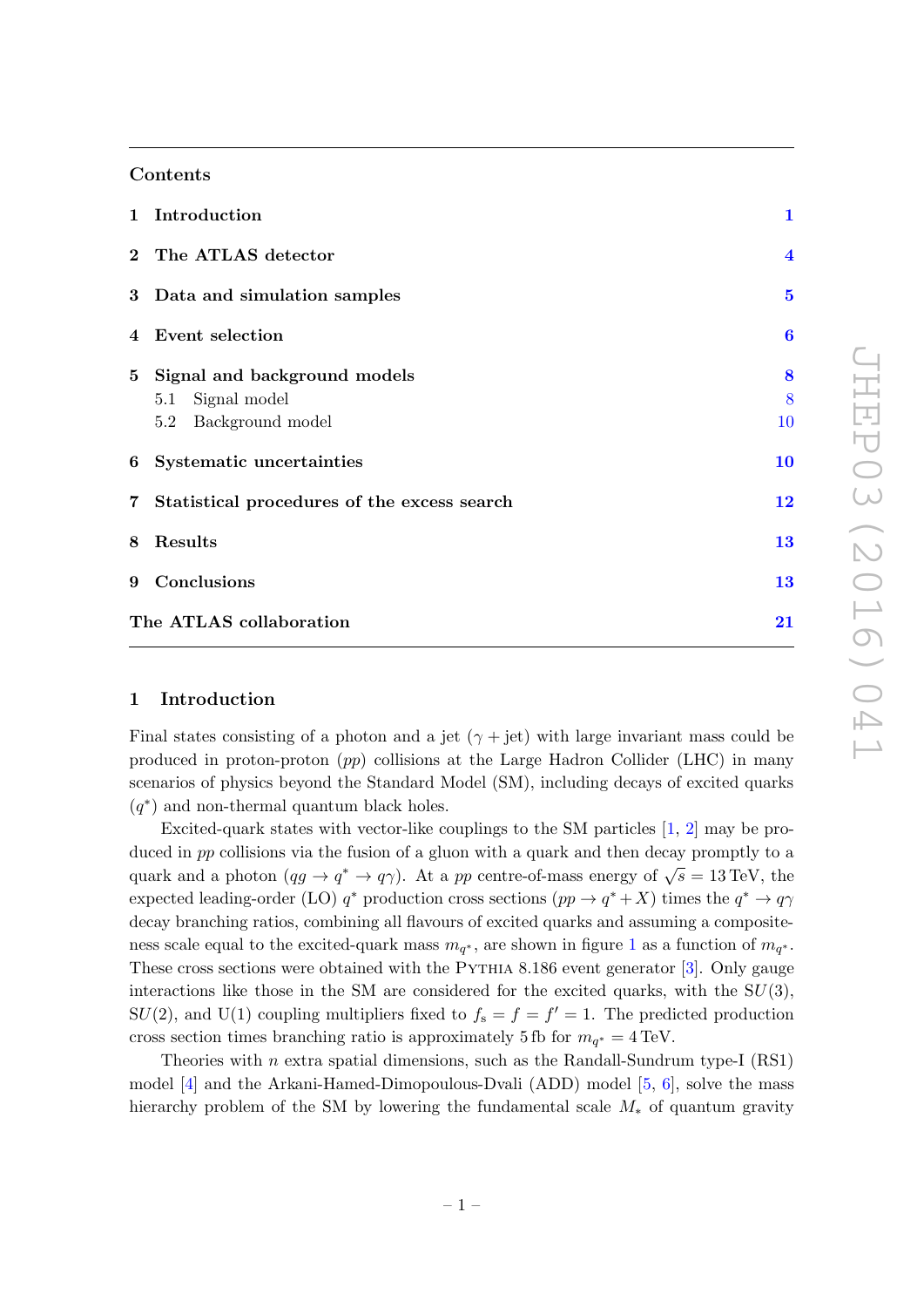$(\tilde{M}$  in the RS1 model and  $M_{\text{D}}$  in the ADD model) to a few TeV. As a consequence, the LHC could produce quantum black holes (QBH) with masses near  $M_{*}$  [[7](#page-17-6), [8\]](#page-17-7), which would then decay before thermalizing, producing low-multiplicity final states [ [9](#page-17-8) , [10\]](#page-18-0). The RS1 model studied in this article has  $n = 1$  extra dimensions. For the ADD model, the same benchmark scenario ( $n = 6$ ) is investigated as in the previous ATLAS publication [\[11\]](#page-18-1). In this article it is also assumed that the mass threshold for black hole production is equal to the Planck scale,  $M_{th} = M_*$ . The maximum mass for black hole production, which in any case cannot exceed the pp centre-of-mass energy, is set to  $3M_*$  (when  $M_* < \sqrt{s}/3$ ), to avoid the high-mass regime in which a classical description of the black hole should replace the quantum one. A continuum of black holes with invariant masses between the threshold mass and the maximum mass can therefore be produced, with a probability rapidly decreasing with the mass. The total expected production cross sections times decay branching ratios for  $pp \to QBH + X \to \gamma + q/g + X$  as a function of the threshold mass, assuming that all QBHs decay to two-body final states and summing over all parton types in the initial and final state, are shown in figure [1.](#page-3-0) These cross sections were obtained with the QBH 2.02 event generator [\[12\]](#page-18-2). At  $\sqrt{s} = 13 \,\text{TeV}$  the predicted total production cross section times branching ratio is 1.4 fb (390 fb) for RS1 (ADD) black holes with  $M_{\text{th}} = 4 \,\text{TeV}$ .

<span id="page-3-0"></span>Both the  $q^* \to q\gamma$  and QBH  $\to q\gamma, g\gamma$  decays (regardless of the number of extra dimensions) would yield final states with a photon and a jet having large transverse momenta and large invariant mass  $m_{\gamma j}$ . Such events would manifest themselves in the  $m_{\gamma j}$  distribution as a broad peak above the steeply falling background from SM prompt  $\gamma$  + jet events [\[13](#page-18-3), [14\]](#page-18-4), typically produced by QCD Compton scattering  $(qg \to q\gamma)$ .

In this article, a search for a localized, high-mass excess in the  $\gamma +$  jet invariant mass distribution is presented. The excess would arise from  $s$ -channel production of a resonant signal. The measurement uses 3.2 fb<sup>-1</sup> of  $pp$  collisions collected at a centre-of-mass energy  $\sqrt{s} = 13 \,\text{TeV}$  by the ATLAS detector in 2015.

The results are interpreted in terms of the visible cross section (i.e. the product of the production cross section, the branching ratio, the detector acceptance and the selection efficiency) of a generic Gaussian-shaped signal with mass  $M<sub>G</sub>$  and width  $\sigma<sub>G</sub>$ . The results are also interpreted in terms of the cross section times branching ratio to a photon and a quark or a gluon in three benchmark models: a  $q^*$  state, a non-thermal RS1 QBH, and a non-thermal ADD QBH (for  $n = 6$ ).

For the case of a Gaussian-shaped signal, the width  $\sigma$ <sub>G</sub> is assumed to be proportional to  $M_{\rm G}$ ; three possible values of  $\sigma_{\rm G}/M_{\rm G}$  are considered:  $2\%, 7\%$  and  $15\%$ . The experimental photon+jet invariant mass resolution improves from 2.4% at 1 TeV to 1.5% at 6 TeV. The smallest value of  $\sigma_{\rm G}/M_{\rm G}$  (2%) thus corresponds to the typical photon+jet invariant mass resolution and hence represents the case of an intrinsically narrow resonance.

The RMS width of the  $q^*$  lineshape is expected to increase from about  $250 \,\text{GeV}$  at  $m_{q^*} = 1 \,\text{TeV}$  to more than 1 TeV at  $m_{q^*} = 6 \,\text{TeV}$  and beyond. Quantum black holes are expected to produce even broader signals, due to the production of a continuum of QBHs with masses between the threshold mass  $M_{\text{th}}$  and the maximum mass.

Previous searches for generic Gaussian-shaped resonances, excited quarks, and ADD quantum black holes in the  $\gamma$  + jet final state have been performed by the ATLAS and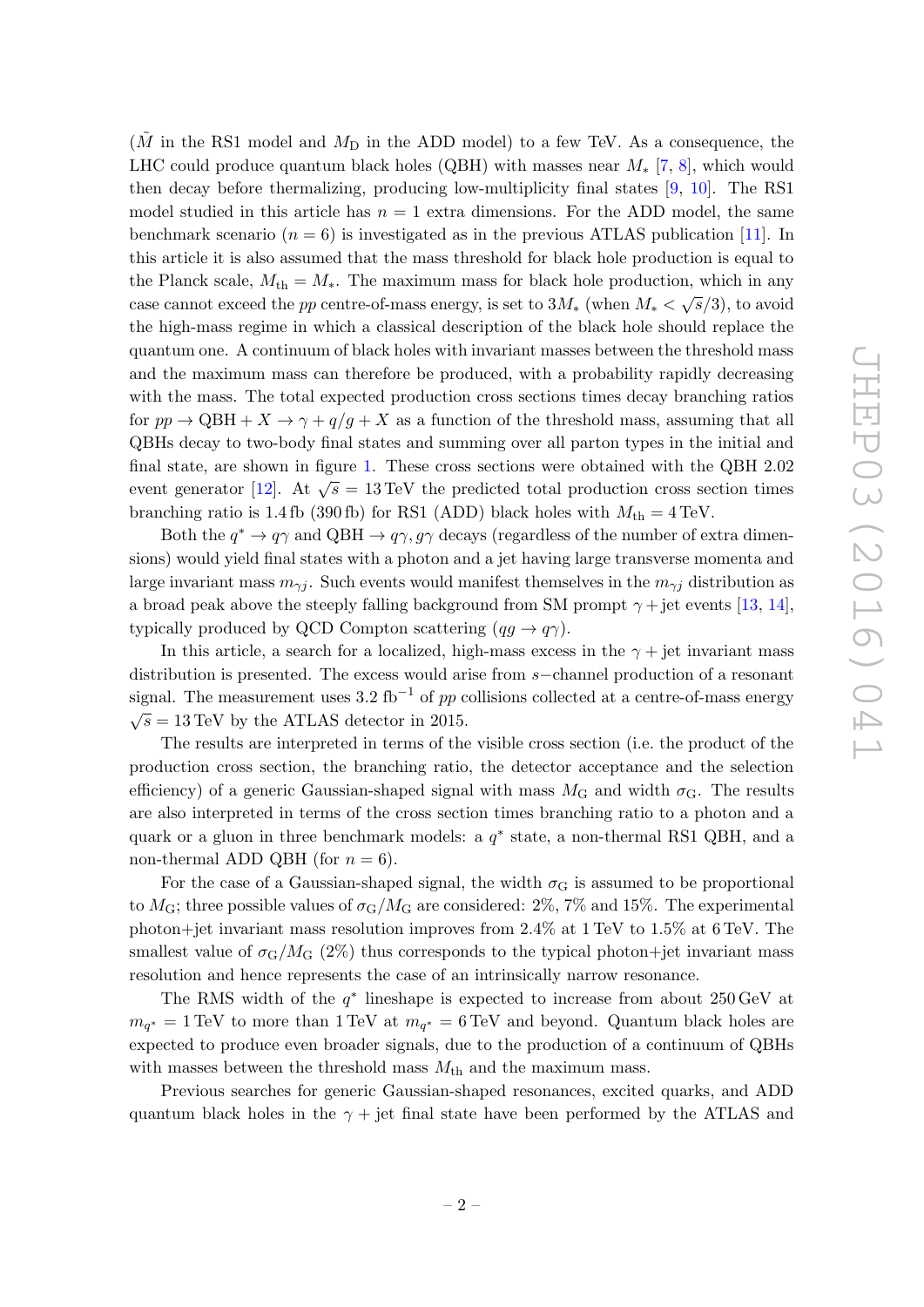

<span id="page-4-0"></span>**Figure 1.** Production cross section times  $\gamma +$  jet branching ratio for an excited quark  $q^*$  and two different non-thermal quantum black hole models (RS1, ADD) as a function of the  $q^*$  mass or the mass threshold for black hole production  $M_{\text{th}}$ , in pp collisions at  $\sqrt{s} = 13 \text{ TeV}$ . The  $q^*$  cross section is computed at leading order in  $\alpha_s$  with the PYTHIA 8.186 event generator [[3\]](#page-17-2). The excited-quark model assumes that the compositeness scale is equal to the excited-quark mass  $m_{q^*}$ , and that gauge interactions of excited quarks are like those in the SM, with the  $SU(3)$ ,  $SU(2)$ , and  $U(1)$  coupling multipliers fixed to  $f_s = f = f' = 1$ . The quantum black hole cross sections are obtained with the QBH 2.02 event generator [\[12\]](#page-18-2). In the RS1 and ADD quantum black hole models the number of extra spatial dimensions is  $n = 1$  and  $n = 6$ , respectively. The maximum mass for black hole production is set to the pp centre-of-mass energy or to  $3M_{\rm th}$  if  $M_{\rm th} < \sqrt{s}/3$ . The cross sections are calculated in 0.5 GeV mass steps (dots) and interpolated with a continuos function (solid lines).

CMS collaborations using pp collisions at either  $\sqrt{s} = 7 \text{ TeV}$  [\[15\]](#page-18-5) or 8 TeV [\[11](#page-18-1), [16\]](#page-18-6). No significant excess of events over the background was found, leading to lower limits on the mass of excited quarks at 3.5 TeV from both the ATLAS and CMS experiments [\[11](#page-18-1), [16](#page-18-6)] and on the ADD QBH mass at  $4.6 \text{ TeV}$  by ATLAS (for  $n = 6$ ) [\[11\]](#page-18-1). No limits on RS1 quantum black holes with the photon+jet final state have been set so far. Using the dijet final state, ATLAS has set a lower limit on the  $q^*$  mass at 4.1 TeV and on the ADD QBH mass at 5.8 TeV for  $n = 6$  [\[17\]](#page-18-7), while CMS has excluded  $q^*$  masses below 3.3 TeV and ADD QBH masses below 4.0-5.3 TeV depending on n [\[18](#page-18-8) , [19\]](#page-18-9). ATLAS has also searched for quantum black hole production by looking for high-mass dilepton [\[20\]](#page-18-10) and lepton+jet [\[21](#page-18-11) ] resonances in  $\sqrt{s} = 8 \,\text{TeV}$  data.

<span id="page-4-1"></span>Recently, using data collected at  $\sqrt{s} = 13 \,\text{TeV}$ , the ATLAS and CMS collaborations performed searches for excited quarks in dijet final states [\[22](#page-18-12) , [23\]](#page-18-13), and ATLAS searched for quantum black holes in dijet final states [\[22\]](#page-18-12) and for thermal black holes in multijet final states [\[24\]](#page-18-14). Excited quarks with masses below  $5.2 \,\text{TeV}$  and RS1 or ADD  $(n = 6)$ quantum black holes with masses below 5.3 TeV and 8.3 TeV respectively, decaying to dijets, are excluded.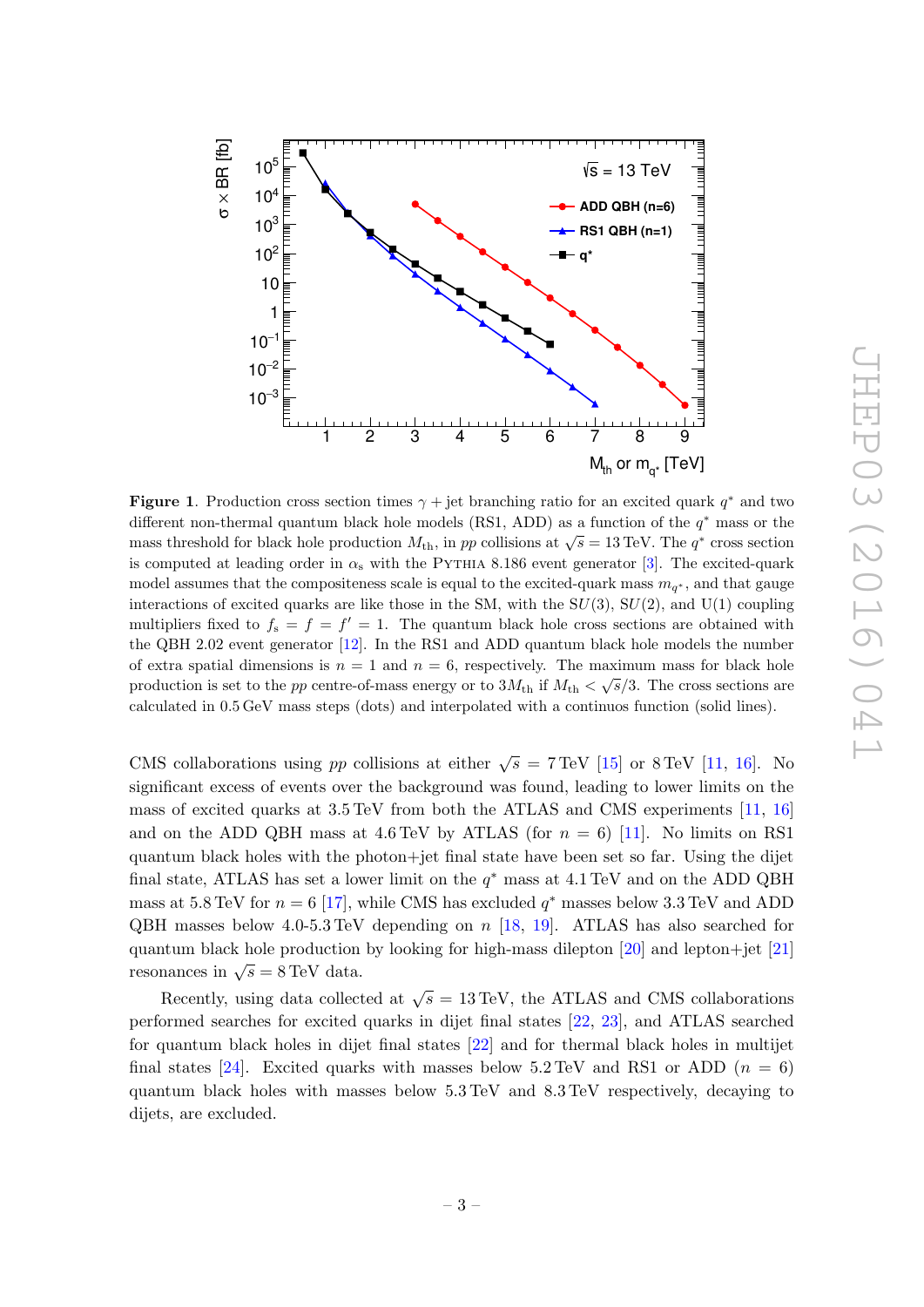<span id="page-5-0"></span>The searches presented in this article exploit analysis techniques and a selection strategy similar to those in a previous search using 20.3 fb<sup>-1</sup> of pp collisions at  $\sqrt{s} = 8 \text{ TeV}$  [\[11\]](#page-18-1). Despite the six times smaller integrated luminosity at  $\sqrt{s} = 13 \,\text{TeV}$ , the sensitivity of the present search to the  $q^*$  and QBH signals exceeds the exclusion limits obtained with  $8 \text{ TeV}$ data. This is due to the significant growth of the  $q^*$  and QBH production cross section with the increase of the  $pp$  centre-of-mass energy from  $8 \text{ TeV}$  to  $13 \text{ TeV}$ . For instance, for a mass of 5 TeV, the production cross sections rise by more than two orders of magnitude for both the  $q^*$  and QBHs, while the background cross section increases by less than an order of magnitude.

The article is organized as follows. In section [2](#page-4-0) a brief description of the ATLAS detector is given. Section [3](#page-5-0) summarizes the data and simulation samples used in this study. The event selection is discussed in section [4.](#page-6-0) The signal and background modelling are presented in section [5.](#page-8-0) The systematic uncertainties are described in section [6.](#page-10-1) In section [7,](#page-12-0) the signal search and limit-setting strategies are discussed, and finally the results are presented in section [8](#page-13-0) .

#### 2 The ATLAS detector

The ATLAS detector [\[25\]](#page-18-15) is a multi-purpose particle detector with approximately forward-backward symmetric cylindrical geometry.<sup>[1](#page-4-1)</sup> The inner tracking detector (ID) covers  $|\eta|$  < 2.5 and consists of a silicon pixel detector (including the newly installed innermost pixel layer [\[26\]](#page-19-0)), a silicon microstrip detector, and a straw-tube transition radiation tracker. The ID is surrounded by a thin superconducting solenoid providing a 2 T axial magnetic field and by a high-granularity lead/liquid-argon (LAr) sampling electromagnetic (EM) calorimeter. The EM calorimeter measures the energy and the position of electromagnetic showers with  $|\eta| < 3.2$ . It includes a presampler (for  $|\eta| < 1.8$ ) and three sampling layers, longitudinal in shower depth, up to  $|\eta| = 2.5$ . The hadronic calorimeter, surrounding the electromagnetic one and covering  $|\eta| < 4.9$ , is a sampling calorimeter which uses either scintillator tiles or LAr as the active medium, and steel, copper or tungsten as the absorber material. The muon spectrometer (MS) surrounds the calorimeters and consists of three large superconducting air-core toroid magnets, each with eight coils, a system of precision tracking chambers ( $|\eta|$  < 2.7), and fast tracking chambers ( $|\eta|$  < 2.4) for triggering.

Events containing photon candidates are selected by a two-level trigger system. The first-level trigger is hardware based; using a trigger cell granularity coarser than that of the EM calorimeter, it searches for electromagnetic clusters within a fixed window of size  $0.2\times0.2$  in  $\eta\times\phi$  and retains only those whose total transverse energy in two adjacent trigger cells is above a programmable threshold. The second, high-level trigger is implemented in software and employs algorithms similar to those used offline to identify jets and photon

<sup>1</sup>ATLAS uses a right-handed coordinate system with its origin at the nominal interaction point (IP) in the centre of the detector and the z-axis along the beam pipe. The x-axis points from the IP to the centre of the LHC ring, and the y-axis points upward. Cylindrical coordinates  $(r, \phi)$  are used in the transverse plane, φ being the azimuthal angle around the z-axis. The pseudorapidity is defined in terms of the polar angle  $\theta$  as  $\eta = -\ln \tan(\theta/2)$ .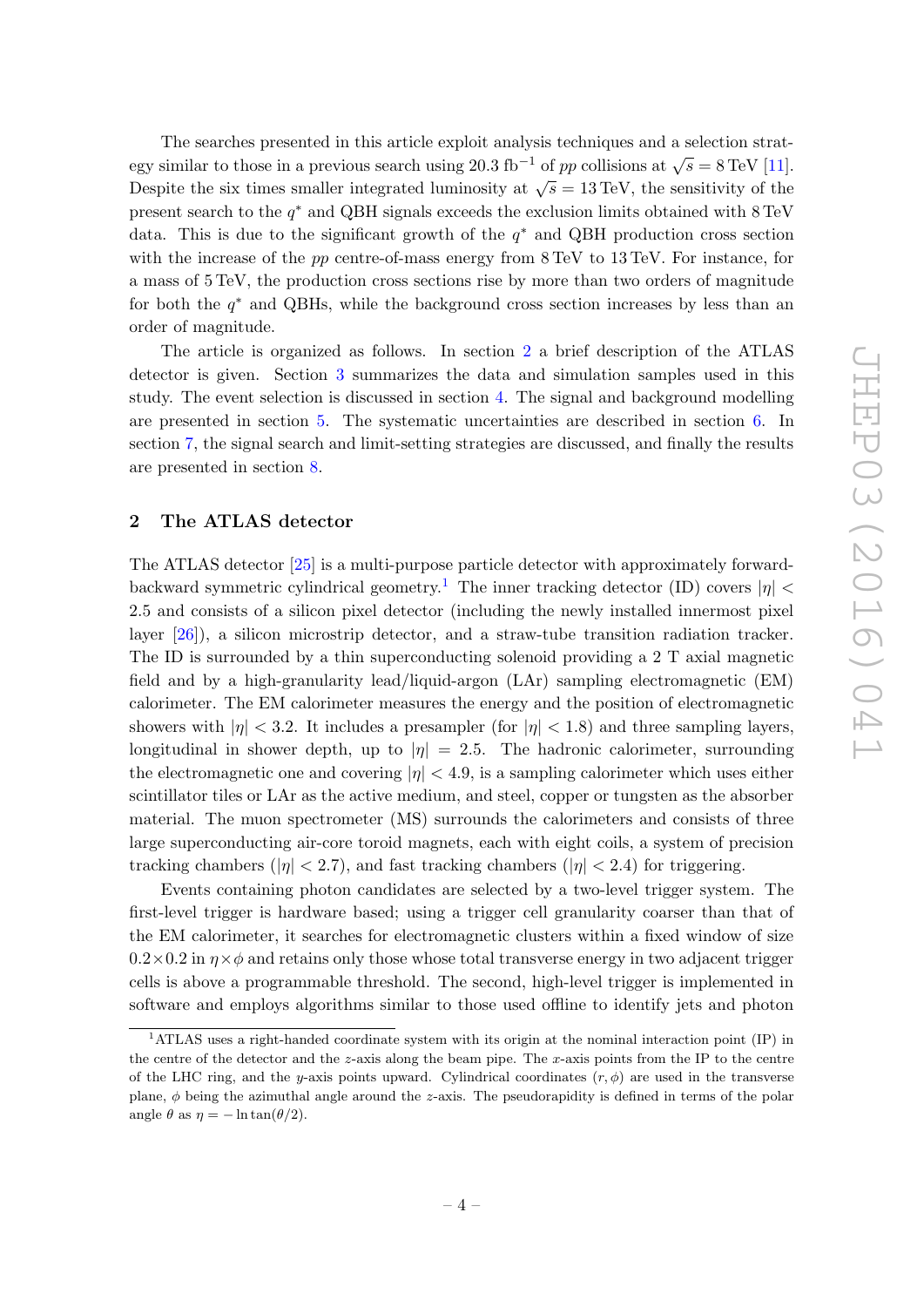candidates. Such algorithms exploit the full granularity and precision of the calorimeter to refine the first-level trigger selection, based on the improved energy resolution and detailed information about energy deposition in the calorimeter cells.

#### 3 Data and simulation samples

<span id="page-6-0"></span>Data events were collected in pp collisions at  $\sqrt{s} = 13 \,\text{TeV}$  produced by the LHC in 2015. The average number of inelastic interactions per bunch crossing was 14. Only events taken in stable beam conditions and in which the trigger system, the tracking devices and the calorimeters were operational and with good data quality are considered. The integrated luminosity of the analysed data sample is  $L_{\text{int}} = 3.2 \text{ fb}^{-1}$ .

The events used for the analysis are recorded by a trigger requiring at least one photon candidate with transverse momentum above 140 GeV and passing loose identification requirements based on the shower shapes in the EM calorimeter and on the energy leaking into the hadronic calorimeter from the EM calorimeter [\[27\]](#page-19-1).

Twelve samples of simulated  $pp \to q^* + X \to \gamma + q + X$  events, with  $q^*$  masses in the range between 500 GeV and 6 TeV and separated by 500 GeV intervals, were generated at leading order in the strong coupling constant  $\alpha_s$  with PYTHIA 8.186. The NNPDF 2.3 [\[28](#page-19-2)] parton distribution functions and the A14 set of tuned parameters [\[29\]](#page-19-3) of the underlying event were used.

Simulated samples of QBHs decaying into a photon and a quark or a gluon were generated with QBH 2.02, interfaced to Pythia 8.186 for hadronization and simulation of the underlying event. The CTEQ6L1 [\[30\]](#page-19-4) parton distribution functions and the A14 tune of the underlying event were used. Thirteen samples of  $pp \to \text{QBH} + X \to \gamma + q/g + X$ events were produced for RS1 (ADD  $n = 6$ ) quantum black holes with equally spaced  $M_{\rm th}$ values between 1 (3) TeV and 7 (9) TeV, in 0.5 TeV steps.

To study the properties of the background, events from SM processes containing a photon with associated jets are simulated using the Sherpa 2.1.1 [\[31\]](#page-19-5) generator, requiring a photon transverse momentum above 70 GeV. Matrix elements are calculated at LO with up to four partons and merged with the Sherpa parton shower [\[32\]](#page-19-6) using the ME+PS@LO prescription [\[33\]](#page-19-7). The CT10 PDF set [\[34\]](#page-19-8) is used in conjunction with a dedicated parton shower tuning developed by the SHERPA authors. The samples are binned in the photon transverse momentum,  $p_{\text{T}}^{\gamma}$  $T_{\rm T}^{\gamma}$ , to cover the full spectrum relevant to this analysis.

All the above Monte Carlo (MC) samples were passed through a detailed GEANT4 [\[35](#page-19-9)] simulation of the ATLAS detector response [\[36\]](#page-19-10). Moreover, additional inelastic pp interactions in the same and neighbouring bunch crossings, denoted as pile-up, are included in the event simulation by overlaying a number of minimum-bias events consistent with that observed in data. Multiple overlaid proton-proton collisions are simulated with the soft QCD processes of Pythia 8.186 using the A2 tune [\[37\]](#page-19-11) and the MSTW2008LO PDF set [\[38\]](#page-19-12).

Supplementary studies of the invariant mass shape of the  $\gamma$  + jet background are also performed with the parton-level, next-to-leading-order (NLO) JETPHOX v1.3.1.2 generator [\[39\]](#page-19-13) using the NNPDF 2.3 parton distribution functions and the NLO photon fragmentation function [\[40\]](#page-19-14). The nominal renormalization, factorization and fragmentation scales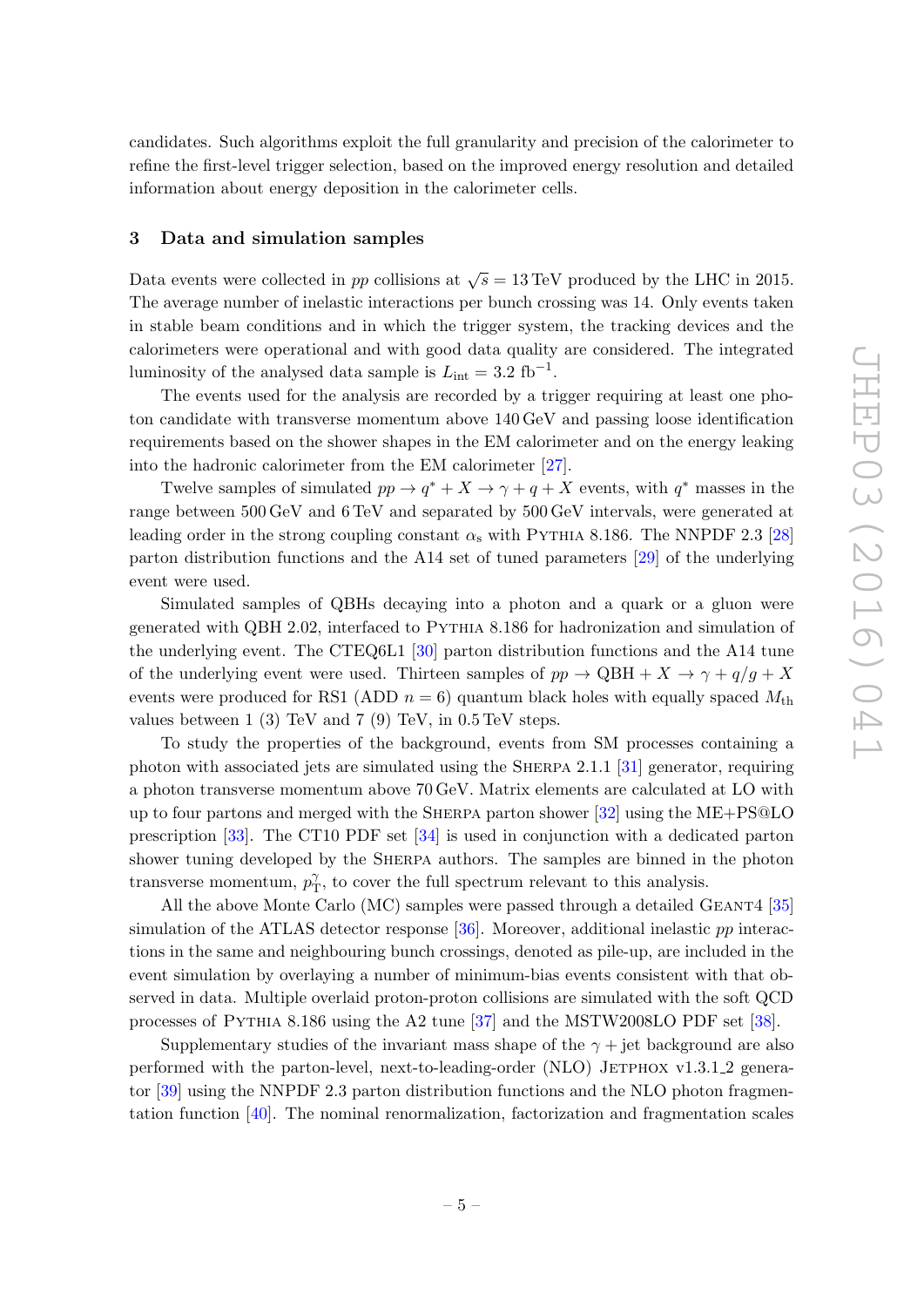are set to the photon transverse momentum. Jets of partons are reconstructed using the anti- $k_t$  algorithm [\[41\]](#page-19-15) with a radius parameter  $R = 0.4$ . The total transverse energy from partons produced inside a cone of size  $\Delta R = \sqrt{(\Delta \eta)^2 + (\Delta \phi)^2} = 0.4$  around the photon is required to be lower than 2.45 GeV +  $0.022 \times p_{\text{T}}^{\gamma}$  $T_{\rm T}^{\gamma}$ , to match the selection requirement described in the next section. Experimental effects (detector reconstruction efficiencies and resolution) as well as hadronization and pile-up are not taken into account in this sample.

#### 4 Event selection

Each event is required to contain at least one primary vertex candidate with two or more tracks with  $p_{\rm T} > 400 \,\text{MeV}$ . The tracks must satisfy quality requirements based on the number of reconstructed intersections with the silicon pixel and strip detectors and the track impact parameters with respect to the centre of the luminous region. The primary vertex is defined as the candidate with the largest sum of the  $p_T^2$  of the tracks that are considered to be associated to it, based on a requirement on a  $\chi^2$  variable calculated between the estimated vertex position and the point of closest approach of the track to the vertex.

Photons are reconstructed from energy deposits (clusters) found in the EM calorimeter by a sliding-window algorithm. The reconstruction algorithm looks for matches between energy clusters and tracks reconstructed in the inner detector and extrapolated to the calorimeter. Well-reconstructed clusters matched to tracks are classified as electron candidates while clusters without matching tracks are classified as unconverted photon candidates. Clusters matched to pairs of tracks that are consistent with the hypothesis of  $a \gamma \rightarrow e^+e^-$  conversion process are classified as converted photon candidates. To maximize the reconstruction efficiency for electrons and photons, clusters matched to single tracks without hits in an active region of the innermost pixel layer are considered as electron candidates and as converted photon candidates. Both unconverted and converted photon candidate are used for the search presented in this paper.

The energies of the photon candidates are calibrated following the procedure described in ref. [\[42\]](#page-19-16). The calibration algorithm, tuned using 13 TeV event simulation, accounts for energy loss upstream of the EM calorimeter and for both lateral and longitudinal shower leakage. Correction factors are extracted from  $8 \text{ TeV } Z \rightarrow ee$  data and simulated events reconstructed with the algorithms used in the 2015 data taking. Additional corrections and systematic uncertainties take into account the differences between the 2012 and 2015 configurations.

To reduce backgrounds from hadrons, photon candidates are required to fulfil  $\eta$ dependent requirements consisting of nine independent selections, one on the hadronic leakage and eight on shower shape variables measured with the first two sampling layers of the electromagnetic calorimeter [\[27\]](#page-19-1). The requirements were optimized for the 2015 data-taking conditions using simulated samples of photons and hadronic jets produced in 13 TeV pp collisions. The simulation is corrected for the differences between  $\sqrt{s} = 8 \text{ TeV}$ data and simulated events for each photon shower shape variable.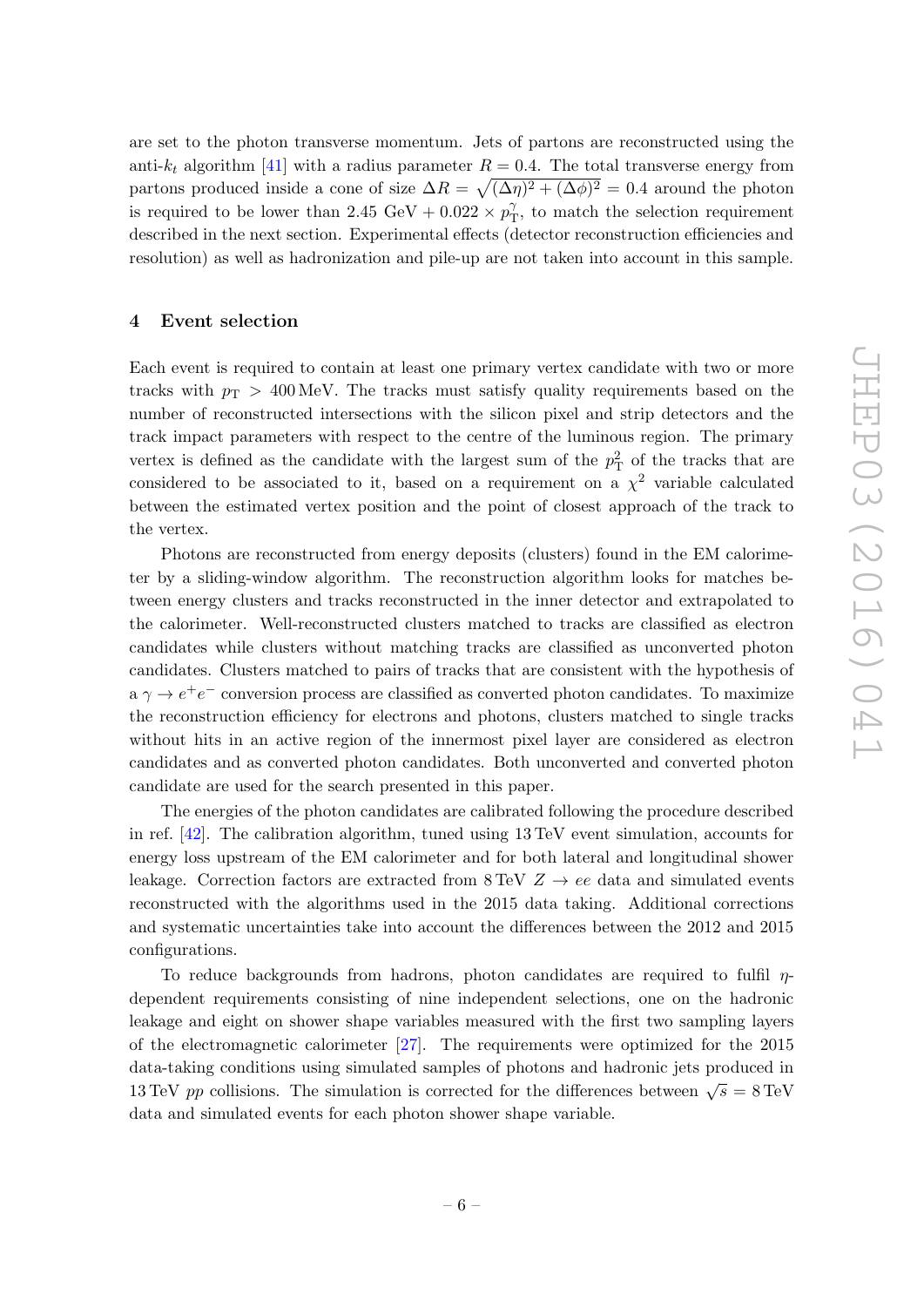Groups of contiguous calorimeter cells (topological clusters) are formed based on the significance of the ratio of deposited energy to calorimeter noise. To further reduce background photons from hadronic jets, the transverse isolation energy  $E_{\text{T,iso}}^{\gamma}$  of the photon candidates is required to be less than  $2.45 \text{ GeV} + 0.022 \times p_1^2$  $\tilde{T}_T$ . This energy is computed from the sum of the energies of all cells belonging to topological clusters and within a cone of  $\Delta R = 0.4$  around the photon direction. The contributions from the underlying event and the pile-up [\[43](#page-19-17), [44\]](#page-19-18), as well as from the photon itself, are subtracted. The isolation requirement has a signal efficiency of about 98% over the whole photon transverse momentum range relevant to this analysis.

Jets are reconstructed from topological clusters of calorimeter cells using the anti- $k_t$ algorithm with radius parameter  $R = 0.4$ . Jets affected by noise or hardware problems in the detector, or identified as arising from non-collision backgrounds, are discarded [\[45\]](#page-19-19). Jet four-momenta are computed by summing over the topological clusters that constitute each jet, treating each cluster as a four-vector with zero mass. To reduce the effects of pile-up on the jet momentum, an area-based subtraction method is employed [\[43](#page-19-17) , [44\]](#page-19-18). Jet energies are then calibrated by using corrections from the simulation and scale factors determined in various control samples  $(\gamma + jet, Z + jet$  and multijet events) in 8 TeV data [\[46\]](#page-19-20) and validated with early 2015 data [\[47\]](#page-20-0). These corrections are applied to 2015 data, after taking into account in the simulation the changes in the detector and in the data-taking conditions between 8 TeV and 13 TeV data, and propagating as systematic uncertainties those related to this extrapolation procedure. Jets with  $p_T < 20 \,\text{GeV}$  or within  $\Delta R = 0.2$ (0.4) of a well-identified and isolated electron (photon) with transverse momentum above 25 GeV are not considered.

Events are selected if they contain at least one photon candidate and at least one jet candidate satisfying all the previous criteria and each having  $p_{\text{T}} > 150 \,\text{GeV}$ . The photon trigger has an efficiency of  $(99.9_{-1.3}^{+0.1})$  % for these events. The trigger efficiency is measured in data as the product of the efficiency of the high-level trigger computed from events selected by the first-level trigger and the efficiency of the first-level trigger with respect to offline identification [\[48\]](#page-20-1).

<span id="page-8-0"></span>Since *t*-channel  $\gamma$ +jet and dijet production rates increase while the rate of the *s*-channel signal production decreases with the photon and jet absolute pseudorapidity, photons are required to be in the barrel calorimeter,  $|\eta^{\gamma}|$  < 1.37. Moreover, as a consequence of the different production mechanisms for the signal and background, the pseudorapidity separation  $\Delta \eta$  between the photon and the jet candidates tend to be smaller for the signal than for the background, particularly for large values of the photon-jet invariant mass. For this reason, events with  $|\Delta \eta| > 1.6$  are discarded.

<span id="page-8-1"></span>In events in which more than one good photon or jet candidate is found, the highest $p_{\rm T}$  candidate of each type is selected to form the resonant  $\gamma$  + jet candidate. Events in which the angular separation between the photon and any jet with  $p_T > 30 \,\text{GeV}$  (after the jet-photon overlap removal) is  $\Delta R < 0.8$  are discarded. This requirement suppresses background events from SM photon+jet production in which the photon is emitted at large angles in the fragmentation of a quark or a gluon.

The total signal efficiency (including detector acceptance) depends on the resonant mass of the hypothetical signal, and is described in the next section. The product of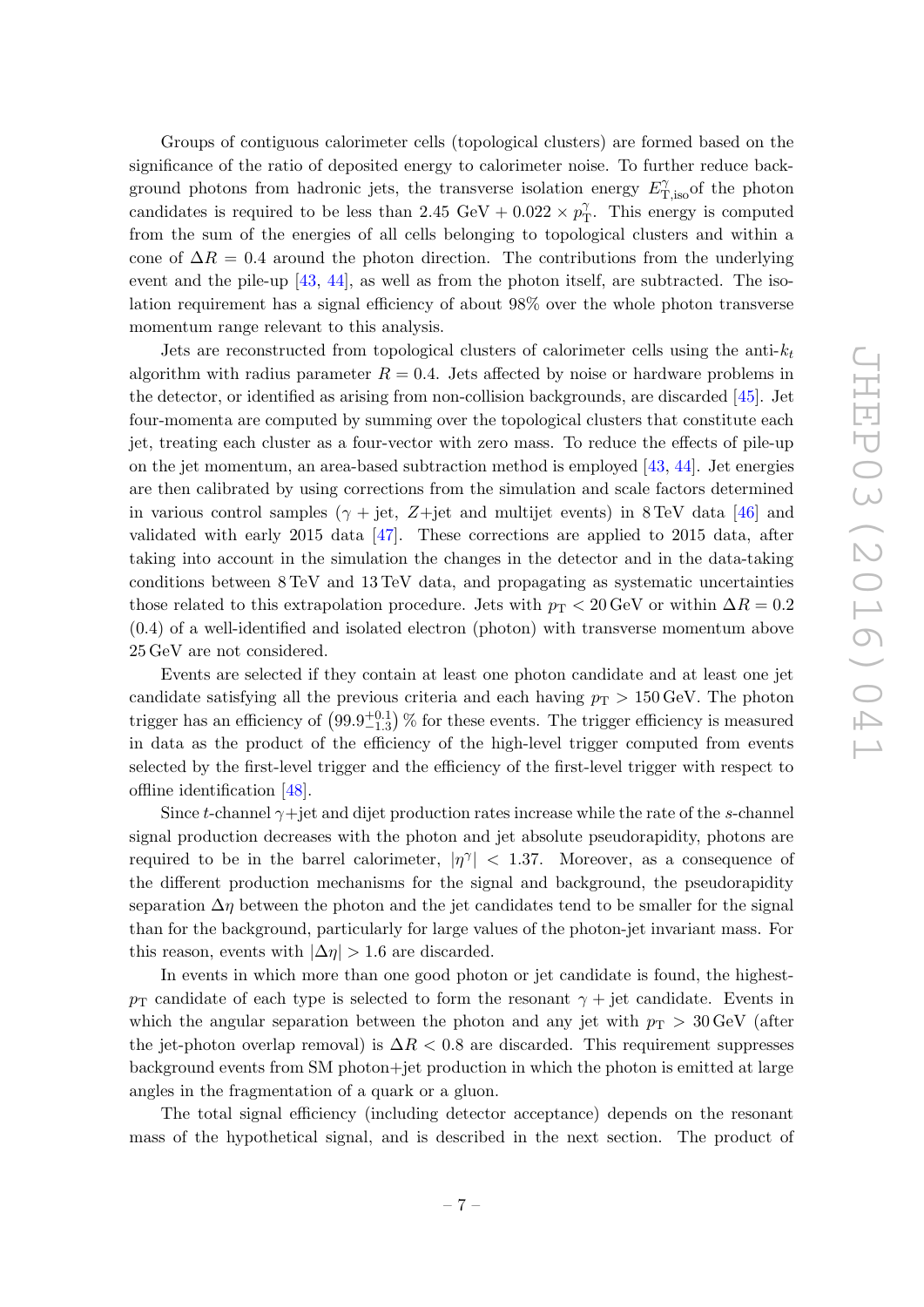acceptance times efficiency for the QBH and  $q^*$  signals and a resonance mass of 3 TeV is close to 50%.

There are 2603 candidates in the data sample passing the full event selection and having invariant mass above 1 TeV. The  $\gamma$  + jet candidate with the highest  $m_{\gamma}$  value has an invariant mass of 2.87 TeV. A small contamination from dijet events is expected, due to jets misidentified as photons in the calorimeter. Such fake candidates typically arise from jets containing a neutral meson (most likely a  $\pi$ <sup>0</sup>) carrying a large fraction of the jet energy and decaying into two collimated photons. These candidates are on average less isolated from activity in the neighbouring cells of the calorimeters and have on average wider shower shapes in the electromagnetic calorimeter. The purity of true photon+jet events in the selected sample is estimated to be around 93% by means of a two-dimensional sideband method based on the numbers of photon+jet candidates in which the photon either passes anti-isolation requirements, anti-identification requirements, or both [\[27\]](#page-19-1), thus indicating that the dijet contamination is rather small. For the purity measurement a photon candidate is considered non-isolated if its isolation transverse energy is at least 3 GeV larger than the maximum allowed  $E_{\text{T}}^{\gamma}$  $T_{\text{T,iso}}^{\gamma}$  for a photon to be regarded as isolated. A photon candidate is non-identified if it fails at least one of the requirements on four shower shape variables computed from the energy deposited in the finely segmented cells of the first layer of the electromagnetic calorimeter. No evidence of a dependence of the photon purity on the  $\gamma$  + jet invariant mass is observed.

<span id="page-9-0"></span>Figure [2](#page-9-0) shows the comparison between the  $m_{\gamma j}$  distribution of events selected in data and the shapes predicted by SHERPA and JETPHOX for SM  $\gamma$  + jet production, neglecting the dijet contribution. The bin width rises from  $100 \,\text{GeV}$  to  $300 \,\text{GeV}$  with increasing  $m_{\gamma j}$ , to account for the corresponding decrease in the number of data events and increase in the intrinsic width of most of the signals considered in this study. The simulated spectra from SHERPA and JETPHOX are normalized to the data in the range  $0.5 \text{ TeV} < m_{\gamma}$  < 2.5 TeV. The shapes of the  $m_{\gamma j}$  distributions in data and simulation agree in the range studied. The agreement is better for Sherpa, due to the inclusion of hadronization and underlying-event effects and of the detector response.

#### 5 Signal and background models

In order to evaluate the strength of a possible contribution of a signal originating from physics beyond the SM, an unbinned maximum-likelihood fit of the signal+background model to the  $m_{\gamma j}$  distribution of the selected data events is performed.

#### 5.1 Signal model

The signal model consists of the expected  $m_{\gamma j}$  distribution after reconstruction and selection (called *template* in the following) for each type of signal under study and as a function of its hypothetical mass  $M$  ( $M<sub>G</sub>$ ,  $m<sub>q</sub>$ <sup>\*</sup> or  $M<sub>th</sub>$  depending on the signal type).

The model is the product  $f_{\text{sig}}(m_{\gamma j}) \times (\sigma \times BR) \times (A \times \varepsilon) \times L_{\text{int}}$  of a template  $f_{\text{sig}}(m_{\gamma j})$ with the production cross section times the branching ratio to a photon and a quark or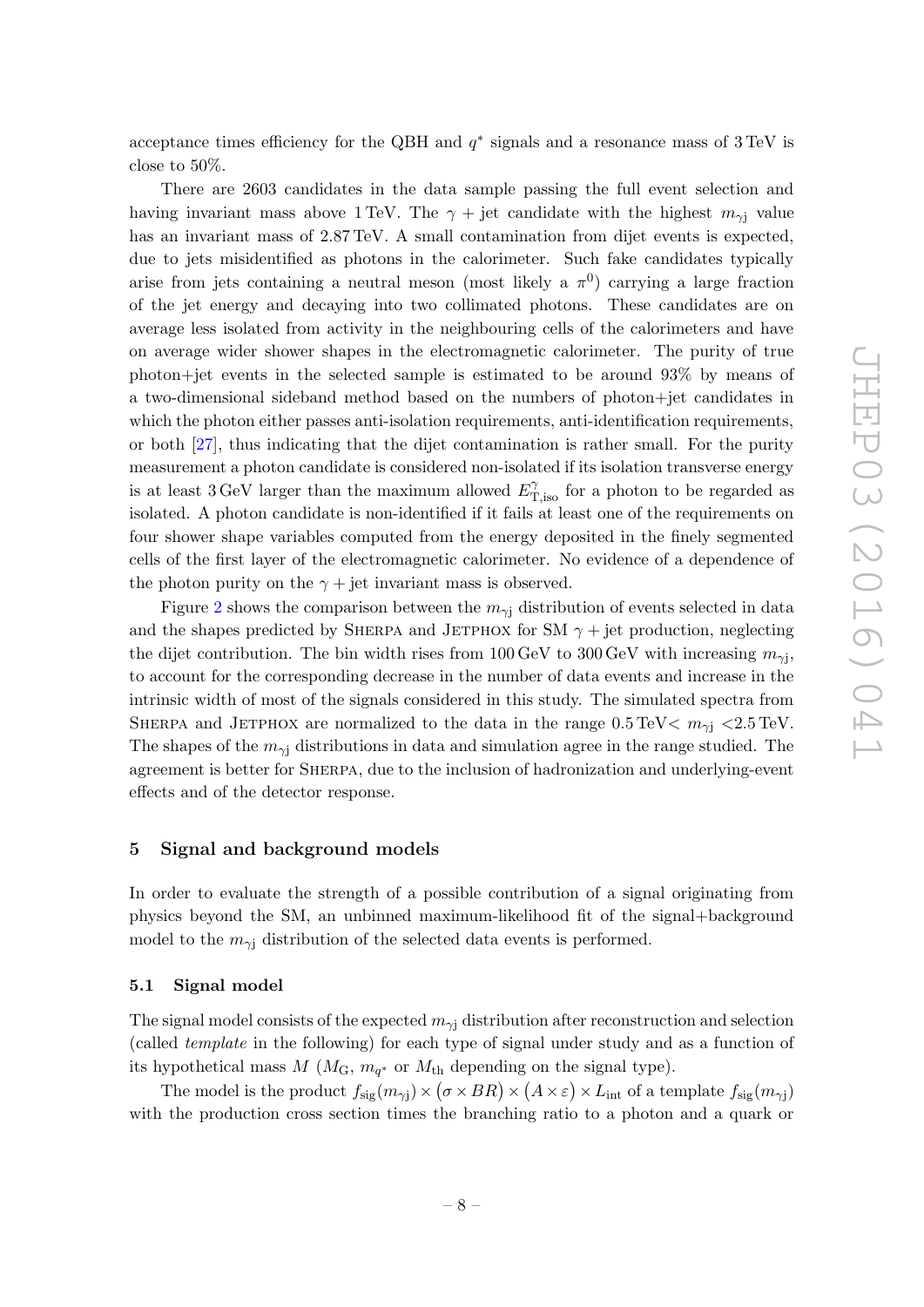<span id="page-10-0"></span>

Figure 2. Photon-jet invariant mass spectrum in data (black dots) compared to the shape predicted by a  $\gamma$ +jet parton-level calculation (JETPHOX, hatched blue bands) and a parton-shower simulation (SHERPA, solid red bands). Both predictions are normalized to data in the range 0.5 TeV  $\langle m_{\gamma} \rangle$ 2 .5 TeV. The number of events in each bin is normalised by the bin width. In the bottom panel the ratios of the data to the two predictions are shown. Statistical uncertainties due to the size of the data and simulated samples and systematic uncertainties for simulations are shown.

a gluon,  $\sigma \times BR$ , the expected acceptance times efficiency,  $A \times \varepsilon$ , and the integrated luminosity of the sample,  $L_{\text{int}}$ .

In the case of a generic Gaussian-shaped signal with mass  $M<sub>G</sub>$  and an arbitrary production cross section, the template is a simple Gaussian distribution centred at  $M<sub>G</sub>$  with a width  $\sigma_{\rm G}$  proportional to the mass; three possible values of  $\sigma_{\rm G}/M_{\rm G}$  are considered  $(2\%, 7\%,$ 15%). The results are directly interpreted in terms of the visible cross section  $\sigma \times BR \times A \times \varepsilon$ , which is the parameter of interest in the maximum-likelihood fit described in section [7](#page-12-0).

<span id="page-10-1"></span>For the other three types of signal  $(q^*$ , RS1 QBH, ADD QBH), the parameter of interest in the fit is the product  $\sigma \times BR$ . The normalized  $m_{\gamma i}$  template for the generated signals (section [3\)](#page-5-0) is obtained via smoothing with a kernel density estimation technique [\[49](#page-20-2) , [50\]](#page-20-3). The normalized distributions of the invariant masses of the candidates passing the full selection in the simulated signal samples are used. For intermediate masses where generated samples are not available, the  $m_{\gamma i}$  distribution is obtained by a moment-morphing method [\[51\]](#page-20-4). The product of acceptance times efficiency  $A \times \varepsilon$  for  $q^*$  and QBH signals for each mass  $M$  is obtained through a continuous interpolation of the values obtained from the simulation of the signal samples generated at discrete mass points (section [3\)](#page-5-0). The interpolating function is a third-order spline. The acceptance times efficiency curves as a function of M are rather similar for the three models, increasing between  $M = 1 \,\text{TeV}$   $(A \times \varepsilon \approx 46\%)$ and  $M = 4 \,\text{TeV}$   $(A \times \varepsilon \approx 51\%)$ , beyond which it slowly decreases  $(A \times \varepsilon \approx 47\% \text{ at } 9 \,\text{TeV})$ .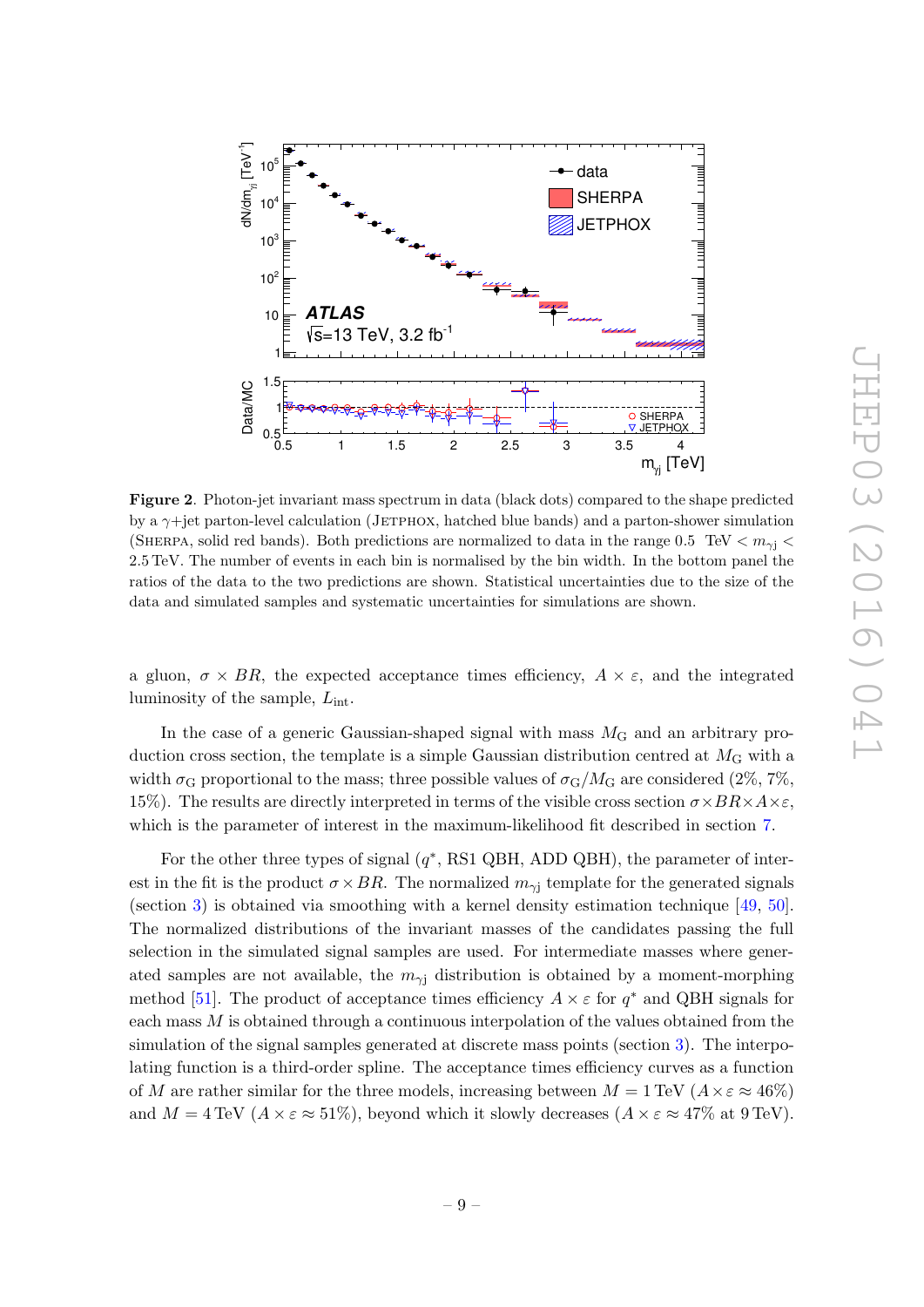#### 5.2 Background model

The background  $m_{\gamma j}$  template is the same four-parameter ansatz function [\[52\]](#page-20-5) as used in previous searches for high-mass resonances in the  $\gamma$  + jet final state [\[11](#page-18-1), [15\]](#page-18-5):

$$
f_{\text{bkg}}(x \equiv m_{\gamma j}/\sqrt{s}) = p_0 (1-x)^{p_1} x^{-p_2 - p_3 \log x}.
$$
 (5.1)

The parameters of this empirical function, as well as the total background yield, are directly extracted from the final fit to the data with the signal+background model.

The possible bias in the fitted signal due to choosing this functional form is estimated through signal+background fits to large  $\gamma$  + jet background samples generated with JETphox, and included in the systematic uncertainties, as described in section [6.](#page-10-1) The small contamination from dijet events is neglected, since the photon-jet purity of the sample is high (around 93%) and does not depend significantly on  $m_{\gamma j}$ . Detector effects are considered by reweighting the JETPHOX sample with corrections obtained from the SHERPA photon-jet simulation, as explained in the next section.

The range for the fit is chosen in order to have a large efficiency for the signal and to provide a sufficiently wide mass sideband. The mass sideband should be wide enough to determine from the data the parameters of the background model with good precision, but not too wide in order to suppress as much as possible any bias in the signal. The bias is considered acceptable if it is less than 10% of the expected signal yield or less than 20% of the expected statistical uncertainty of the background. The chosen ranges are 1 TeV  $m_{\gamma i}$  < 5.5 TeV in the searches for generic Gaussian-shaped resonances,  $q^*$ , or RS1 QBH, and  $2 \text{ TeV} < m_{\gamma}$   $< 8 \text{ TeV}$  in the ADD QBH search. These ranges probe signals with masses between 1.5 and  $5 \text{ TeV}$  (Gaussian-shaped resonances,  $q^*$ , RS1 QBH), or between 3 and 7 TeV (ADD QBH).

A further test to check whether the chosen ansatz function accurately describes the expected background distribution is performed by fitting pseudo-data generated from the simulated SHERPA photon+jet events with alternative functions with more degrees of freedom. An F-test is then performed to compare the  $\chi^2$  used to estimate the goodness of the nominal fit to the  $\chi^2$  of the alternative fit. No significant decrease of the  $\chi^2$  was observed when adding more degrees of freedom to the ansatz function used as the nominal background model.

#### 6 Systematic uncertainties

The systematic uncertainty of the integrated luminosity is  $\pm 5\%$ . It is derived, following a methodology similar to that detailed in ref. [\[53\]](#page-20-6), from a preliminary calibration of the luminosity scale using  $x-y$  beam-separation scans performed in August 2015.

For the  $q^*$  and QBH signals, the acceptance times efficiency is subject to systematic uncertainties in the trigger efficiency  $\binom{+0.1}{-1.3}$ , photon identification efficiency  $(\pm 2\%$  to  $\pm 4\%$ ) and photon isolation efficiency ( $\pm 1\%$ ). The systematic uncertainty on the trigger efficiency is estimated as the difference between the efficiency measured in data and the efficiency obtained in MC simulations. It is dominated by the statistical uncertainty of the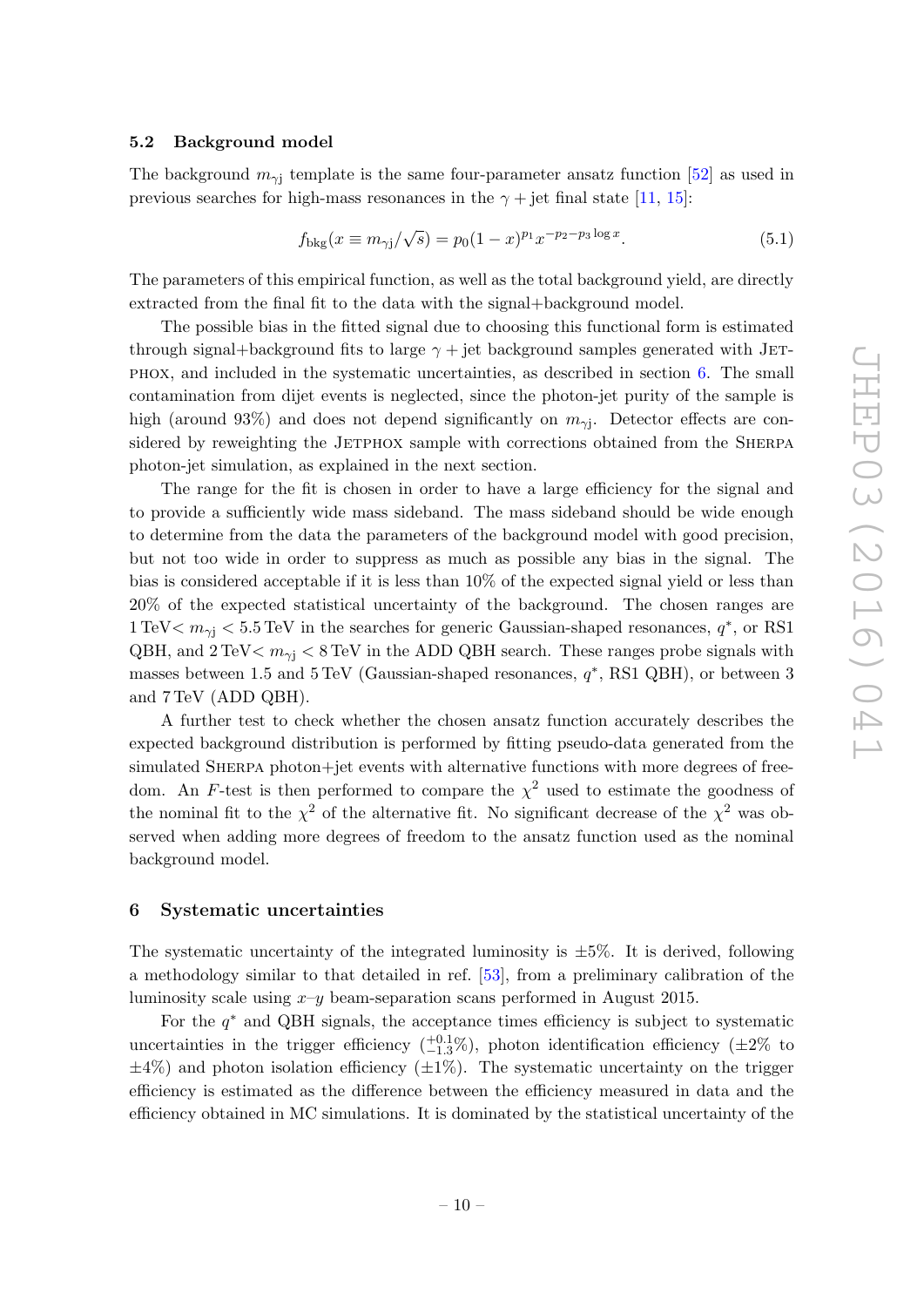measurement in data. The photon identification and isolation efficiency uncertainties are estimated conservatively by recomputing the signal efficiency after removing the MC-todata corrections from the shower shape variables and the transverse isolation energy.

<span id="page-12-0"></span>Additional uncertainties in the signal arise from the uncertainties in the photon and jet energy scales and resolutions as a consequence of the requirements placed on the photon and jet transverse momenta and invariant mass. The energy scale and resolution uncertainties have effects on  $A \times \epsilon$  that are smaller than  $\pm 0.5\%$  for photons (and are thus neglected) and are about  $\pm 1\%$  to  $\pm 2\%$  (energy scale) and  $\pm 1\%$  (energy resolution) for jets. These uncertainties have a negligible impact on the signal  $m_{\gamma j}$  distribution since the intrinsic width dominates over the experimental resolution and is much larger than the possible bias arising from the photon and jet energy scale uncertainties. The limited size of the simulated signal samples yields an uncertainty in the signal efficiency of  $\pm 1\%$ . Systematic uncertainties in the signal acceptance and shape due to the PDF uncertainties were examined and found to be negligible compared to the other uncertainties.

The background yield and values for the parameters of its invariant mass distribution are directly extracted from a fit to the data. A possible systematic uncertainty in the signal yield arises from the choice of functional form used to model the background distribution. In order to estimate this uncertainty, a large  $\gamma + {\rm jet}$  background sample (about seven billion events) is generated using JETPHOX and fit with the full signal+background model. This is done for each tested signal model and mass  $M$ . The photon and jet kinematic requirements described in section [4](#page-6-0) are applied. Since no signal is present in these background-only samples, the resulting number of spurious signal events from the fit,  $N_{\text{spur}}(M) = \sigma_{\text{spur}}^{\text{eff}}(M) \times$  $L_{\text{int}}$  for the Gaussian-shaped signal and  $N_{\text{spur}}(M) = \sigma_{\text{spur}}^{\text{eff}}(M) \times (A \times \varepsilon)(M) \times L_{\text{int}}$  for the other signal models, is taken as an estimate of the bias for the model under test. In order to cover possible uncertainties in the JETPHOX prediction itself, the fit is repeated after varying each of several model parameters and estimating reconstruction effects. The final uncertainty is thus the largest spurious signal cross section obtained when doing the signal+background fits to the following background-only samples:

- $\bullet$  the nominal sample generated with JETPHOX;
- the samples generated with JETPHOX after varying the eigenvalues of the NNPDF 2.3 set by  $\pm 1\sigma$ ;
- the samples generated with JETPHOX after varying the value of the strong coupling constant by  $\pm 0.002$  around the nominal value of 0.018;
- $\bullet$  the samples generated with JETPHOX after varying the renormalization, factorization and fragmentation scales between half and twice the photon transverse momentum;
- the sample obtained after reweighting the JETPHOX  $m_{\gamma j}$  distribution by the ratio of the reconstructed and particle-level  $m_{\gamma j}$  spectra predicted by SHERPA.

All samples are rescaled so that the total number of events is equal to the number observed in the data. For the Gaussian signal search, the spurious cross section  $\sigma_{\text{spur}}^{\text{eff}}(M)$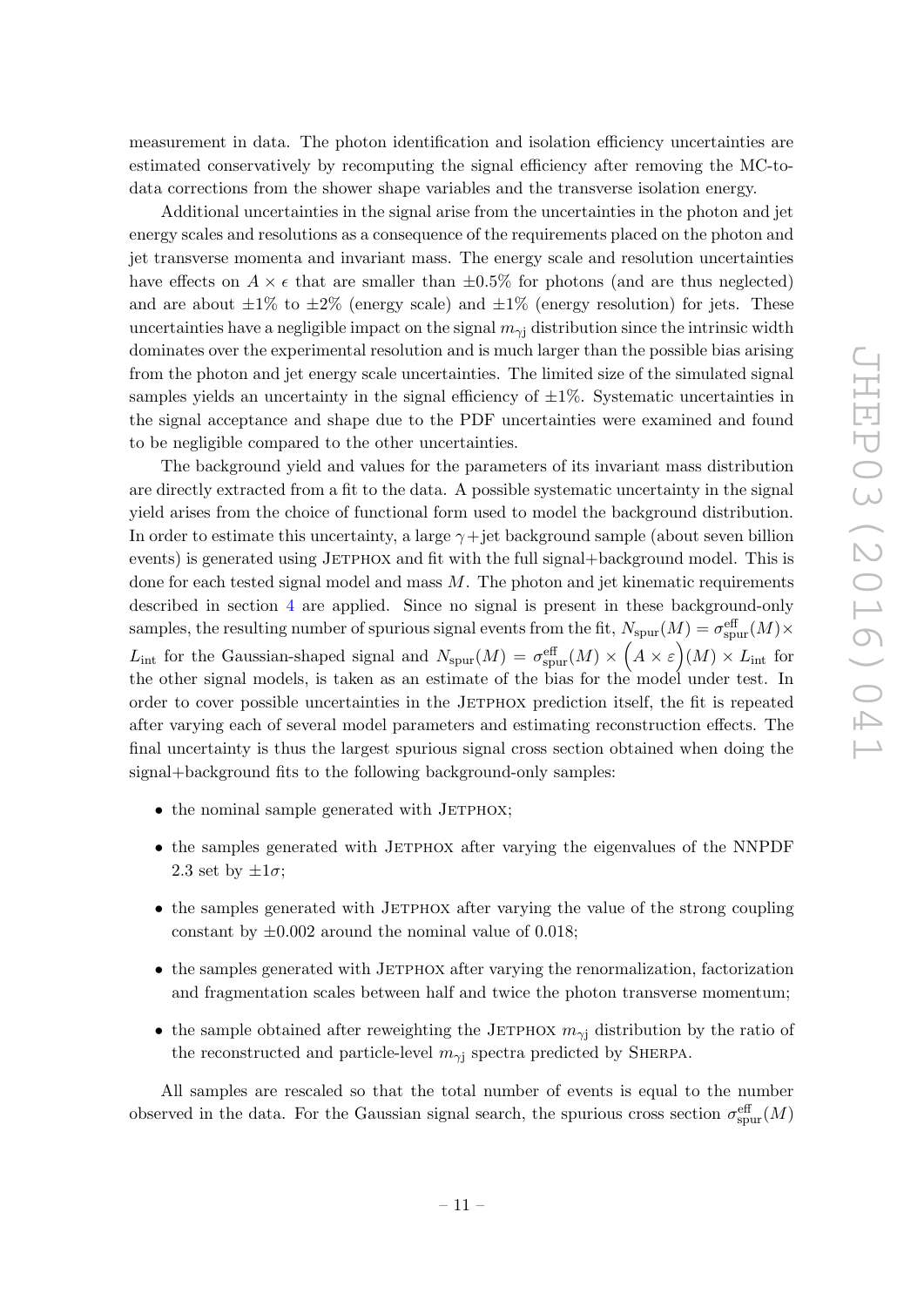varies between 10 fb at 1 TeV and less than 0.1 fb at 5.5 TeV. The estimated spurious signal yield  $N_{\text{spur}}(M)$  varies between  $3 \times 10^{-3}$  and  $10\%$  of the expected  $q^*$  yield for masses between 1.5 TeV and 5 TeV, between  $5 \times 10^{-4}$  and 10% of the expected RS1 QBH yield for masses between 1.5 TeV and 5 TeV, and between  $5 \times 10^{-5}$  and  $3 \times 10^{-3}$  of the expected ADD QBH yield for masses between 3 TeV and 7 TeV.

#### 7 Statistical procedures of the excess search

To search for an excess over the SM background in the  $m_{\gamma j}$  distribution in the data, quantify its significance and set limits, the profile-likelihood-ratio method described in ref. [\[54\]](#page-20-7) is used. The extended likelihood function  $\mathcal L$  is built from the number n of observed events, the expected event yield N, and the functions  $f_{\text{sig}}$  and  $f_{\text{bkg}}$  describing the signal and background  $m_{\gamma j}$  distributions:

$$
\mathcal{L} = \text{Pois}(n|N(\boldsymbol{\theta})) \prod_{i=1}^{n} f(m_{\gamma i}^{i}, \boldsymbol{\theta}) \times G(\boldsymbol{\theta}). \tag{7.1}
$$

<span id="page-13-0"></span>In this expression  $f(m_{\gamma j}^i, \theta)$  is the value of the probability density function (pdf) of the invariant mass distribution for each candidate event i,  $\theta$  represents the nuisance parameters and  $G(\theta)$  is a set of constraints on some of the nuisance parameters, as described in the following.

The number of expected candidates N is the sum of the number of signal events, the number of background candidates  $N_{\text{bkg}}$ , and the spurious signal yield  $N_{\text{spur}}(M)$  fitted on background-only samples as described in the previous section. For the Gaussian-shaped signal, N is thus:

$$
N = \left(\sigma \times BR \times A \times \varepsilon\right)(M) \times L_{\text{int}} + N_{\text{bkg}} + N_{\text{spur}}(M) \times \theta_{\text{spur}},\tag{7.2}
$$

while for the QBH and  $q^*$  signals it is:

$$
N = \left(\sigma \times BR\right)(M) \times \left(A \times \varepsilon\right)(\boldsymbol{\theta}^{\text{yield}}, M) \times L_{\text{int}} + N_{\text{bkg}} + N_{\text{spur}}(M) \times \theta_{\text{spur}}.\tag{7.3}
$$

Here  $\theta$ <sup>yield</sup> are the nuisance parameters that implement the systematic uncertainties affecting the signal yields and  $\theta_{\text{spur}}$  is the nuisance parameter corresponding to the systematic uncertainty from the choice of background model.

The total pdf  $f(m_{\gamma j})$  is then:

$$
f(m_{\gamma j}^{i}) = \frac{1}{N} \Big[ \Big( \Big( \sigma \times BR \times A \times \varepsilon \Big) (M) + \sigma_{\text{spur}}^{\text{eff}}(M) \times \theta_{\text{spur}} \Big) \times L_{\text{int}} \times f_{\text{sig}}(m_{\gamma j}^{i}) + N_{\text{bkg}} \times f_{\text{bkg}}(m_{\gamma j}^{i}) \Big] \tag{7.4}
$$

for the Gaussian-shaped signal search and:

<span id="page-13-1"></span>
$$
f(m_{\gamma j}^{i}) = \frac{1}{N} \left[ \left( \left( \sigma \times BR \right) (M) + \sigma_{\text{spur}}^{\text{eff}} (M) \times \theta_{\text{spur}} \right) \times \left( A \times \varepsilon \right) (\boldsymbol{\theta}^{\text{yield}}, M) \times L_{\text{int}} \times f_{\text{sig}}(m_{\gamma j}^{i}) + N_{\text{bkg}} \times f_{\text{bkg}}(m_{\gamma j}^{i}) \right] \tag{7.5}
$$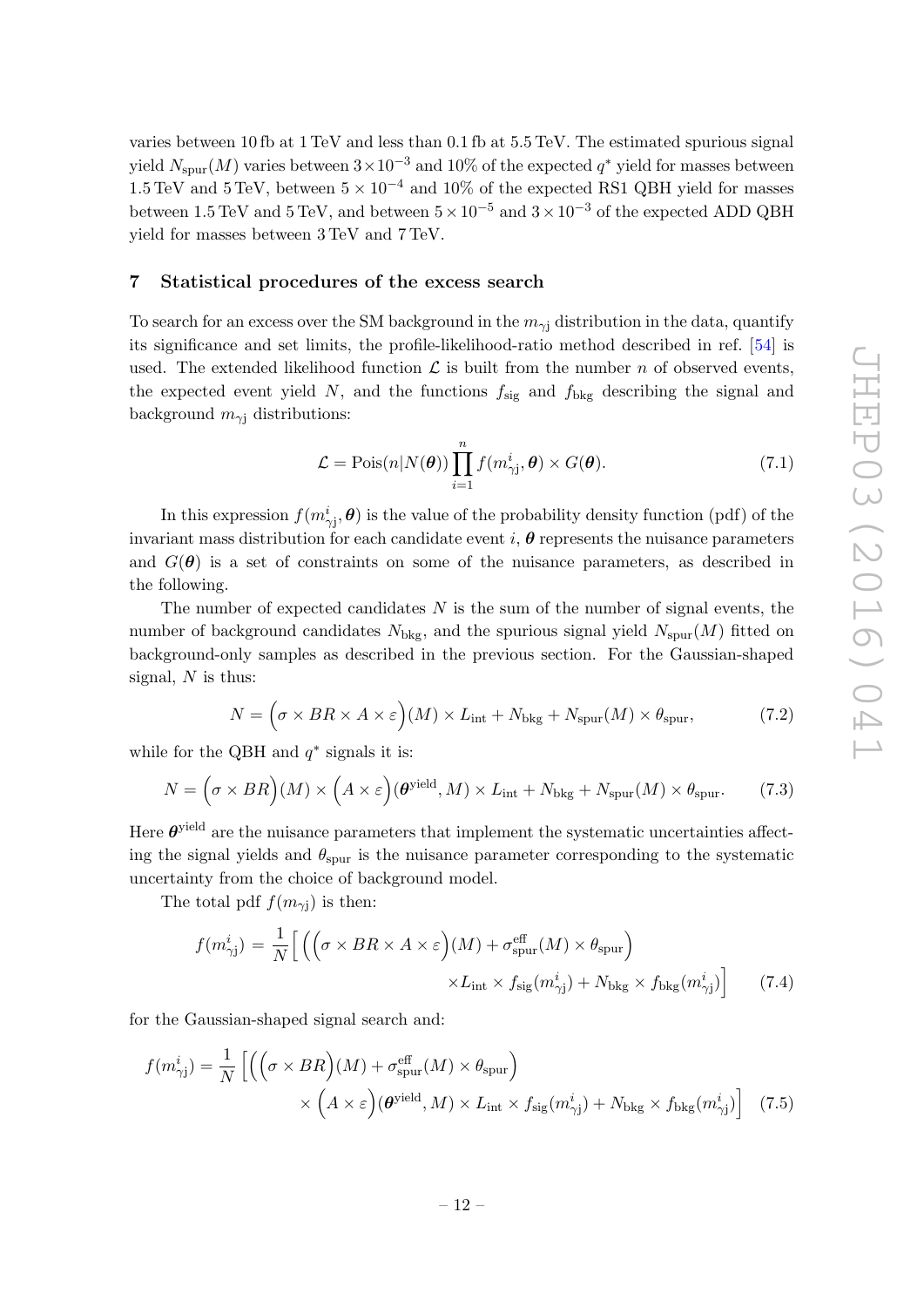for the QBH and  $q^*$  searches, where  $f_{\text{sig}}$  and  $f_{\text{bkg}}$  are the signal and background templates, respectively.

Apart from the spurious signal, systematic uncertainties with an estimated size  $\delta$  are incorporated into the likelihood by multiplying the relevant parameter of the statistical model by a factor  $F_{\text{G}}(\delta, \theta) = (1 + \delta \cdot \theta)$  in the case of a Gaussian or, for cases where a negative model parameter does not make physical sense, by  $F_{LN}(\delta, \theta) = e^{\delta \theta}$  for a lognormal pdf. In both cases the likelihood is multiplied by a constraint term  $G(\theta)$  which is a standard normal distribution for  $\theta$ , centred at zero.

The significance of the signal is estimated by computing  $p_0$ , which is defined as the  $p$ -value that quantifies the compatibility of the data with the background-only hypothesis. Upper limits on the signal cross section times branching ratio at 95% confidence level (CL) are set using a modified frequentist  $(CL_s)$  method [\[55\]](#page-20-8), by identifying the value of  $\sigma \times BR$ (or  $\sigma \times BR \times A \times \varepsilon$  for the Gaussian-shaped resonance) for which  $CL_s$  is equal to 0.05. Due to the vanishingly small size of the selected dataset and of the expected background at masses beyond 2.8 TeV, the results are computed using ensemble tests.

#### 8 Results

The data distributions in the  $m_{\gamma j}$  regions used for the final fits are shown in figure [3.](#page-14-0) The background-only fit is overlaid, together with the expected distribution for a few signal models. The signal+background fits performed on the data show no significant excess of events. The smallest  $p_0$  is obtained for a mass M equal to 2.6 TeV and corresponds to a significance of about  $1.7\sigma$ .

Since no significant deviation from the background-only hypothesis is observed, upper limits are set on the visible cross section of a generic Gaussian-shaped signal and on the production cross section times branching ratio of excited quarks and quantum black holes.

The observed and expected upper limits on the visible cross sections for a generic Gaussian-shaped signal are shown in figure [4.](#page-15-0) The data exclude resonances with a mass of 1.5 TeV and visible cross sections above about 6 (50) fb, and resonances with a mass of  $5 \text{ TeV}$  and cross sections above about 0.8 (1.0) fb, for  $\sigma_G/M_G = 2\%$  (15%).

<span id="page-14-0"></span>The observed and expected upper limits on the production cross sections times branching ratio to a photon and a quark or a gluon for benchmark models of excited quarks, RS1 QBHs and ADD QBHs are shown in figure [5](#page-16-0) .

Comparing the measured upper limits to the theoretical predictions as a function of the mass of the resonance, lower limits are set for the excited-quark mass at 4.4 TeV and for the RS1 (ADD) quantum black hole mass at 3.8 (6.2) TeV. The uncertainty in the  $q^*$ theoretical cross section arising from PDF uncertainties reduces the maximum excluded mass by 1.5%. The limits on the  $q^*$  and ADD QBH mass improve on the ATLAS results at  $\sqrt{s} = 8 \,\text{TeV}$  in this channel by 0.9 TeV and 1.7 TeV, respectively.

#### 9 Conclusions

A search for phenomena beyond the Standard Model has been performed using photon+jet events in 3.2 fb<sup>-1</sup> of proton-proton collisions with a centre-of-mass energy of  $\sqrt{s} = 13 \text{ TeV}$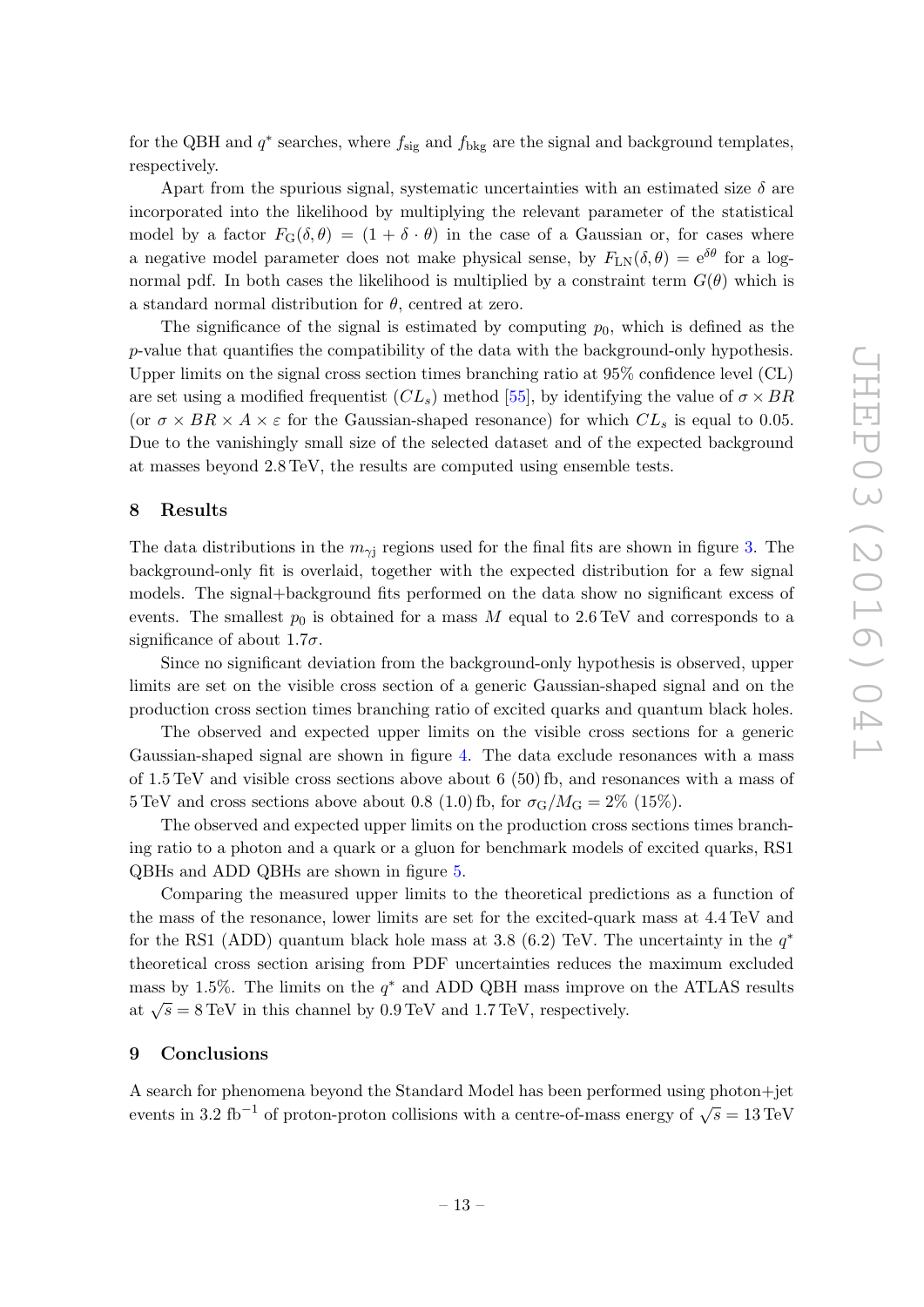<span id="page-15-0"></span>

Figure 3. Photon-jet invariant mass distributions of events selected in data and results of a background-only fit, for (a) the  $q^*$  and RS1  $(n = 1)$  QBH searches and (b) the ADD  $(n = 6)$  QBH search. The top panels show the data (dots), the nominal fit results (blue lines), and the uncertainty on the background models (light blue bands) due to the uncertainty in the fit parameter values. Some examples of expected signals overlaid on the fitted background are also shown, for (a) a  $q^*$ with a mass of 3.8 TeV (red dashed line) and an RS1  $(n = 1)$  QBH with a threshold mass of 4 TeV (orange dotted line) and (b) an ADD  $(n = 6)$  QBH with a threshold mass of 6 TeV (red dashed line). The bottom panels show the difference between the data and the prediction of the background-only fit, divided by the square root of the predicted background.

collected by the ATLAS detector at the Large Hadron Collider. No significant excess in the  $\gamma$  + jet invariant mass distribution was found with respect to a data-driven estimate of the smoothly falling distribution predicted by the Standard Model.

Limits at 95% CL using a profile likelihood method are obtained for three signal processes. They include (i) generic signals yielding a Gaussian lineshape, with intrinsic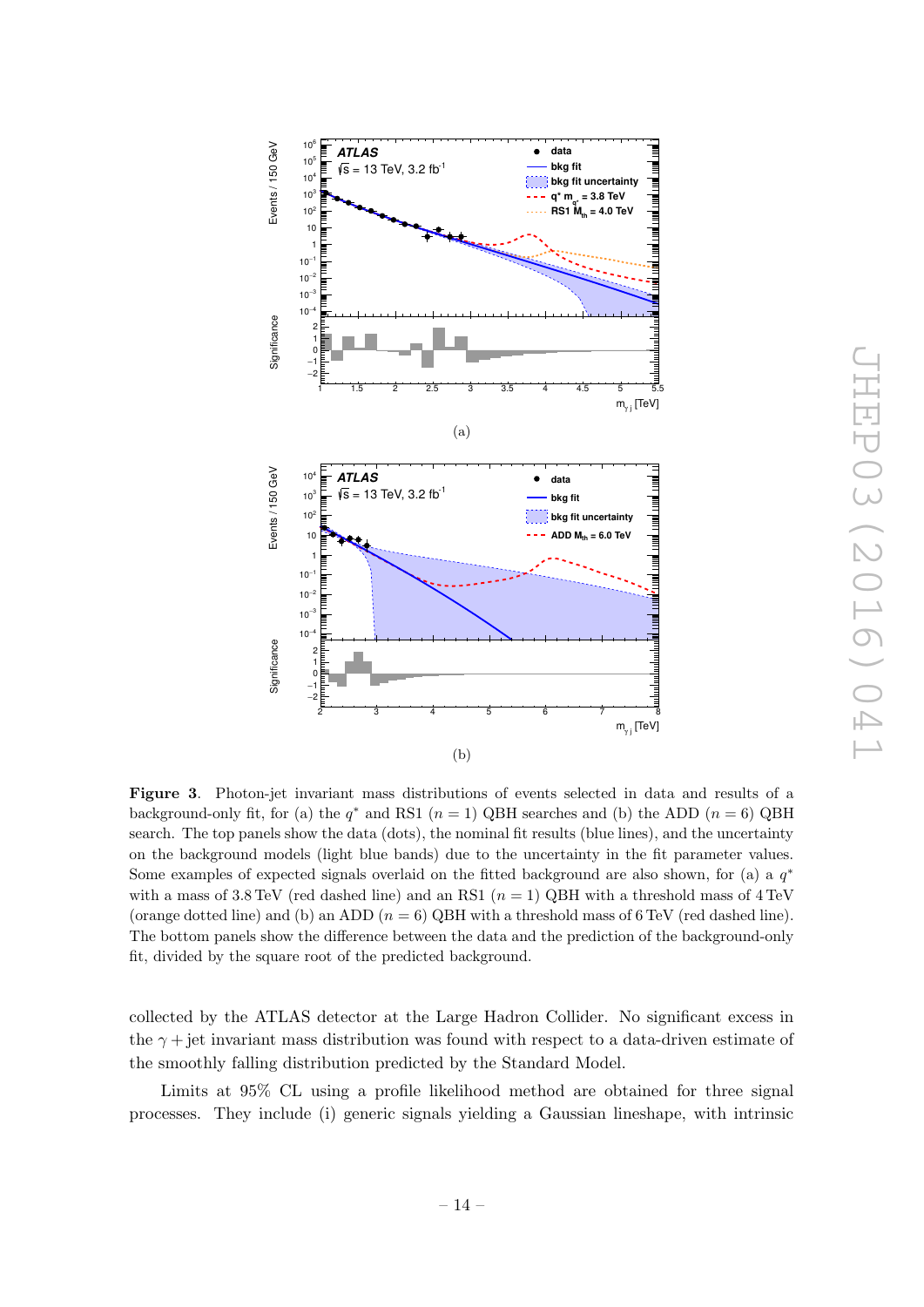

Figure 4. Observed (solid lines) and expected (dashed lines) 95% CL limits on the visible cross section ( $\sigma \times BR \times A \times \varepsilon$ ) for a hypothetical signal with a Gaussian-shaped  $m_{\gamma j}$  distribution as a function of the signal mass  $M<sub>G</sub>$  for three values of the width-to-mass ratio  $\sigma_{\rm G}/M_{\rm G}$ .

width between  $2\%$  and  $15\%$  of the resonance mass; (ii) excited quarks with vector-like couplings to Standard Model particles and a compositeness scale equal to their mass, and (iii) non-thermal quantum black holes in a type-1 Randall-Sundrum model with one extra spatial dimension, and in a Arkani-Hamed-Dimopoulous-Dvali model with six extra spatial dimensions. The limits on Gaussian-shaped resonances exclude 1.5 TeV resonances with visible cross sections above about  $6\,(50)$  fb and  $5\,\mathrm{TeV}$  resonances with visible cross sections above about 0.8 (1.0) fb at  $\sqrt{s} = 13 \text{ TeV}$  for  $\sigma_G/M_G = 2\%$  (15%). Excited quarks are excluded for masses up to 4.4 TeV. Non-thermal RS1 and ADD quantum black hole models are excluded for masses up to 3.8 TeV and 6.2 TeV, respectively.

The limits on the excited quarks and the non-thermal quantum black holes are the most stringent limits set to date in the  $\gamma +$  jet final state and supersede the previous ATLAS results at  $\sqrt{s} = 8 \text{ TeV}$ .

#### Acknowledgments

We thank CERN for the very successful operation of the LHC, as well as the support staff from our institutions without whom ATLAS could not be operated efficiently.

<span id="page-16-0"></span>We acknowledge the support of ANPCyT, Argentina; YerPhI, Armenia; ARC, Australia; BMWFW and FWF, Austria; ANAS, Azerbaijan; SSTC, Belarus; CNPq and FAPESP, Brazil; NSERC, NRC and CFI, Canada; CERN; CONICYT, Chile; CAS, MOST and NSFC, China; COLCIENCIAS, Colombia; MSMT CR, MPO CR and VSC CR, Czech Republic; DNRF, DNSRC and Lundbeck Foundation, Denmark; IN2P3-CNRS, CEA-DSM/IRFU, France; GNSF, Georgia; BMBF, HGF, and MPG, Germany; GSRT, Greece; RGC, Hong Kong SAR, China; ISF, I-CORE and Benoziyo Center, Israel; INFN, Italy; MEXT and JSPS, Japan; CNRST, Morocco; FOM and NWO, Netherlands; RCN, Norway; MNiSW and NCN, Poland; FCT, Portugal; MNE/IFA, Romania; MES of Russia and NRC KI, Russian Federation; JINR; MESTD, Serbia; MSSR, Slovakia; ARRS and MIZS,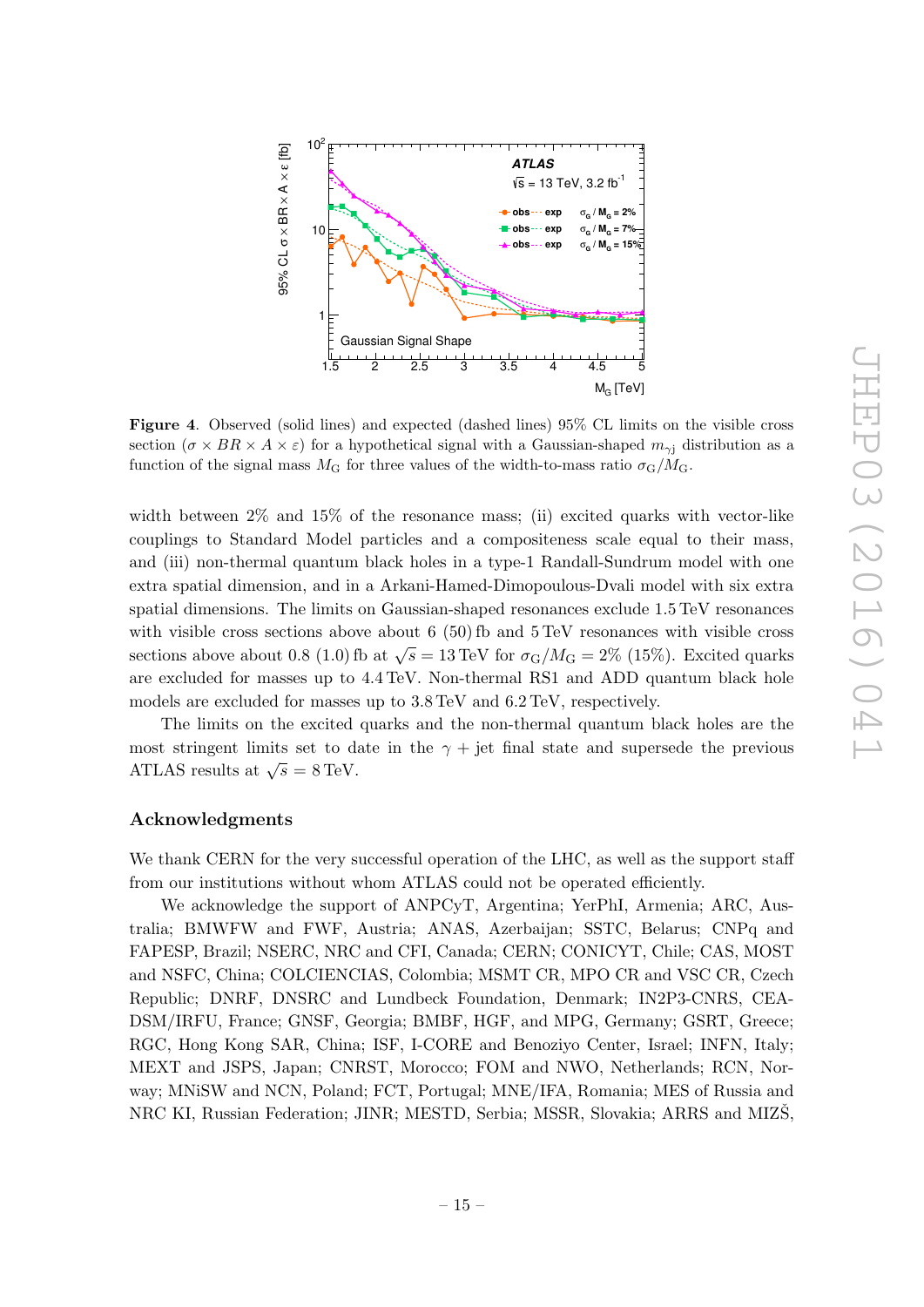

<span id="page-17-8"></span><span id="page-17-7"></span><span id="page-17-6"></span><span id="page-17-5"></span><span id="page-17-4"></span><span id="page-17-3"></span><span id="page-17-2"></span><span id="page-17-1"></span><span id="page-17-0"></span>Figure 5. Observed 95% CL limits (dots and solid black line) on the production cross section times branching ratio to a photon and a quark or a gluon for (a) an excited quark  $q^*$ , (b) an RS1  $(n = 1)$  QBH, and (c) an ADD  $(n = 6)$  QBH. The limits are shown as a function of the  $q^*$  mass or the QBH production threshold mass. The median expected 95% CL exclusion limits (dashed line), in the case of no expected signal, are also shown. The green and yellow bands correspond to the  $\pm 1\sigma$  and  $\pm 2\sigma$  intervals. The red solid lines show the predicted  $\sigma \times BR$  (at leading order in  $\alpha_s$ in the case of the  $q^*$  model). The dashed red lines in (a) show how the PDF uncertainties affect the prediction. In the case of the  $q^*$  and ADD QBH searches, the corresponding limits from the ATLAS Run 1 pp data are indicated (vertical line).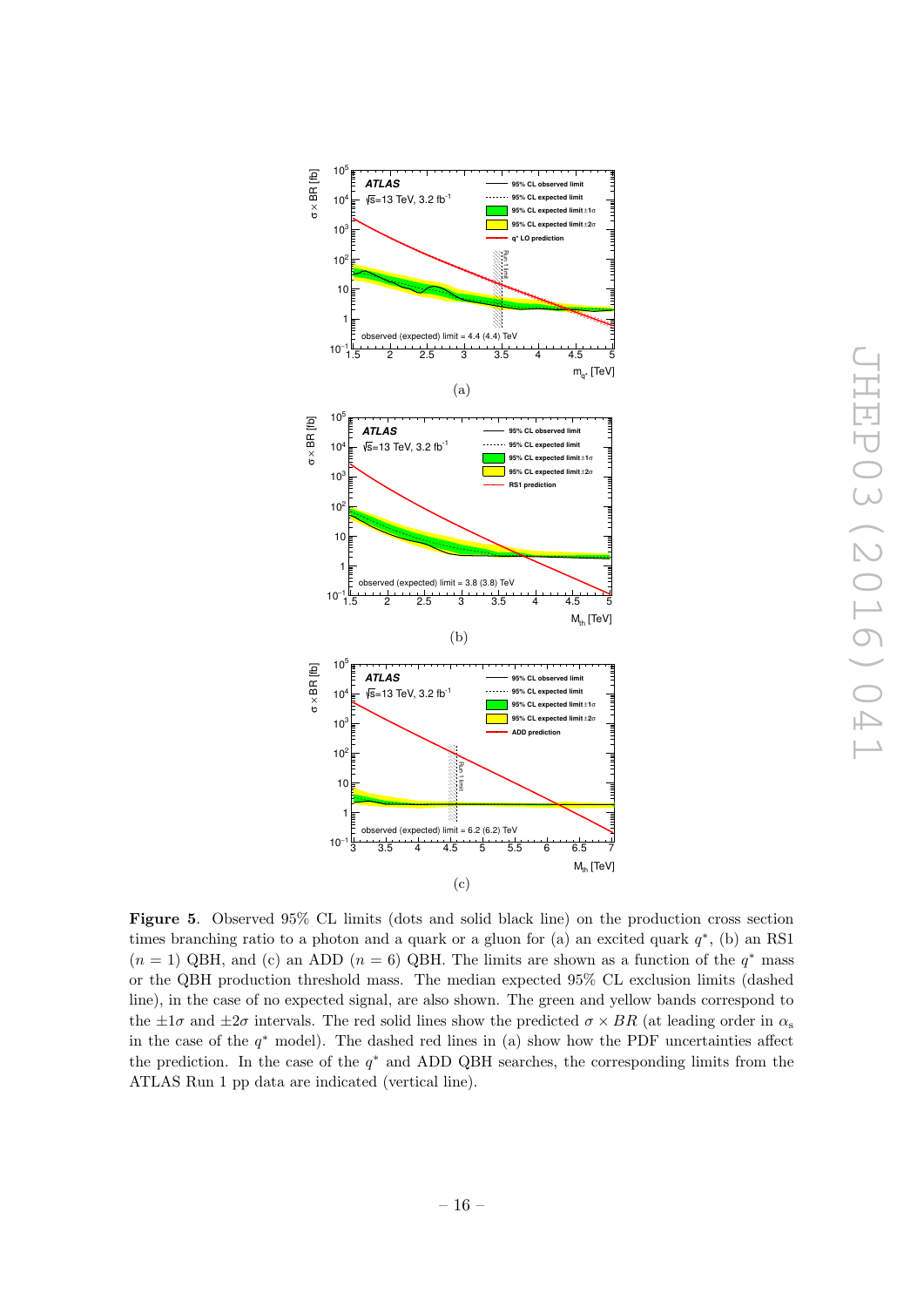<span id="page-18-2"></span><span id="page-18-1"></span><span id="page-18-0"></span>Slovenia; DST/NRF, South Africa; MINECO, Spain; SRC and Wallenberg Foundation, Sweden; SERI, SNSF and Cantons of Bern and Geneva, Switzerland; MOST, Taiwan; TAEK, Turkey; STFC, United Kingdom; DOE and NSF, United States of America. In addition, individual groups and members have received support from BCKDF, the Canada Council, CANARIE, CRC, Compute Canada, FQRNT, and the Ontario Innovation Trust, Canada; EPLANET, ERC, FP7, Horizon 2020 and Marie Skłodowska-Curie Actions, European Union; Investissements d'Avenir Labex and Idex, ANR, Region Auvergne and Fondation Partager le Savoir, France; DFG and AvH Foundation, Germany; Herakleitos, Thales and Aristeia programmes co-financed by EU-ESF and the Greek NSRF; BSF, GIF and Minerva, Israel; BRF, Norway; the Royal Society and Leverhulme Trust, United Kingdom.

<span id="page-18-4"></span><span id="page-18-3"></span>The crucial computing support from all WLCG partners is acknowledged gratefully, in particular from CERN and the ATLAS Tier-1 facilities at TRIUMF (Canada), NDGF (Denmark, Norway, Sweden), CC-IN2P3 (France), KIT/GridKA (Germany), INFN-CNAF (Italy), NL-T1 (Netherlands), PIC (Spain), ASGC (Taiwan), RAL (U.K.) and BNL (U.S.A.) and in the Tier-2 facilities worldwide.

<span id="page-18-6"></span><span id="page-18-5"></span>Open Access. This article is distributed under the terms of the Creative Commons Attribution License [\(CC-BY 4.0\)](http://creativecommons.org/licenses/by/4.0/), which permits any use, distribution and reproduction in any medium, provided the original author(s) and source are credited.

#### <span id="page-18-7"></span>References

- <span id="page-18-8"></span>[1] S. Bhattacharya, S.S. Chauhan, B.C. Choudhary and D. Choudhury, *Quark excitations through the prism of direct photon plus jet at the LHC* , *Phys. Rev.* D 80 [\(2009\) 015014](http://dx.doi.org/10.1103/PhysRevD.80.015014) [[arXiv:0901.3927](http://arxiv.org/abs/0901.3927)] [IN[SPIRE](http://inspirehep.net/search?p=find+EPRINT+arXiv:0901.3927)].
- <span id="page-18-9"></span>[2] U. Baur, M. Spira and P.M. Zerwas, *Excited quark and lepton production at hadron colliders* , *[Phys. Rev.](http://dx.doi.org/10.1103/PhysRevD.42.815)* **D** 42 (1990) 815 [IN[SPIRE](http://inspirehep.net/search?p=find+J+PHRVA,D42,815)].
- <span id="page-18-10"></span>[3] T. Sjöstrand, S. Mrenna and P.Z. Skands, A brief introduction to PYTHIA 8.1, [Comput.](http://dx.doi.org/10.1016/j.cpc.2008.01.036) [Phys. Commun.](http://dx.doi.org/10.1016/j.cpc.2008.01.036) 178 (2008) 852 [[arXiv:0710.3820](http://arxiv.org/abs/0710.3820)] [IN[SPIRE](http://inspirehep.net/search?p=find+EPRINT+arXiv:0710.3820)].
- <span id="page-18-11"></span>[4] L. Randall and R. Sundrum, *A large mass hierarchy from a small extra dimension* , *[Phys.](http://dx.doi.org/10.1103/PhysRevLett.83.3370) Rev. Lett.* 83 [\(1999\) 3370](http://dx.doi.org/10.1103/PhysRevLett.83.3370) [[hep-ph/9905221](http://arxiv.org/abs/hep-ph/9905221)] [IN[SPIRE](http://inspirehep.net/search?p=find+EPRINT+hep-ph/9905221)].
- <span id="page-18-12"></span>[5] N. Arkani-Hamed, S. Dimopoulos and G.R. Dvali, *The hierarchy problem and new* dimensions at a millimeter, *[Phys. Lett.](http://dx.doi.org/10.1016/S0370-2693(98)00466-3)* **B 429** (1998) 263 [[hep-ph/9803315](http://arxiv.org/abs/hep-ph/9803315)] [IN[SPIRE](http://inspirehep.net/search?p=find+EPRINT+hep-ph/9803315)].
- <span id="page-18-13"></span>[6] I. Antoniadis, N. Arkani-Hamed, S. Dimopoulos and G.R. Dvali, *New dimensions at a millimeter to a Fermi and superstrings at a TeV*, *[Phys. Lett.](http://dx.doi.org/10.1016/S0370-2693(98)00860-0)* B 436 (1998) 257 [[hep-ph/9804398](http://arxiv.org/abs/hep-ph/9804398)] [IN[SPIRE](http://inspirehep.net/search?p=find+EPRINT+hep-ph/9804398)].
- <span id="page-18-14"></span>[7] S. Dimopoulos and G.L. Landsberg, *Black holes at the LHC*, *[Phys. Rev. Lett.](http://dx.doi.org/10.1103/PhysRevLett.87.161602)* 87 (2001) [161602](http://dx.doi.org/10.1103/PhysRevLett.87.161602) [[hep-ph/0106295](http://arxiv.org/abs/hep-ph/0106295)] [IN[SPIRE](http://inspirehep.net/search?p=find+EPRINT+hep-ph/0106295)].
- [8] S.B. Giddings and S.D. Thomas, *High-energy colliders as black hole factories: The End of short distance physics* , *Phys. Rev.* D 65 [\(2002\) 056010](http://dx.doi.org/10.1103/PhysRevD.65.056010) [[hep-ph/0106219](http://arxiv.org/abs/hep-ph/0106219)] [IN[SPIRE](http://inspirehep.net/search?p=find+EPRINT+hep-ph/0106219)].
- <span id="page-18-15"></span>[9] X. Calmet, W. Gong and S.D.H. Hsu, *Colorful quantum black holes at the LHC* , *[Phys. Lett.](http://dx.doi.org/10.1016/j.physletb.2008.08.011)* B 668 [\(2008\) 20](http://dx.doi.org/10.1016/j.physletb.2008.08.011) [[arXiv:0806.4605](http://arxiv.org/abs/0806.4605)] [IN[SPIRE](http://inspirehep.net/search?p=find+EPRINT+arXiv:0806.4605)].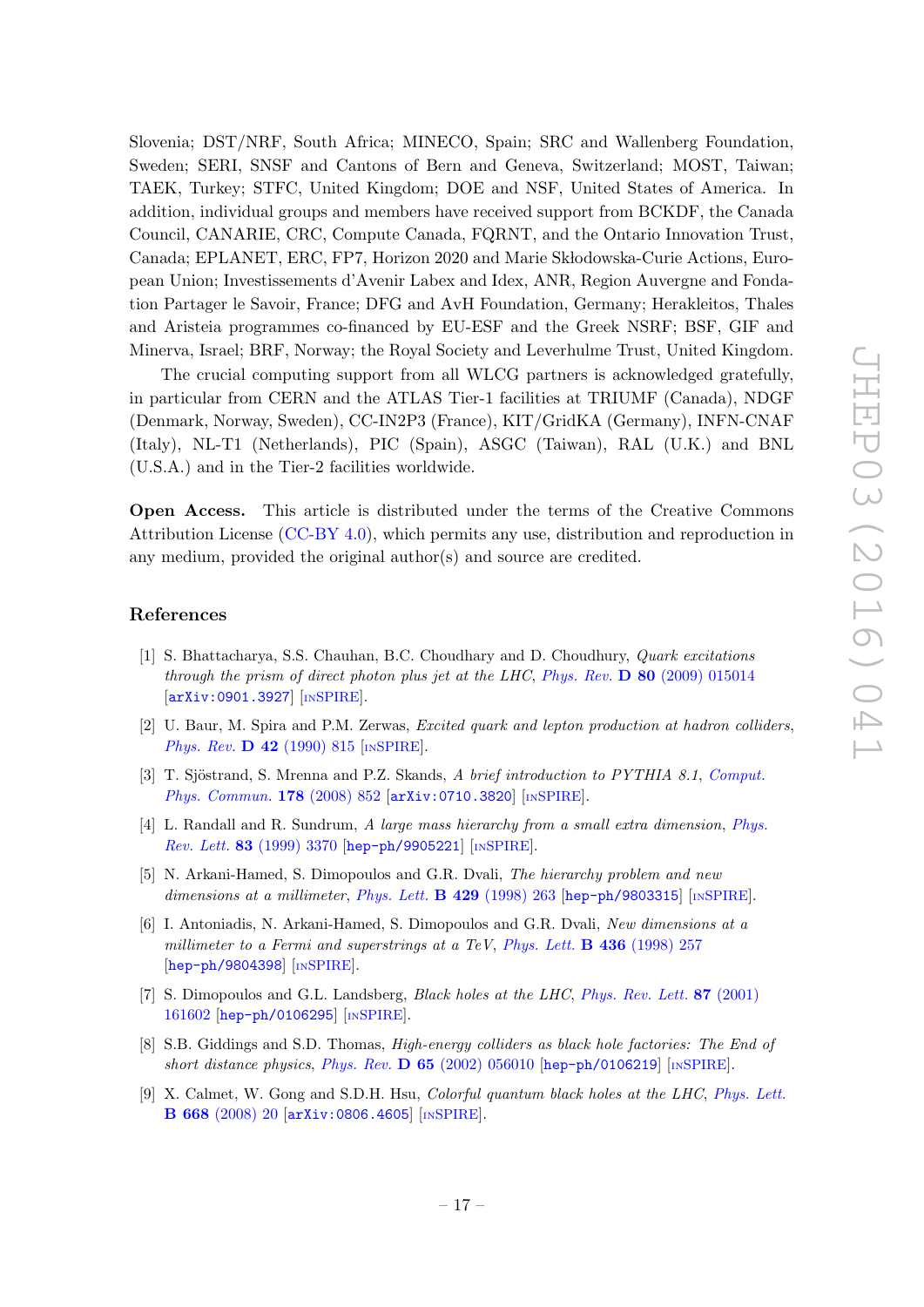- <span id="page-19-0"></span>[10] D.M. Gingrich, *Quantum black holes with charge, colour and spin at the LHC* , *[J. Phys.](http://dx.doi.org/10.1088/0954-3899/37/10/105008)* G 37 [\(2010\) 105008](http://dx.doi.org/10.1088/0954-3899/37/10/105008) [[arXiv:0912.0826](http://arxiv.org/abs/0912.0826)] [IN[SPIRE](http://inspirehep.net/search?p=find+EPRINT+arXiv:0912.0826)].
- <span id="page-19-1"></span>[11] ATLAS collaboration, *Search for new phenomena in photon+jet events collected in proton-proton collisions at*  $\sqrt{s} = 8$  *TeV with the ATLAS detector, [Phys. Lett.](http://dx.doi.org/10.1016/j.physletb.2013.12.029)* **B 728** (2014) [728](http://dx.doi.org/10.1016/j.physletb.2013.12.029) [[arXiv:1309.3230](http://arxiv.org/abs/1309.3230)].
- <span id="page-19-2"></span>[12] D.M. Gingrich, *Monte Carlo event generator for black hole production and decay in proton-proton collisions* , *[Comput. Phys. Commun.](http://dx.doi.org/10.1016/j.cpc.2010.07.027)* 181 (2010) 1917 [[arXiv:0911.5370](http://arxiv.org/abs/0911.5370) ] [IN[SPIRE](http://inspirehep.net/search?p=find+EPRINT+arXiv:0911.5370)].
- <span id="page-19-4"></span><span id="page-19-3"></span>[13] ATLAS collaboration, *Measurement of the production cross section of an isolated photon* associated with jets in proton-proton collisions at  $\sqrt{s} = 7$  TeV with the ATLAS detector, *Phys. Rev.* **D 85** [\(2012\) 092014](http://dx.doi.org/10.1103/PhysRevD.85.092014) [[arXiv:1203.3161](http://arxiv.org/abs/1203.3161)] [IN[SPIRE](http://inspirehep.net/search?p=find+EPRINT+arXiv:1203.3161)].
- <span id="page-19-6"></span><span id="page-19-5"></span>[14] ATLAS collaboration, *Dynamics of isolated-photon plus jet production in pp collisions at*  $\sqrt{s} = 7$  *TeV with the ATLAS detector, [Nucl. Phys.](http://dx.doi.org/10.1016/j.nuclphysb.2013.07.025)* **B 875** (2013) 483 [[arXiv:1307.6795](http://arxiv.org/abs/1307.6795)] [IN[SPIRE](http://inspirehep.net/search?p=find+EPRINT+arXiv:1307.6795)].
- <span id="page-19-7"></span>[15] ATLAS collaboration, *Search for production of resonant states in the photon-jet mass* distribution using pp collisions at  $\sqrt{s} = 7$  *TeV* collected by the ATLAS detector, *[Phys. Rev.](http://dx.doi.org/10.1103/PhysRevLett.108.211802)* Lett. **108** [\(2012\) 211802](http://dx.doi.org/10.1103/PhysRevLett.108.211802) [[arXiv:1112.3580](http://arxiv.org/abs/1112.3580)] [IN[SPIRE](http://inspirehep.net/search?p=find+EPRINT+arXiv:1112.3580)].
- <span id="page-19-8"></span>[16] CMS collaboration, *Search for excited quarks in the*  $\gamma$ + *jet final state in proton-proton collisions at*  $\sqrt{s} = 8$  *TeV*, *[Phys. Lett.](http://dx.doi.org/10.1016/j.physletb.2014.09.048)* **B** 738 (2014) 274 [arXiv: 1406.5171] [IN[SPIRE](http://inspirehep.net/search?p=find+EPRINT+arXiv:1406.5171)].
- <span id="page-19-10"></span><span id="page-19-9"></span>[17] ATLAS collaboration, *Search for new phenomena in the dijet mass distribution using*  $p - p$ *collision data at*  $\sqrt{s} = 8$  *TeV with the ATLAS detector, Phys. Rev.* **D** 91 [\(2015\) 052007](http://dx.doi.org/10.1103/PhysRevD.91.052007) [[arXiv:1407.1376](http://arxiv.org/abs/1407.1376)] [IN[SPIRE](http://inspirehep.net/search?p=find+EPRINT+arXiv:1407.1376)].
- <span id="page-19-11"></span>[18] CMS collaboration, *Search for narrow resonances and quantum black holes in inclusive and* b-tagged dijet mass spectra from pp collisions at  $\sqrt{s} = 7$  *TeV*, *JHEP* 01 [\(2013\) 013](http://dx.doi.org/10.1007/JHEP01(2013)013) [[arXiv:1210.2387](http://arxiv.org/abs/1210.2387)] [IN[SPIRE](http://inspirehep.net/search?p=find+EPRINT+arXiv:1210.2387)].
- <span id="page-19-12"></span>[19] CMS collaboration, *Search for narrow resonances using the dijet mass spectrum in* pp *collisions at*  $\sqrt{s} = 8$  *TeV*, *Phys. Rev.* **D 87** [\(2013\) 114015](http://dx.doi.org/10.1103/PhysRevD.87.114015) [[arXiv:1302.4794](http://arxiv.org/abs/1302.4794)] [IN[SPIRE](http://inspirehep.net/search?p=find+EPRINT+arXiv:1302.4794)].
- <span id="page-19-13"></span>[20] ATLAS collaboration, *Search for high-mass dilepton resonances in pp collisions at*  $\sqrt{s} = 8$ *TeV with the ATLAS detector* , *Phys. Rev.* D 90 [\(2014\) 052005](http://dx.doi.org/10.1103/PhysRevD.90.052005) [[arXiv:1405.4123](http://arxiv.org/abs/1405.4123)] [IN[SPIRE](http://inspirehep.net/search?p=find+EPRINT+arXiv:1405.4123)].
- <span id="page-19-15"></span><span id="page-19-14"></span>[21] ATLAS collaboration, *Search for quantum black hole production in high-invariant-mass* lepton + jet final states using pp collisions at  $\sqrt{s} = 8$  TeV and the ATLAS detector, [Phys.](http://dx.doi.org/10.1103/PhysRevLett.112.091804) *Rev. Lett.* **112** [\(2014\) 091804](http://dx.doi.org/10.1103/PhysRevLett.112.091804) [[arXiv:1311.2006](http://arxiv.org/abs/1311.2006)] [IN[SPIRE](http://inspirehep.net/search?p=find+EPRINT+arXiv:1311.2006)].
- <span id="page-19-16"></span>[22] ATLAS collaboration, *Search for new phenomena in dijet mass and angular distributions from pp collisions at*  $\sqrt{s} = 13 \text{ TeV}$  with the ATLAS detector, *[Phys. Lett.](http://dx.doi.org/10.1016/j.physletb.2016.01.032)* **B 754** (2016) 302 [[arXiv:1512.01530](http://arxiv.org/abs/1512.01530)] [IN[SPIRE](http://inspirehep.net/search?p=find+EPRINT+arXiv:1512.01530)].
- <span id="page-19-18"></span><span id="page-19-17"></span>[23] CMS collaboration, *Search for narrow resonances decaying to dijets in proton-proton collisions at*  $\sqrt{s} = 13 \text{ TeV}$ , *[Phys. Rev. Lett.](http://dx.doi.org/10.1103/PhysRevLett.116.071801)* **116** (2016) 071801 [arXiv: 1512.01224] [IN[SPIRE](http://inspirehep.net/search?p=find+EPRINT+arXiv:1512.01224)].
- <span id="page-19-19"></span>[24] ATLAS collaboration, *Search for strong gravity in multijet final states produced in* pp *collisions at*  $\sqrt{s} = 13 \text{ TeV}$  *using the ATLAS detector at the LHC*,  $\ar{xiv:1512.02586}$ [IN[SPIRE](http://inspirehep.net/search?p=find+EPRINT+arXiv:1512.02586)].
- <span id="page-19-20"></span>[25] ATLAS collaboration, *The ATLAS experiment at the CERN Large Hadron Collider* , [2008](http://dx.doi.org/10.1088/1748-0221/3/08/S08003) *JINST* 3 [S08003](http://dx.doi.org/10.1088/1748-0221/3/08/S08003) .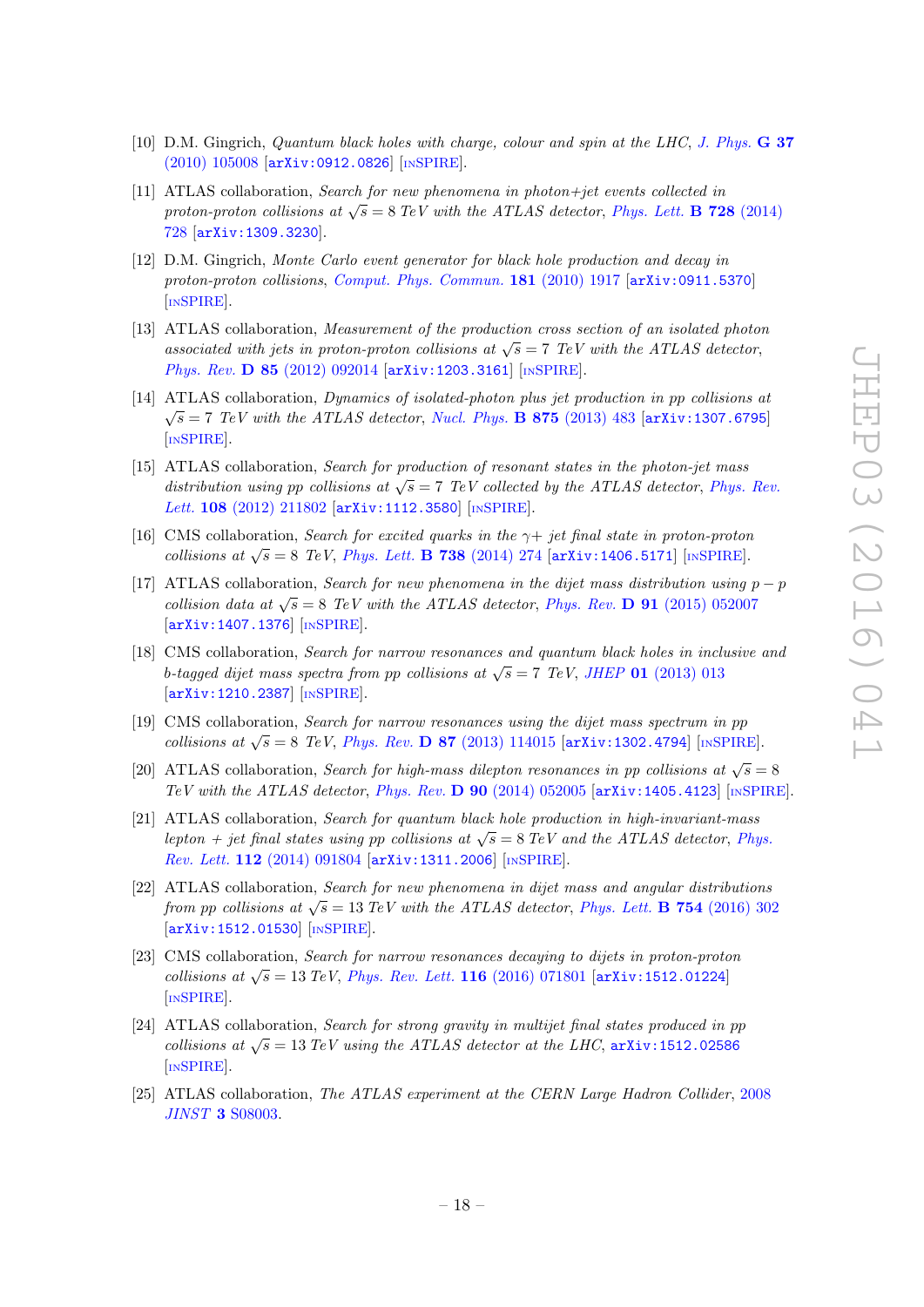- <span id="page-20-0"></span>[26] ATLAS collaboration, *ATLAS insertable B-layer technical design report* , [CERN-LHCC-2010-013](http://cds.cern.ch/record/1291633) (2010).
- <span id="page-20-1"></span>[27] ATLAS collaboration, *Measurement of the inclusive isolated prompt photon cross section in* pp collisions at  $\sqrt{s} = 7$  *TeV with the ATLAS detector*, *Phys. Rev.* **D 83** [\(2011\) 052005](http://dx.doi.org/10.1103/PhysRevD.83.052005) [[arXiv:1012.4389](http://arxiv.org/abs/1012.4389)] [IN[SPIRE](http://inspirehep.net/search?p=find+EPRINT+arXiv:1012.4389)].
- <span id="page-20-3"></span><span id="page-20-2"></span>[28] R.D. Ball et al., *Parton distributions with LHC data* , *[Nucl. Phys.](http://dx.doi.org/10.1016/j.nuclphysb.2012.10.003)* B 867 (2013) 244 [[arXiv:1207.1303](http://arxiv.org/abs/1207.1303)] [IN[SPIRE](http://inspirehep.net/search?p=find+EPRINT+arXiv:1207.1303)].
- [29] ATLAS collaboration, *ATLAS run 1 PYTHIA8 tunes* , [ATL-PHYS-PUB-2014-021](http://cds.cern.ch/record/1966419) (2014).
- <span id="page-20-4"></span>[30] J. Pumplin, *New generation of parton distributions with uncertainties from global QCD analysis* , *JHEP* 07 [\(2002\) 012](http://dx.doi.org/10.1088/1126-6708/2002/07/012) .
- <span id="page-20-5"></span>[31] T. Gleisberg et al., *Event generation with SHERPA 1.1* , *JHEP* 02 [\(2009\) 007](http://dx.doi.org/10.1088/1126-6708/2009/02/007) [[arXiv:0811.4622](http://arxiv.org/abs/0811.4622)] [IN[SPIRE](http://inspirehep.net/search?p=find+EPRINT+arXiv:0811.4622)].
- <span id="page-20-6"></span>[32] S. Schumann and F. Krauss, *A parton shower algorithm based on Catani-Seymour dipole factorisation* , *JHEP* 03 [\(2008\) 038](http://dx.doi.org/10.1088/1126-6708/2008/03/038) [[arXiv:0709.1027](http://arxiv.org/abs/0709.1027)] [IN[SPIRE](http://inspirehep.net/search?p=find+EPRINT+arXiv:0709.1027)].
- [33] S. Hoeche, F. Krauss, S. Schumann and F. Siegert, *QCD matrix elements and truncated showers* , *JHEP* 05 [\(2009\) 053](http://dx.doi.org/10.1088/1126-6708/2009/05/053) [[arXiv:0903.1219](http://arxiv.org/abs/0903.1219)] [IN[SPIRE](http://inspirehep.net/search?p=find+EPRINT+arXiv:0903.1219)].
- <span id="page-20-7"></span>[34] H.-L. Lai et al., *New parton distributions for collider physics* , *Phys. Rev.* D 82 [\(2010\) 074024](http://dx.doi.org/10.1103/PhysRevD.82.074024) [[arXiv:1007.2241](http://arxiv.org/abs/1007.2241)] [IN[SPIRE](http://inspirehep.net/search?p=find+EPRINT+arXiv:1007.2241)].
- <span id="page-20-8"></span>[35] S. Agostinelli et al., *Geant4 — A simulation toolkit* , *[Nucl. Instrum. Meth.](http://dx.doi.org/10.1016/S0168-9002(03)01368-8)* A 506 (2003) 250 .
- [36] ATLAS collaboration, *The ATLAS simulation infrastructure*, *[Eur. Phys. J.](http://dx.doi.org/10.1140/epjc/s10052-010-1429-9)* **C 70** (2010) 823 [[arXiv:1005.4568](http://arxiv.org/abs/1005.4568)] [IN[SPIRE](http://inspirehep.net/search?p=find+EPRINT+arXiv:1005.4568)].
- [37] ATLAS collaboration, *Summary of ATLAS PYTHIA 8 tunes* , [ATL-PHYS-PUB-2012-003](http://cds.cern.ch/record/1474107) (2012).
- [38] A.D. Martin, W.J. Stirling, R.S. Thorne and G. Watt, *Parton distributions for the LHC*, *[Eur. Phys. J.](http://dx.doi.org/10.1140/epjc/s10052-009-1072-5)* **C 63** (2009) 189 [[arXiv:0901.0002](http://arxiv.org/abs/0901.0002)] [IN[SPIRE](http://inspirehep.net/search?p=find+EPRINT+arXiv:0901.0002)].
- [39] S. Catani, M. Fontannaz, J.P. Guillet and E. Pilon, *Cross-section of isolated prompt photons in hadron hadron collisions* , *JHEP* 05 [\(2002\) 028](http://dx.doi.org/10.1088/1126-6708/2002/05/028) [[hep-ph/0204023](http://arxiv.org/abs/hep-ph/0204023)] [IN[SPIRE](http://inspirehep.net/search?p=find+EPRINT+hep-ph/0204023)].
- [40] L. Bourhis et al., *Next-to-leading order determination of fragmentation functions* , *[Eur. Phys.](http://dx.doi.org/10.1007/s100520100579) J.* C 19 [\(2001\) 89](http://dx.doi.org/10.1007/s100520100579) .
- [41] M. Cacciari and G.P. Salam, *Dispelling the*  $N^3$  *myth for the*  $k_t$  *jet-finder*, *[Phys. Lett.](http://dx.doi.org/10.1016/j.physletb.2006.08.037)* **B 641** [\(2006\) 57](http://dx.doi.org/10.1016/j.physletb.2006.08.037) [[hep-ph/0512210](http://arxiv.org/abs/hep-ph/0512210)] [IN[SPIRE](http://inspirehep.net/search?p=find+EPRINT+hep-ph/0512210)].
- [42] ATLAS collaboration, *Electron and photon energy calibration with the ATLAS detector* using LHC Run 1 data, *[Eur. Phys. J.](http://dx.doi.org/10.1140/epjc/s10052-014-3071-4)* **C 74** (2014) 3071 [[arXiv:1407.5063](http://arxiv.org/abs/1407.5063)] [IN[SPIRE](http://inspirehep.net/search?p=find+EPRINT+arXiv:1407.5063)].
- [43] M. Cacciari et al., *The catchment area of jets* , *JHEP* 04 [\(2008\) 005](http://dx.doi.org/10.1088/1126-6708/2008/04/005) .
- [44] M. Cacciari, G.P. Salam and S. Sapeta, *On the characterisation of the underlying event* , *JHEP* 04 [\(2010\) 065](http://dx.doi.org/10.1007/JHEP04(2010)065) [[arXiv:0912.4926](http://arxiv.org/abs/0912.4926)] [IN[SPIRE](http://inspirehep.net/search?p=find+J+"JHEP,1004,065")].
- [45] ATLAS collaboration, *Selection of jets produced in* 13 *TeV proton-proton collisions with the ATLAS detector* , [ATLAS-CONF-2015-029](http://cds.cern.ch/record/2037702) (2015).
- [46] ATLAS collaboration, *Jet energy measurement and its systematic uncertainty in* proton-proton collisions at  $\sqrt{s} = 7$  *TeV with the ATLAS detector, [Eur. Phys. J.](http://dx.doi.org/10.1140/epjc/s10052-014-3190-y)* **C 75** (2015) [17](http://dx.doi.org/10.1140/epjc/s10052-014-3190-y) [[arXiv:1406.0076](http://arxiv.org/abs/1406.0076)] [IN[SPIRE](http://inspirehep.net/search?p=find+EPRINT+arXiv:1406.0076)].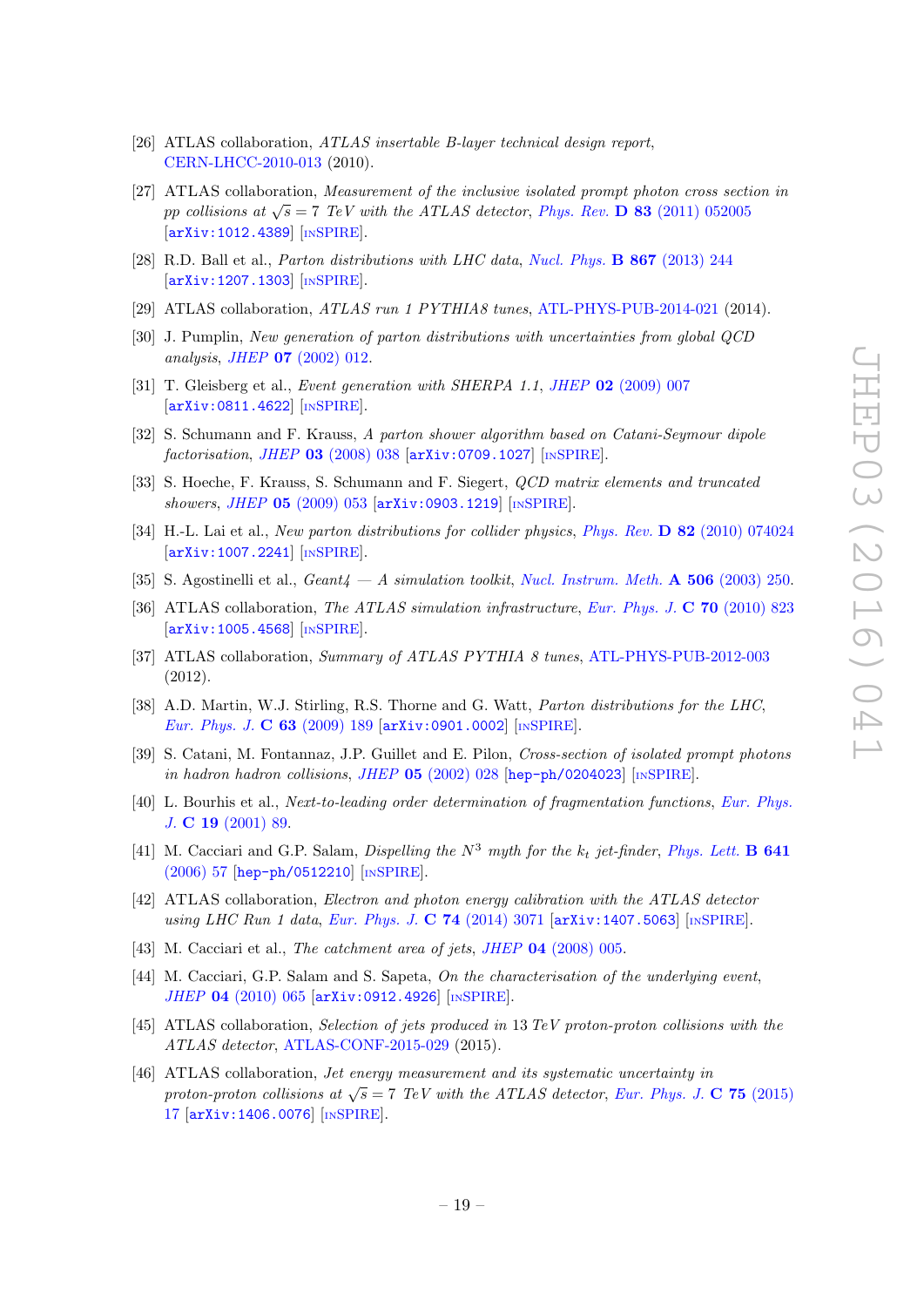- [47] ATLAS collaboration, *Jet calibration and systematic uncertainties for jets reconstructed in the ATLAS detector at*  $\sqrt{s} = 13$  *TeV*, [ATL-PHYS-PUB-2015-015](http://cds.cern.ch/record/2037613) (2015).
- <span id="page-21-0"></span>[48] ATLAS collaboration, *Performance of the ATLAS electron and photon trigger in* pp *collisions at*  $\sqrt{s} = 7 \text{ TeV}$  *in 2011*, [ATLAS-CONF-2012-048](http://cds.cern.ch/record/1450089) (2012).
- [49] M. Rosenblatt, *Remarks on some nonparametric estimates of a density function* , *[Ann. Math.](http://dx.doi.org/10.1214/aoms/1177728190) Statist.* 27 [\(1956\) 832](http://dx.doi.org/10.1214/aoms/1177728190) .
- [50] E. Parzen, *On estimation of a probability density function and mode* , *[Ann. Math. Statist.](http://dx.doi.org/10.1214/aoms/1177704472)* 33 [\(1962\) 1065](http://dx.doi.org/10.1214/aoms/1177704472) .
- [51] M. Baak, S. Gadatsch, R. Harrington and W. Verkerke, *Interpolation between multi-dimensional histograms using a new non-linear moment morphing method* , *[Nucl.](http://dx.doi.org/10.1016/j.nima.2014.10.033) [Instrum. Meth.](http://dx.doi.org/10.1016/j.nima.2014.10.033)* **A 771** (2015) 39 [[arXiv:1410.7388](http://arxiv.org/abs/1410.7388)] [IN[SPIRE](http://inspirehep.net/search?p=find+EPRINT+arXiv:1410.7388)].
- [52] R.M. Harris and K. Kousouris, *Searches for dijet resonances at hadron colliders* , *[Int. J. Mod.](http://dx.doi.org/10.1142/S0217751X11054905)* Phys. **A 26** [\(2011\) 5005](http://dx.doi.org/10.1142/S0217751X11054905) [[arXiv:1110.5302](http://arxiv.org/abs/1110.5302)] [IN[SPIRE](http://inspirehep.net/search?p=find+EPRINT+arXiv:1110.5302)].
- [53] ATLAS collaboration, *Improved luminosity determination in pp collisions at*  $\sqrt{s} = 7$  *TeV using the ATLAS detector at the LHC*, *[Eur. Phys. J.](http://dx.doi.org/10.1140/epjc/s10052-013-2518-3)* **C 73** (2013) 2518 [[arXiv:1302.4393](http://arxiv.org/abs/1302.4393)] [IN[SPIRE](http://inspirehep.net/search?p=find+EPRINT+arXiv:1302.4393)].
- [54] G. Cowan, K. Cranmer, E. Gross and O. Vitells, *Asymptotic formulae for likelihood-based tests of new physics* , *[Eur. Phys. J.](http://dx.doi.org/10.1140/epjc/s10052-011-1554-0)* C 71 (2011) 1554 [*Erratum ibid.* C 73 (2013) 2501] [[arXiv:1007.1727](http://arxiv.org/abs/1007.1727)] [IN[SPIRE](http://inspirehep.net/search?p=find+EPRINT+arXiv:1007.1727)].
- [55] A.L. Read, *Presentation of search results: the CL<sub>s</sub> technique, J. Phys. G 28 [\(2002\) 2693](http://dx.doi.org/10.1088/0954-3899/28/10/313).*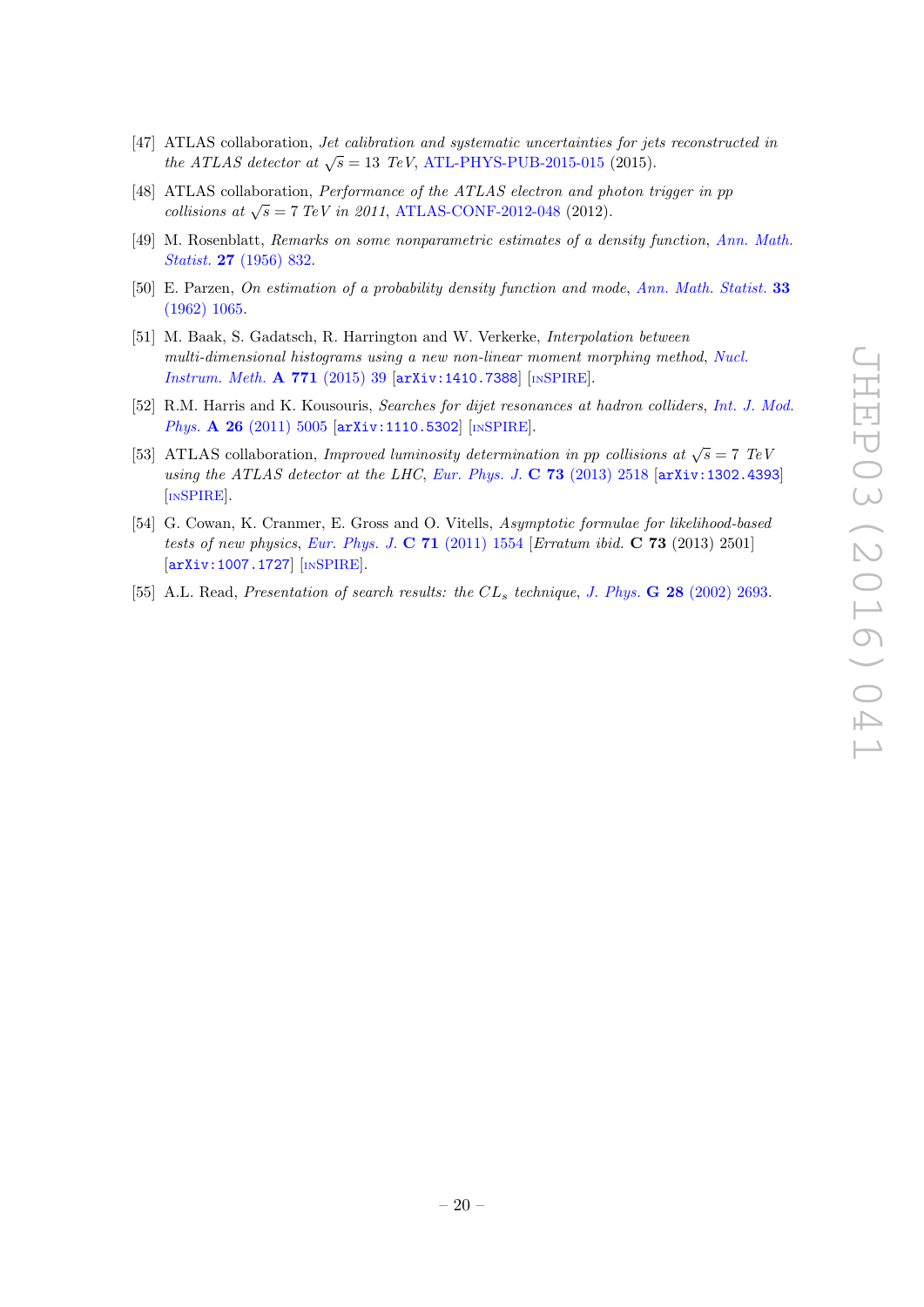#### The ATLAS collaboration

G. Aad<sup>85</sup>, B. Abbott<sup>112</sup>, J. Abdallah<sup>150</sup>, O. Abdinov<sup>11</sup>, B. Abeloos<sup>116</sup>, R. Aben<sup>106</sup>, M. Abolins<sup>90</sup>, O.S. AbouZeid<sup>136</sup>, H. Abramowicz<sup>152</sup>, H. Abreu<sup>151</sup>, R. Abreu<sup>115</sup>, Y. Abulaiti<sup>145a,145b</sup>, B.S. Acharya<sup>163a,163b,a</sup>, L. Adamczyk<sup>38a</sup>, D.L. Adams<sup>25</sup>, J. Adelman<sup>107</sup>, S. Adomeit<sup>99</sup>, T. Adye<sup>130</sup>, A.A. Affolder<sup>74</sup>, T. Agatonovic-Jovin<sup>13</sup>, J. Agricola<sup>54</sup>, J.A. Aguilar-Saavedra<sup>125a,125f</sup>, S.P. Ahlen<sup>22</sup>, F. Ahmadov<sup>65,b</sup>, G. Aielli<sup>132a,132b</sup>, H. Akerstedt<sup>145a,145b</sup>, T.P.A. Åkesson<sup>81</sup>, A.V. Akimov<sup>95</sup>, G.L. Alberghi<sup>20a, 20b</sup>, J. Albert<sup>168</sup>, S. Albrand<sup>55</sup>, M.J. Alconada Verzini<sup>71</sup>, M. Aleksa<sup>30</sup>, I.N. Aleksandrov<sup>65</sup>, C. Alexa<sup>26b</sup>, G. Alexander<sup>152</sup>, T. Alexopoulos<sup>10</sup>, M. Alhroob $^{112}$ , G. Alimonti $^{91a}$ , L. Alio $^{85}$ , J. Alison $^{31}$ , S.P. Alkire $^{35}$ , B.M.M. Allbrooke $^{148}$ , B.W. Allen<sup>115</sup>, P.P. Allport<sup>18</sup>, A. Aloisio<sup>103a,103b</sup>, A. Alonso<sup>36</sup>, F. Alonso<sup>71</sup>, C. Alpigiani<sup>137</sup>, B. Alvarez Gonzalez<sup>30</sup>, D. Álvarez Piqueras<sup>166</sup>, M.G. Alviggi<sup>103a,103b</sup>, B.T. Amadio<sup>15</sup>, K. Amako $^{66}$ , Y. Amaral Coutinho $^{24a}$ , C. Amelung $^{23}$ , D. Amidei $^{89}$ , S.P. Amor Dos Santos<sup>125a,125c</sup>, A. Amorim<sup>125a,125b</sup>, S. Amoroso<sup>30</sup>, N. Amram<sup>152</sup>, G. Amundsen<sup>23</sup>, C. Anastopoulos<sup>138</sup>, L.S. Ancu<sup>49</sup>, N. Andari<sup>107</sup>, T. Andeen<sup>31</sup>, C.F. Anders<sup>58b</sup>, G. Anders<sup>30</sup>, J.K. Anders<sup>74</sup>, K.J. Anderson<sup>31</sup>, A. Andreazza<sup>91a,91b</sup>, V. Andrei<sup>58a</sup>, S. Angelidakis<sup>9</sup>, I. Angelozzi<sup>106</sup>, P. Anger<sup>44</sup>, A. Angerami<sup>35</sup>, F. Anghinolfi<sup>30</sup>, A.V. Anisenkov<sup>108,c</sup>, N. Anjos<sup>12</sup>, A. Annovi<sup>123a,123b</sup>, M. Antonelli<sup>47</sup>, A. Antonov<sup>97</sup>, J. Antos<sup>143b</sup>, F. Anulli<sup>131a</sup>, M. Aoki<sup>66</sup>, L. Aperio Bella<sup>18</sup>, G. Arabidze<sup>90</sup>, Y. Arai<sup>66</sup>, J.P. Araque<sup>125a</sup>, A.T.H. Arce<sup>45</sup>, F.A. Arduh<sup>71</sup>, J-F. Arguin<sup>94</sup>, S. Argyropoulos<sup>63</sup>, M. Arik<sup>19a</sup>, A.J. Armbruster<sup>30</sup>, L.J. Armitage<sup>76</sup>, O. Arnaez<sup>30</sup>, H. Arnold<sup>48</sup>, M. Arratia $^{28}$ , O. Arslan $^{21}$ , A. Artamonov $^{96}$ , G. Artoni $^{119}$ , S. Artz $^{83}$ , S. Asai $^{154}$ , N. Asbah $^{42}$ , A. Ashkenazi<sup>152</sup>, B. Åsman<sup>145a,145b</sup>, L. Asquith<sup>148</sup>, K. Assamagan<sup>25</sup>, R. Astalos<sup>143a</sup>, M. Atkinson<sup>164</sup>, N.B. Atlay<sup>140</sup>, K. Augsten<sup>127</sup>, G. Avolio<sup>30</sup>, B. Axen<sup>15</sup>, M.K. Ayoub<sup>116</sup>, G. Azuelos<sup>94,d</sup>, M.A. Baak<sup>30</sup>, A.E. Baas<sup>58a</sup>, M.J. Baca<sup>18</sup>, H. Bachacou<sup>135</sup>, K. Bachas<sup>73a,73b</sup>, M. Backes<sup>30</sup>, M. Backhaus<sup>30</sup>, P. Bagiacchi<sup>131a,131b</sup>, P. Bagnaia<sup>131a,131b</sup>, Y. Bai<sup>33a</sup>, J.T. Baines<sup>130</sup>, O.K. Baker<sup>175</sup>, E.M. Baldin<sup>108,c</sup>, P. Balek<sup>128</sup>, T. Balestri<sup>147</sup>, F. Balli<sup>135</sup>, W.K. Balunas<sup>121</sup>, E. Banas<sup>39</sup>, Sw. Banerjee<sup>172,e</sup>, A.A.E. Bannoura<sup>174</sup>, L. Barak<sup>30</sup>, E.L. Barberio<sup>88</sup>, D. Barberis<sup>50a,50b</sup>, M. Barbero<sup>85</sup>, T. Barillari<sup>100</sup>, M. Barisonzi<sup>163a,163b</sup>, T. Barklow<sup>142</sup>, N. Barlow<sup>28</sup>, S.L. Barnes<sup>84</sup>, B.M. Barnett<sup>130</sup>, R.M. Barnett<sup>15</sup>, Z. Barnovska<sup>5</sup>, A. Baroncelli<sup>133a</sup>, G. Barone<sup>23</sup>, A.J. Barr<sup>119</sup>, L. Barranco Navarro<sup>166</sup>, F. Barreiro<sup>82</sup>, J. Barreiro Guimarães da Costa<sup>33a</sup>, R. Bartoldus<sup>142</sup>, A.E. Barton<sup>72</sup>, P. Bartos<sup>143a</sup>, A. Basalaev $^{122}$ , A. Bassalat $^{116}$ , A. Basye $^{164}$ , R.L. Bates $^{53}$ , S.J. Batista $^{157}$ , J.R. Batley $^{28}$ , M. Battaglia<sup>136</sup>, M. Bauce<sup>131a,131b</sup>, F. Bauer<sup>135</sup>, H.S. Bawa<sup>142,f</sup>, J.B. Beacham<sup>110</sup>, M.D. Beattie<sup>72</sup>, T. Beau<sup>80</sup>, P.H. Beauchemin<sup>160</sup>, R. Beccherle<sup>123a,123b</sup>, P. Bechtle<sup>21</sup>, H.P. Beck<sup>17,g</sup>, K. Becker<sup>119</sup>, M. Becker<sup>83</sup>, M. Beckingham<sup>169</sup>, C. Becot<sup>109</sup>, A.J. Beddall<sup>19e</sup>, A. Beddall<sup>19b</sup>, V.A. Bednyakov<sup>65</sup>, M. Bedognetti<sup>106</sup>, C.P. Bee<sup>147</sup>, L.J. Beemster<sup>106</sup>, T.A. Beermann<sup>30</sup>, M. Begel<sup>25</sup>, J.K. Behr<sup>119</sup>, C. Belanger-Champagne<sup>87</sup>, A.S. Bell<sup>78</sup>, W.H. Bell<sup>49</sup>, G. Bella<sup>152</sup>, L. Bellagamba<sup>20a</sup>, A. Bellerive<sup>29</sup>, M. Bellomo<sup>86</sup>, K. Belotskiy<sup>97</sup>, O. Beltramello<sup>30</sup>, N.L. Belyaev<sup>97</sup>, O. Benary<sup>152</sup>, D. Benchekroun<sup>134a</sup>, M. Bender<sup>99</sup>, K. Bendtz<sup>145a,145b</sup>, N. Benekos<sup>10</sup>, Y. Benhammou<sup>152</sup>, E. Benhar Noccioli<sup>175</sup>, J. Benitez<sup>63</sup>, J.A. Benitez Garcia<sup>158b</sup>, D.P. Benjamin<sup>45</sup>, J.R. Bensinger<sup>23</sup>, S. Bentvelsen<sup>106</sup>, L. Beresford<sup>119</sup>, M. Beretta<sup>47</sup>, D. Berge<sup>106</sup>, E. Bergeaas Kuutmann<sup>165</sup>, N. Berger<sup>5</sup>, F. Berghaus<sup>168</sup>, J. Beringer<sup>15</sup>, S. Berlendis<sup>55</sup>, C. Bernard<sup>22</sup>, N.R. Bernard<sup>86</sup>, C. Bernius<sup>109</sup>, F.U. Bernlochner<sup>21</sup>, T. Berry<sup>77</sup>, P. Berta<sup>128</sup>, C. Bertella<sup>83</sup>, G. Bertoli<sup>145a,145b</sup>, F. Bertolucci<sup>123a,123b</sup>, C. Bertsche<sup>112</sup>, D. Bertsche<sup>112</sup>, G.J. Besjes<sup>36</sup>, O. Bessidskaia Bylund<sup>145a,145b</sup>, M. Bessner<sup>42</sup>, N. Besson<sup>135</sup>, C. Betancourt<sup>48</sup>, S. Bethke<sup>100</sup>, A.J. Bevan<sup>76</sup>, W. Bhimji<sup>15</sup>, R.M. Bianchi<sup>124</sup>, L. Bianchini<sup>23</sup>, M. Bianco<sup>30</sup>, O. Biebel<sup>99</sup>, D. Biedermann<sup>16</sup>, R. Bielski<sup>84</sup>, N.V. Biesuz<sup>123a,123b</sup>, M. Biglietti<sup>133a</sup>, J. Bilbao De Mendizabal<sup>49</sup>, H. Bilokon<sup>47</sup>, M. Bindi<sup>54</sup>, S. Binet<sup>116</sup>, A. Bingul<sup>19b</sup>, C. Bini<sup>131a,131b</sup>, S. Biondi<sup>20a,20b</sup>, D.M. Bjergaard<sup>45</sup>, C.W. Black<sup>149</sup>, J.E. Black<sup>142</sup>, K.M. Black<sup>22</sup>, D. Blackburn<sup>137</sup>, R.E. Blair<sup>6</sup>, J.-B. Blanchard<sup>135</sup>, J.E. Blanco<sup>77</sup>, T. Blazek<sup>143a</sup>, I. Bloch<sup>42</sup>, C. Blocker<sup>23</sup>, W. Blum<sup>83,\*</sup>, U. Blumenschein<sup>54</sup>, S. Blunier<sup>32a</sup>, G.J. Bobbink<sup>106</sup>, V.S. Bobrovnikov<sup>108,c</sup>, S.S. Bocchetta<sup>81</sup>, A. Bocci<sup>45</sup>, C. Bock<sup>99</sup>, M. Boehler<sup>48</sup>, D. Boerner<sup>174</sup>,

J.A. Bogaerts<sup>30</sup>, D. Bogavac<sup>13</sup>, A.G. Bogdanchikov<sup>108</sup>, C. Bohm<sup>145a</sup>, V. Boisvert<sup>77</sup>, T. Bold<sup>38a</sup>,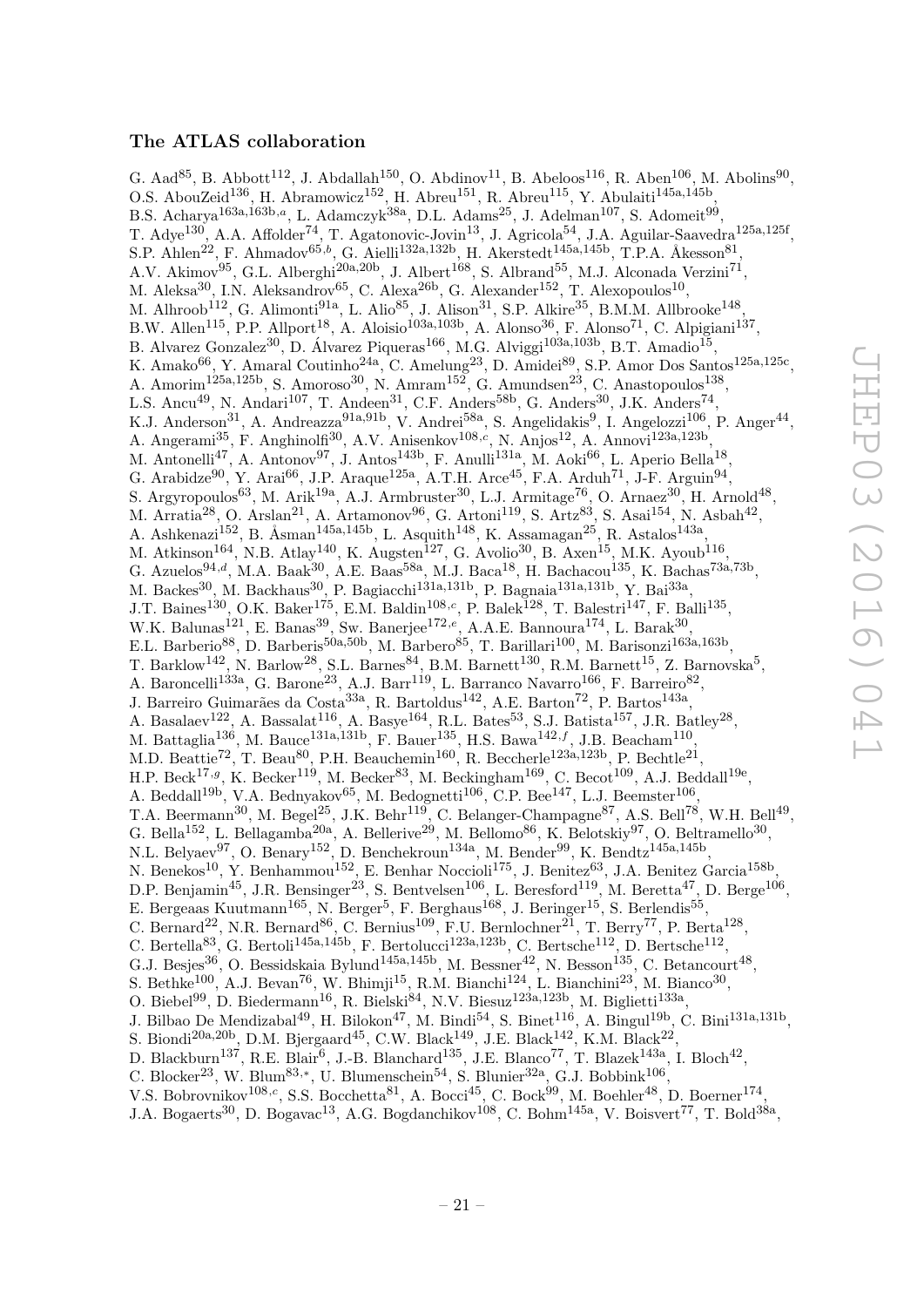V. Boldea<sup>26b</sup>, A.S. Boldyrev<sup>98</sup>, M. Bomben<sup>80</sup>, M. Bona<sup>76</sup>, M. Boonekamp<sup>135</sup>, A. Borisov<sup>129</sup>, G. Borissov<sup>72</sup>, J. Bortfeldt<sup>99</sup>, D. Bortoletto<sup>119</sup>, V. Bortolotto<sup>60a,60b,60c</sup>, K. Bos<sup>106</sup>, D. Boscherini<sup>20a</sup>, M. Bosman<sup>12</sup>, J.D. Bossio Sola<sup>27</sup>, J. Boudreau<sup>124</sup>, J. Bouffard<sup>2</sup>, E.V. Bouhova-Thacker<sup>72</sup>, D. Boumediene<sup>34</sup>, C. Bourdarios<sup>116</sup>, N. Bousson<sup>113</sup>, S.K. Boutle<sup>53</sup>, A. Boveia<sup>30</sup>, J. Boyd<sup>30</sup>, I.R. Boyko<sup>65</sup>, J. Bracinik<sup>18</sup>, A. Brandt<sup>8</sup>, G. Brandt<sup>54</sup>, O. Brandt<sup>58a</sup>, U. Bratzler<sup>155</sup>, B. Brau<sup>86</sup>, J.E. Brau<sup>115</sup>, H.M. Braun<sup>174,\*</sup>, W.D. Breaden Madden<sup>53</sup>, K. Brendlinger<sup>121</sup>, A.J. Brennan<sup>88</sup>, L. Brenner<sup>106</sup>, R. Brenner<sup>165</sup>, S. Bressler<sup>171</sup>, T.M. Bristow<sup>46</sup>, D. Britton<sup>53</sup>, D. Britzger<sup>42</sup>, F.M. Brochu<sup>28</sup>, I. Brock<sup>21</sup>, R. Brock<sup>90</sup>, G. Brooijmans<sup>35</sup>, T. Brooks<sup>77</sup>, W.K. Brooks<sup>32b</sup>, J. Brosamer<sup>15</sup>, E. Brost<sup>115</sup>, J.H Broughton<sup>18</sup>, P.A. Bruckman de Renstrom<sup>39</sup>, D. Bruncko<sup>143b</sup>, R. Bruneliere<sup>48</sup>, A. Bruni<sup>20a</sup>, G. Bruni<sup>20a</sup>, BH Brunt<sup>28</sup>, M. Bruschi<sup>20a</sup>, N. Bruscino<sup>21</sup>, P. Bryant<sup>31</sup>, L. Bryngemark<sup>81</sup>, T. Buanes<sup>14</sup>, Q. Buat<sup>141</sup>, P. Buchholz<sup>140</sup>, A.G. Buckley<sup>53</sup>, I.A. Budagov<sup>65</sup>, F. Buehrer<sup>48</sup>, M.K. Bugge<sup>118</sup>, O. Bulekov<sup>97</sup>, D. Bullock<sup>8</sup>, H. Burckhart<sup>30</sup>, S. Burdin<sup>74</sup>, C.D. Burgard<sup>48</sup>, B. Burghgrave<sup>107</sup>, K. Burka<sup>39</sup>, S. Burke<sup>130</sup>, I. Burmeister<sup>43</sup>, E. Busato<sup>34</sup>, D. Büscher<sup>48</sup>, V. Büscher<sup>83</sup>, P. Bussey<sup>53</sup>, J.M. Butler<sup>22</sup>, A.I. Butt<sup>3</sup>, C.M. Buttar<sup>53</sup>, J.M. Butterworth<sup>78</sup>, P. Butti<sup>106</sup>, W. Buttinger<sup>25</sup>, A. Buzatu<sup>53</sup>, A.R. Buzykaev<sup>108,c</sup>, S. Cabrera Urbán<sup>166</sup>, D. Caforio<sup>127</sup>, V.M. Cairo<sup>37a,37b</sup>, O. Cakir<sup>4a</sup>, N. Calace<sup>49</sup>, P. Calafiura<sup>15</sup>, A. Calandri<sup>85</sup>, G. Calderini<sup>80</sup>, P. Calfayan<sup>99</sup>, L.P. Caloba<sup>24a</sup>, D. Calvet<sup>34</sup>, S. Calvet<sup>34</sup>, T.P. Calvet<sup>85</sup>, R. Camacho Toro<sup>31</sup>, S. Camarda<sup>42</sup>, P. Camarri<sup>132a,132b</sup>, D. Cameron<sup>118</sup>, R. Caminal Armadans<sup>164</sup>, C. Camincher<sup>55</sup>, S. Campana<sup>30</sup>, M. Campanelli<sup>78</sup>, A. Campoverde<sup>147</sup>, V. Canale<sup>103a,103b</sup>, A. Canepa<sup>158a</sup>, M. Cano Bret<sup>33e</sup>, J. Cantero<sup>82</sup>, R. Cantrill<sup>125a</sup>, T. Cao<sup>40</sup>, M.D.M. Capeans Garrido<sup>30</sup>, I. Caprini<sup>26b</sup>, M. Caprini<sup>26b</sup>, M. Capua<sup>37a,37b</sup>, R. Caputo<sup>83</sup>, R.M. Carbone<sup>35</sup>, R. Cardarelli<sup>132a</sup>, F. Cardillo<sup>48</sup>, T. Carli<sup>30</sup>, G. Carlino<sup>103a</sup>, L. Carminati<sup>91a,91b</sup>, S. Caron<sup>105</sup>, E. Carquin<sup>32a</sup>, G.D. Carrillo-Montoya<sup>30</sup>, J.R. Carter<sup>28</sup>, J. Carvalho<sup>125a,125c</sup>, D. Casadei<sup>78</sup>, M.P. Casado<sup>12,h</sup>, M. Casolino<sup>12</sup>, D.W. Casper<sup>162</sup>, E. Castaneda-Miranda<sup>144a</sup>, A. Castelli<sup>106</sup>, V. Castillo Gimenez<sup>166</sup>, N.F. Castro<sup>125a,i</sup>, A. Catinaccio<sup>30</sup>, J.R. Catmore<sup>118</sup>, A. Cattai<sup>30</sup>, J. Caudron<sup>83</sup>, V. Cavaliere<sup>164</sup>, D. Cavalli<sup>91a</sup>, M. Cavalli-Sforza<sup>12</sup>, V. Cavasinni<sup>123a,123b</sup>, F. Ceradini<sup>133a,133b</sup>, L. Cerda Alberich<sup>166</sup>, B.C. Cerio<sup>45</sup>, A.S. Cerqueira<sup>24b</sup>, A. Cerri<sup>148</sup>, L. Cerrito<sup>76</sup>, F. Cerutti<sup>15</sup>, M. Cerv<sup>30</sup>, A. Cervelli<sup>17</sup>, S.A. Cetin<sup>19d</sup>, A. Chafaq<sup>134a</sup>, D. Chakraborty<sup>107</sup>, I. Chalupkova<sup>128</sup>, Y.L. Chan<sup>60a</sup>, P. Chang<sup>164</sup>, J.D. Chapman<sup>28</sup>, D.G. Charlton<sup>18</sup>, C.C. Chau<sup>157</sup>, C.A. Chavez Barajas<sup>148</sup>, S. Che<sup>110</sup>, S. Cheatham<sup>72</sup>, A. Chegwidden<sup>90</sup>, S. Chekanov<sup>6</sup>, S.V. Chekulaev<sup>158a</sup>, G.A. Chelkov<sup>65,j</sup>, M.A. Chelstowska<sup>89</sup>, C. Chen<sup>64</sup>, H. Chen<sup>25</sup>, K. Chen<sup>147</sup>, S. Chen<sup>33c</sup>, S. Chen<sup>154</sup>, X. Chen<sup>33f</sup>, Y. Chen<sup>67</sup>, H.C. Cheng<sup>89</sup>, Y. Cheng<sup>31</sup>, A. Cheplakov<sup>65</sup>, E. Cheremushkina<sup>129</sup>, R. Cherkaoui El Moursli<sup>134e</sup>, V. Chernyatin<sup>25,\*</sup>, E. Cheu<sup>7</sup>, L. Chevalier<sup>135</sup>, V. Chiarella<sup>47</sup>, G. Chiarelli<sup>123a,123b</sup>, G. Chiodini<sup>73a</sup>, A.S. Chisholm<sup>18</sup>, A. Chitan<sup>26b</sup>, M.V. Chizhov<sup>65</sup>, K. Choi<sup>61</sup>, S. Chouridou<sup>9</sup>, B.K.B. Chow<sup>99</sup>, V. Christodoulou<sup>78</sup>, D. Chromek-Burckhart<sup>30</sup>, J. Chudoba<sup>126</sup>, A.J. Chuinard<sup>87</sup>, J.J. Chwastowski<sup>39</sup>, L. Chytka<sup>114</sup>, G. Ciapetti<sup>131a,131b</sup>, A.K. Ciftci<sup>4a</sup>, D. Cinca<sup>53</sup>, V. Cindro<sup>75</sup>, I.A. Cioara<sup>21</sup>, A. Ciocio<sup>15</sup>, F. Cirotto<sup>103a,103b</sup>, Z.H. Citron<sup>171</sup>, M. Ciubancan<sup>26b</sup>, A. Clark<sup>49</sup>, B.L. Clark<sup>57</sup>, P.J. Clark<sup>46</sup>, R.N. Clarke<sup>15</sup>, C. Clement<sup>145a,145b</sup>, Y. Coadou<sup>85</sup>, M. Cobal<sup>163a,163c</sup>, A. Coccaro<sup>49</sup>, J. Cochran<sup>64</sup>, L. Coffey<sup>23</sup>, L. Colasurdo<sup>105</sup>, B. Cole<sup>35</sup>, S. Cole<sup>107</sup>, A.P. Colijn<sup>106</sup>, J. Collot<sup>55</sup>, T. Colombo<sup>30</sup>, G. Compostella<sup>100</sup>, P. Conde Muiño<sup>125a,125b</sup>, E. Coniavitis<sup>48</sup>, S.H. Connell<sup>144b</sup>, I.A. Connelly<sup>77</sup>, V. Consorti<sup>48</sup>, S. Constantinescu<sup>26b</sup>, C. Conta<sup>120a,120b</sup>, G. Conti<sup>30</sup>, F. Conventi<sup>103a,k</sup>, M. Cooke<sup>15</sup>, B.D. Cooper<sup>78</sup>, A.M. Cooper-Sarkar<sup>119</sup>, T. Cornelissen<sup>174</sup>, M. Corradi<sup>131a,131b</sup>, F. Corriveau<sup>87,1</sup>, A. Corso-Radu<sup>162</sup>, A. Cortes-Gonzalez<sup>12</sup>, G. Cortiana<sup>100</sup>, G. Costa<sup>91a</sup>, M.J. Costa<sup>166</sup>, D. Costanzo<sup>138</sup>, G. Cottin<sup>28</sup>, G. Cowan<sup>77</sup>, B.E. Cox<sup>84</sup>, K. Cranmer<sup>109</sup>, S.J. Crawley<sup>53</sup>, G. Cree<sup>29</sup>, S. Crépé-Renaudin<sup>55</sup>, F. Crescioli<sup>80</sup>, W.A. Cribbs<sup>145a,145b</sup>, M. Crispin Ortuzar<sup>119</sup>, M. Cristinziani<sup>21</sup>, V. Croft<sup>105</sup>, G. Crosetti<sup>37a,37b</sup>,

- T. Cuhadar Donszelmann<sup>138</sup>, J. Cummings<sup>175</sup>, M. Curatolo<sup>47</sup>, J. Cúth<sup>83</sup>, C. Cuthbert<sup>149</sup>,
- H. Czirr<sup>140</sup>, P. Czodrowski<sup>3</sup>, S. D'Auria<sup>53</sup>, M. D'Onofrio<sup>74</sup>,
- M.J. Da Cunha Sargedas De Sousa<sup>125a,125b</sup>, C. Da Via<sup>84</sup>, W. Dabrowski<sup>38a</sup>, T. Dai<sup>89</sup>, O. Dale<sup>14</sup>,
- F. Dallaire<sup>94</sup>, C. Dallapiccola<sup>86</sup>, M. Dam<sup>36</sup>, J.R. Dandoy<sup>31</sup>, N.P. Dang<sup>48</sup>, A.C. Daniells<sup>18</sup>,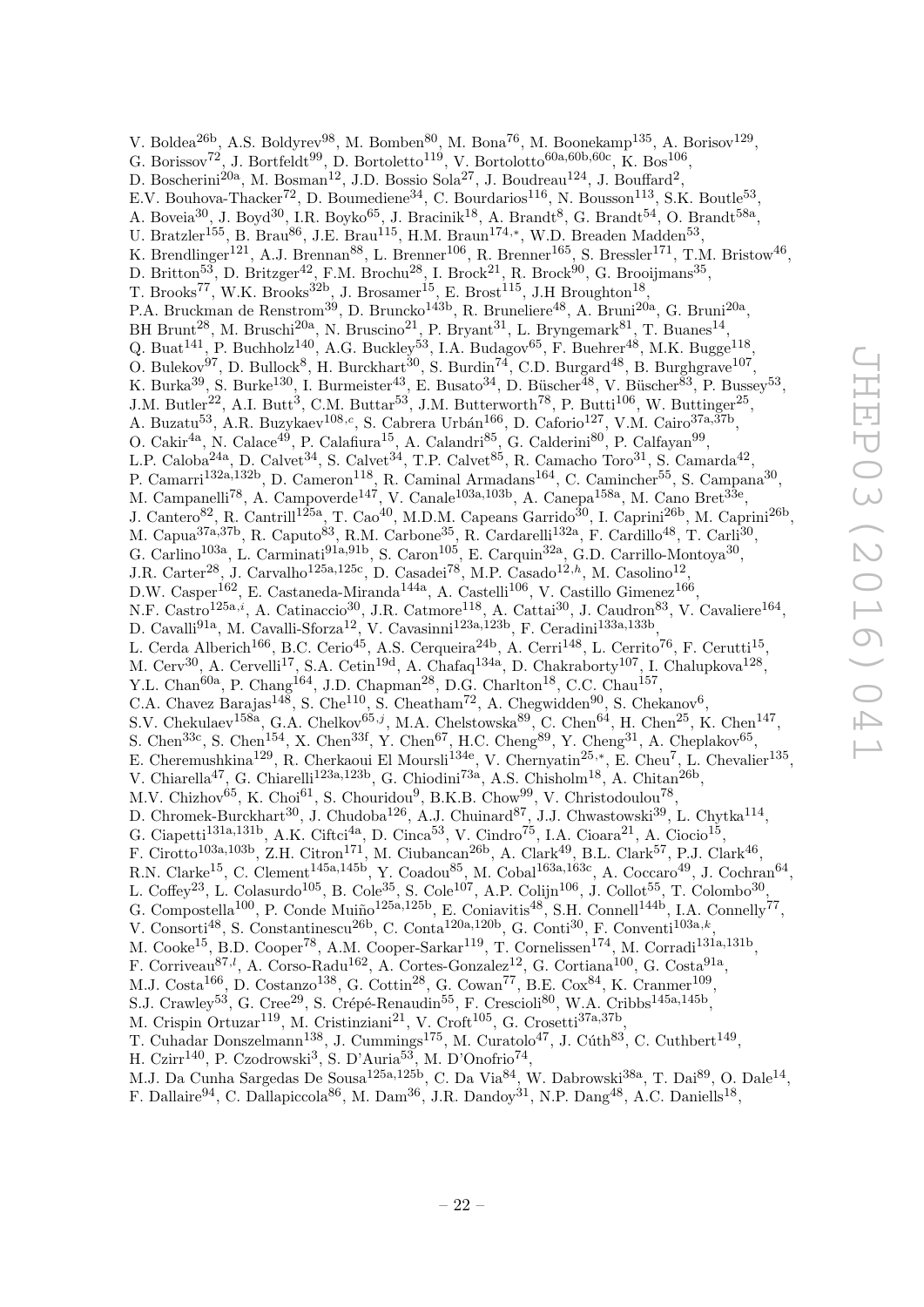N.S. Dann $^{84}$ , M. Danninger $^{167}$ , M. Dano Hoffmann $^{135}$ , V. Dao $^{48}$ , G. Darbo $^{50a}$ , S. Darmora $^8$ , J. Dassoulas<sup>3</sup>, A. Dattagupta<sup>61</sup>, W. Davey<sup>21</sup>, C. David<sup>168</sup>, T. Davidek<sup>128</sup>, M. Davies<sup>152</sup>, P. Davison<sup>78</sup>, Y. Davygora<sup>58a</sup>, E. Dawe<sup>88</sup>, I. Dawson<sup>138</sup>, R.K. Daya-Ishmukhametova<sup>86</sup>, K. De<sup>8</sup>, R. de Asmundis<sup>103a</sup>, A. De Benedetti<sup>112</sup>, S. De Castro<sup>20a, 20b</sup>, S. De Cecco<sup>80</sup>, N. De Groot<sup>105</sup>, P. de Jong<sup>106</sup>, H. De la Torre<sup>82</sup>, F. De Lorenzi<sup>64</sup>, D. De Pedis<sup>131a</sup>, A. De Salvo<sup>131a</sup>, U. De Sanctis<sup>148</sup>, A. De Santo<sup>148</sup>, J.B. De Vivie De Regie<sup>116</sup>, W.J. Dearnaley<sup>72</sup>, R. Debbe<sup>25</sup>, C. Debenedetti<sup>136</sup>, D.V. Dedovich<sup>65</sup>, I. Deigaard<sup>106</sup>, J. Del Peso<sup>82</sup>, T. Del Prete<sup>123a,123b</sup>, D. Delgove<sup>116</sup>, F. Deliot<sup>135</sup>, C.M. Delitzsch<sup>49</sup>, M. Deliyergiyev<sup>75</sup>, A. Dell'Acqua<sup>30</sup>, L. Dell'Asta<sup>22</sup>, M. Dell'Orso $^{123\text{a},123\text{b}},$  M. Della Pietra $^{103\text{a},k},$  D. della Volpe $^{49},$  M. Delmastro $^5,$  P.A. Delsart $^{55},$ C. Deluca<sup>106</sup>, D.A. DeMarco<sup>157</sup>, S. Demers<sup>175</sup>, M. Demichev<sup>65</sup>, A. Demilly<sup>80</sup>, S.P. Denisov<sup>129</sup>, D. Denysiuk<sup>135</sup>, D. Derendarz<sup>39</sup>, J.E. Derkaoui<sup>134d</sup>, F. Derue<sup>80</sup>, P. Dervan<sup>74</sup>, K. Desch<sup>21</sup>, C. Deterre<sup>42</sup>, K. Dette<sup>43</sup>, P.O. Deviveiros<sup>30</sup>, A. Dewhurst<sup>130</sup>, S. Dhaliwal<sup>23</sup>, A. Di Ciaccio<sup>132a,132b</sup>, L. Di Ciaccio<sup>5</sup>, W.K. Di Clemente<sup>121</sup>, A. Di Domenico<sup>131a,131b</sup>, C. Di Donato<sup>131a,131b</sup>, A. Di Girolamo<sup>30</sup>, B. Di Girolamo<sup>30</sup>, A. Di Mattia<sup>151</sup>, B. Di Micco<sup>133a,133b</sup>, R. Di Nardo<sup>47</sup>, A. Di Simone<sup>48</sup>, R. Di Sipio<sup>157</sup>, D. Di Valentino<sup>29</sup>, C. Diaconu<sup>85</sup>, M. Diamond<sup>157</sup>, F.A. Dias<sup>46</sup>, M.A. Diaz<sup>32a</sup>, E.B. Diehl<sup>89</sup>, J. Dietrich<sup>16</sup>, S. Diglio<sup>85</sup>, A. Dimitrievska<sup>13</sup>, J. Dingfelder<sup>21</sup>, P. Dita<sup>26b</sup>, S. Dita<sup>26b</sup>, F. Dittus<sup>30</sup>, F. Djama<sup>85</sup>, T. Djobava<sup>51b</sup>, J.I. Djuvsland<sup>58a</sup>, M.A.B. do Vale<sup>24c</sup>, D. Dobos<sup>30</sup>, M. Dobre<sup>26b</sup>, C. Doglioni<sup>81</sup>, T. Dohmae<sup>154</sup>, J. Dolejsi<sup>128</sup>, Z. Dolezal<sup>128</sup>, B.A. Dolgoshein<sup>97,\*</sup>, M. Donadelli<sup>24d</sup>, S. Donati<sup>123a,123b</sup>, P. Dondero<sup>120a,120b</sup>, J. Donini<sup>34</sup>, J. Dopke<sup>130</sup>, A. Doria<sup>103a</sup>, M.T. Dova<sup>71</sup>, A.T. Doyle<sup>53</sup>, E. Drechsler<sup>54</sup>, M. Dris<sup>10</sup>, Y. Du<sup>33d</sup>, J. Duarte-Campderros<sup>152</sup>, E. Duchovni<sup>171</sup>, G. Duckeck<sup>99</sup>, O.A. Ducu<sup>26b</sup>, D. Duda<sup>106</sup>, A. Dudarev<sup>30</sup>, L. Duflot<sup>116</sup>, L. Duguid<sup>77</sup>, M. Dührssen $^{30}$ , M. Dunford $^{58a}$ , H. Duran Yildiz $^{4a}$ , M. Düren $^{52}$ , A. Durglishvili $^{51b}$ , D. Duschinger<sup>44</sup>, B. Dutta<sup>42</sup>, M. Dyndal<sup>38a</sup>, C. Eckardt<sup>42</sup>, K.M. Ecker<sup>100</sup>, R.C. Edgar<sup>89</sup>, W. Edson<sup>2</sup>, N.C. Edwards<sup>46</sup>, T. Eifert<sup>30</sup>, G. Eigen<sup>14</sup>, K. Einsweiler<sup>15</sup>, T. Ekelof<sup>165</sup>, M. El Kacimi<sup>134c</sup>, V. Ellajosyula<sup>85</sup>, M. Ellert<sup>165</sup>, S. Elles<sup>5</sup>, F. Ellinghaus<sup>174</sup>, A.A. Elliot<sup>168</sup>, N. Ellis<sup>30</sup>, J. Elmsheuser<sup>99</sup>, M. Elsing<sup>30</sup>, D. Emeliyanov<sup>130</sup>, Y. Enari<sup>154</sup>, O.C. Endner<sup>83</sup>, M. Endo<sup>117</sup>, J.S. Ennis<sup>169</sup>, J. Erdmann<sup>43</sup>, A. Ereditato<sup>17</sup>, G. Ernis<sup>174</sup>, J. Ernst<sup>2</sup>, M. Ernst<sup>25</sup>, S. Errede<sup>164</sup>, E. Ertel<sup>83</sup>, M. Escalier<sup>116</sup>, H. Esch<sup>43</sup>, C. Escobar<sup>124</sup>, B. Esposito<sup>47</sup>, A.I. Etienvre<sup>135</sup>, E. Etzion<sup>152</sup>, H. Evans<sup>61</sup>, A. Ezhilov<sup>122</sup>, L. Fabbri<sup>20a,20b</sup>, G. Facini<sup>31</sup>, R.M. Fakhrutdinov<sup>129</sup>, S. Falciano<sup>131a</sup>, R.J. Falla<sup>78</sup>, J. Faltova<sup>128</sup>, Y. Fang<sup>33a</sup>, M. Fanti<sup>91a,91b</sup>, A. Farbin<sup>8</sup>, A. Farilla<sup>133a</sup>, C. Farina<sup>124</sup>, T. Farooque<sup>12</sup>, S. Farrell<sup>15</sup>, S.M. Farrington<sup>169</sup>, P. Farthouat<sup>30</sup>, F. Fassi<sup>134e</sup>, P. Fassnacht<sup>30</sup>, D. Fassouliotis<sup>9</sup>, M. Faucci Giannelli<sup>77</sup>, A. Favareto<sup>50a,50b</sup>, L. Fayard<sup>116</sup>, O.L. Fedin<sup>122,*m*</sup>, W. Fedorko<sup>167</sup>, S. Feigl<sup>118</sup>, L. Feligioni<sup>85</sup>, C. Feng<sup>33d</sup>, E.J. Feng<sup>30</sup>, H. Feng<sup>89</sup>, A.B. Fenyuk<sup>129</sup>, L. Feremenga<sup>8</sup>, P. Fernandez Martinez<sup>166</sup>, S. Fernandez Perez<sup>12</sup>, J. Ferrando<sup>53</sup>, A. Ferrari<sup>165</sup>, P. Ferrari<sup>106</sup>, R. Ferrari<sup>120a</sup>, D.E. Ferreira de Lima<sup>53</sup>, A. Ferrer<sup>166</sup>, D. Ferrere<sup>49</sup>, C. Ferretti<sup>89</sup>, A. Ferretto Parodi<sup>50a,50b</sup>, F. Fiedler<sup>83</sup>, A. Filipčič<sup>75</sup>, M. Filipuzzi<sup>42</sup>, F. Filthaut<sup>105</sup>, M. Fincke-Keeler<sup>168</sup>, K.D. Finelli<sup>149</sup>, M.C.N. Fiolhais<sup>125a,125c</sup>, L. Fiorini<sup>166</sup>, A. Firan<sup>40</sup>, A. Fischer<sup>2</sup>, C. Fischer<sup>12</sup>, J. Fischer<sup>174</sup>, W.C. Fisher<sup>90</sup>, N. Flaschel<sup>42</sup>, I. Fleck<sup>140</sup>, P. Fleischmann<sup>89</sup>, G.T. Fletcher<sup>138</sup>, G. Fletcher<sup>76</sup>, R.R.M. Fletcher<sup>121</sup>, T. Flick<sup>174</sup>, A. Floderus<sup>81</sup>, L.R. Flores Castillo<sup>60a</sup>, M.J. Flowerdew<sup>100</sup>, G.T. Forcolin<sup>84</sup>, A. Formica<sup>135</sup>, A. Forti<sup>84</sup>, D. Fournier<sup>116</sup>, H. Fox<sup>72</sup>, S. Fracchia<sup>12</sup>, P. Francavilla<sup>80</sup>, M. Franchini<sup>20a,20b</sup>, D. Francis<sup>30</sup>, L. Franconi<sup>118</sup>, M. Franklin<sup>57</sup>, M. Frate<sup>162</sup>, M. Fraternali<sup>120a,120b</sup>, D. Freeborn<sup>78</sup>, S.M. Fressard-Batraneanu<sup>30</sup>, F. Friedrich<sup>44</sup>, D. Froidevaux $^{30}$ , J.A. Frost $^{119}$ , C. Fukunaga $^{155}$ , E. Fullana Torregrosa $^{83}$ , T. Fusayasu $^{101}$ , J. Fuster<sup>166</sup>, C. Gabaldon<sup>55</sup>, O. Gabizon<sup>174</sup>, A. Gabrielli<sup>20a,20b</sup>, A. Gabrielli<sup>15</sup>, G.P. Gach<sup>38a</sup>, S. Gadatsch<sup>30</sup>, S. Gadomski<sup>49</sup>, G. Gagliardi<sup>50a,50b</sup>, P. Gagnon<sup>61</sup>, C. Galea<sup>105</sup>, B. Galhardo<sup>125a,125c</sup>, E.J. Gallas<sup>119</sup>, B.J. Gallop<sup>130</sup>, P. Gallus<sup>127</sup>, G. Galster<sup>36</sup>, K.K. Gan<sup>110</sup>, J. Gao $^{33b,85}$ , Y. Gao $^{46}$ , Y.S. Gao $^{142,f}$ , F.M. Garay Walls<sup>46</sup>, C. García<sup>166</sup>, J.E. García Navarro $^{166}$ , M. Garcia-Sciveres<sup>15</sup>, R.W. Gardner<sup>31</sup>, N. Garelli<sup>142</sup>, V. Garonne<sup>118</sup>, A. Gascon Bravo<sup>42</sup>,

- C. Gatti<sup>47</sup>, A. Gaudiello<sup>50a, 50b</sup>, G. Gaudio<sup>120a</sup>, B. Gaur<sup>140</sup>, L. Gauthier<sup>94</sup>, I.L. Gavrilenko<sup>95</sup>,
- C. Gay<sup>167</sup>, G. Gaycken<sup>21</sup>, E.N. Gazis<sup>10</sup>, Z. Gecse<sup>167</sup>, C.N.P. Gee<sup>130</sup>, Ch. Geich-Gimbel<sup>21</sup>,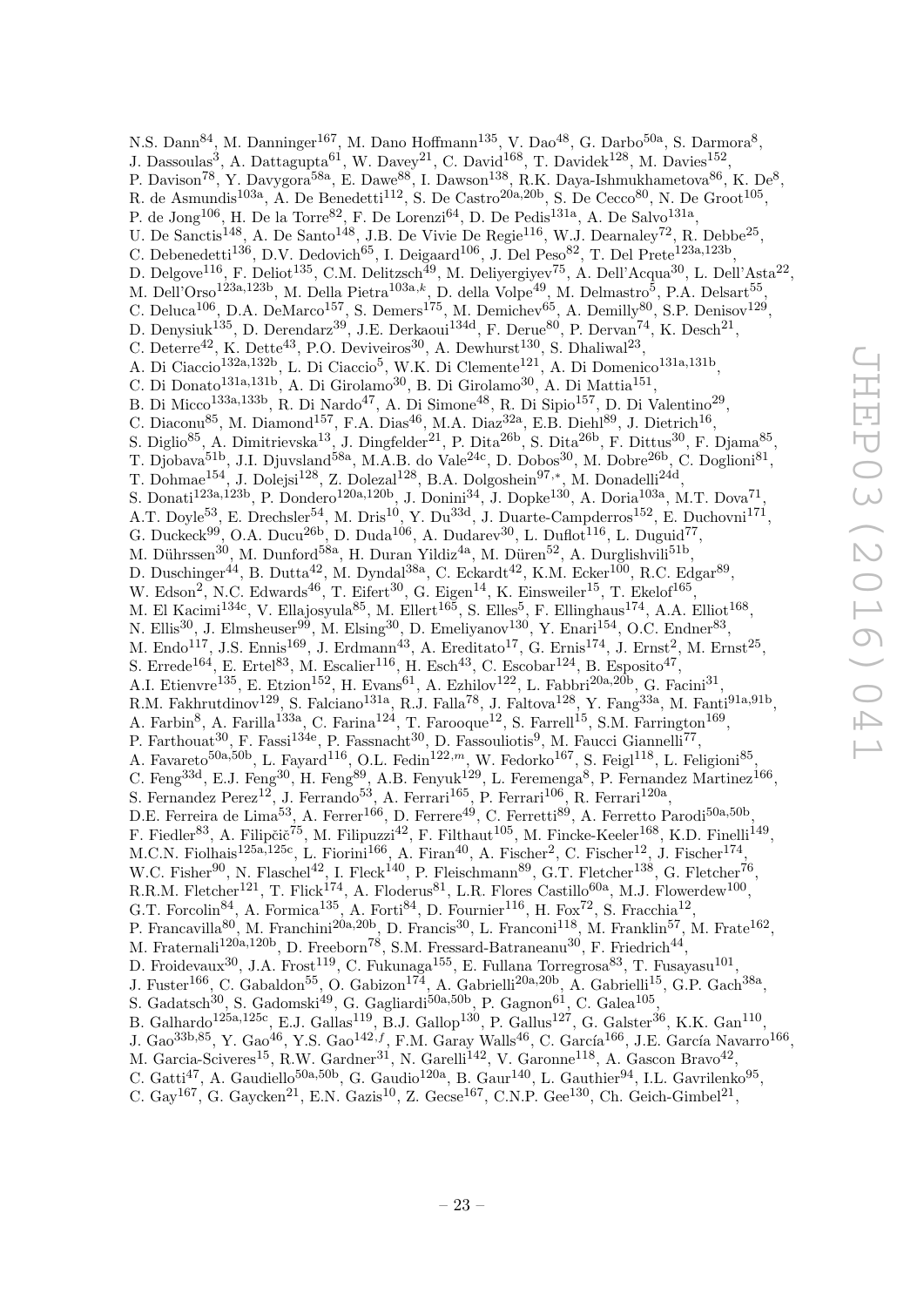M.P. Geisler<sup>58a</sup>, C. Gemme<sup>50a</sup>, M.H. Genest<sup>55</sup>, C. Geng<sup>33b,n</sup>, S. Gentile<sup>131a,131b</sup>, S. George<sup>77</sup>, D. Gerbaudo<sup>162</sup>, A. Gershon<sup>152</sup>, S. Ghasemi<sup>140</sup>, H. Ghazlane<sup>134b</sup>, B. Giacobbe<sup>20a</sup>, S. Giagu<sup>131a,131b</sup>, P. Giannetti<sup>123a,123b</sup>, B. Gibbard<sup>25</sup>, S.M. Gibson<sup>77</sup>, M. Gignac<sup>167</sup>, M. Gilchriese<sup>15</sup>, T.P.S. Gillam<sup>28</sup>, D. Gillberg<sup>29</sup>, G. Gilles<sup>174</sup>, D.M. Gingrich<sup>3,d</sup>, N. Giokaris<sup>9</sup>, M.P. Giordani<sup>163a,163c</sup>, F.M. Giorgi<sup>20a</sup>, F.M. Giorgi<sup>16</sup>, P.F. Giraud<sup>135</sup>, P. Giromini<sup>57</sup>, D. Giugni<sup>91a</sup>, C. Giuliani<sup>100</sup>, M. Giulini<sup>58b</sup>, B.K. Gjelsten<sup>118</sup>, S. Gkaitatzis<sup>153</sup>, I. Gkialas<sup>153</sup>, E.L. Gkougkousis<sup>116</sup>, L.K. Gladilin<sup>98</sup>, C. Glasman<sup>82</sup>, J. Glatzer<sup>30</sup>, P.C.F. Glaysher<sup>46</sup>, A. Glazov<sup>42</sup>, M. Goblirsch-Kolb<sup>100</sup>, J. Godlewski<sup>39</sup>, S. Goldfarb<sup>89</sup>, T. Golling<sup>49</sup>, D. Golubkov<sup>129</sup>, A. Gomes<sup>125a,125b,125d</sup>, R. Gonçalo<sup>125a</sup>, J. Goncalves Pinto Firmino Da Costa<sup>135</sup>, L. Gonella<sup>18</sup>, A. Gongadze $^{65}$ , S. González de la Hoz $^{166}$ , G. Gonzalez Parra<sup>12</sup>, S. Gonzalez-Sevilla<sup>49</sup>, L. Goossens<sup>30</sup>, P.A. Gorbounov<sup>96</sup>, H.A. Gordon<sup>25</sup>, I. Gorelov<sup>104</sup>, B. Gorini<sup>30</sup>, E. Gorini<sup>73a,73b</sup>, A. Gorišek<sup>75</sup>, E. Gornicki<sup>39</sup>, A.T. Goshaw<sup>45</sup>, C. Gössling<sup>43</sup>, M.I. Gostkin<sup>65</sup>, C.R. Goudet<sup>116</sup>, D. Goujdami<sup>134c</sup>, A.G. Goussiou<sup>137</sup>, N. Govender<sup>144b</sup>, E. Gozani<sup>151</sup>, L. Graber<sup>54</sup>, I. Grabowska-Bold $^{38a}$ , P.O.J. Gradin $^{165}$ , P. Grafström $^{20a,20b}$ , J. Gramling $^{49}$ , E. Gramstad $^{118}$ , S. Grancagnolo<sup>16</sup>, V. Gratchev<sup>122</sup>, H.M. Gray<sup>30</sup>, E. Graziani<sup>133a</sup>, Z.D. Greenwood<sup>79,</sup><sup>o</sup>, C. Grefe<sup>21</sup>, K. Gregersen<sup>78</sup>, I.M. Gregor<sup>42</sup>, P. Grenier<sup>142</sup>, K. Grevtsov<sup>5</sup>, J. Griffiths<sup>8</sup>, A.A. Grillo<sup>136</sup>, K. Grimm<sup>72</sup>, S. Grinstein<sup>12,p</sup>, Ph. Gris<sup>34</sup>, J.-F. Grivaz<sup>116</sup>, S. Groh<sup>83</sup>, J.P. Grohs<sup>44</sup>, E. Gross<sup>171</sup>, J. Grosse-Knetter<sup>54</sup>, G.C. Grossi<sup>79</sup>, Z.J. Grout<sup>148</sup>, L. Guan<sup>89</sup>, W. Guan<sup>172</sup>, J. Guenther<sup>127</sup>, F. Guescini<sup>49</sup>, D. Guest<sup>162</sup>, O. Gueta<sup>152</sup>, E. Guido<sup>50a,50b</sup>, T. Guillemin<sup>5</sup>, S. Guindon<sup>2</sup>, U. Gul<sup>53</sup>, C. Gumpert<sup>30</sup>, J. Guo<sup>33e</sup>, Y. Guo<sup>33b,n</sup>, S. Gupta<sup>119</sup>, G. Gustavino<sup>131a,131b</sup>, P. Gutierrez<sup>112</sup>, N.G. Gutierrez Ortiz<sup>78</sup>, C. Gutschow<sup>44</sup>, C. Guyot<sup>135</sup>, C. Gwenlan<sup>119</sup>, C.B. Gwilliam<sup>74</sup>, A. Haas<sup>109</sup>, C. Haber<sup>15</sup>, H.K. Hadavand<sup>8</sup>, N. Haddad<sup>134e</sup>, A. Hadef<sup>85</sup>, P. Haefner<sup>21</sup>, S. Hageböck<sup>21</sup>, Z. Hajduk<sup>39</sup>, H. Hakobyan<sup>176,\*</sup>, M. Haleem<sup>42</sup>, J. Haley<sup>113</sup>, D. Hall<sup>119</sup>, G. Halladjian<sup>90</sup>, G.D. Hallewell<sup>85</sup>, K. Hamacher<sup>174</sup>, P. Hamal<sup>114</sup>, K. Hamano<sup>168</sup>, A. Hamilton<sup>144a</sup>, G.N. Hamity<sup>138</sup>, P.G. Hamnett<sup>42</sup>, L. Han<sup>33b</sup>, K. Hanagaki<sup>66,q</sup>, K. Hanawa $^{154}$ , M. Hance $^{136}$ , B. Haney $^{121}$ , P. Hanke $^{58a}$ , R. Hanna $^{135}$ , J.B. Hansen $^{36}$ , J.D. Hansen<sup>36</sup>, M.C. Hansen<sup>21</sup>, P.H. Hansen<sup>36</sup>, K. Hara<sup>159</sup>, A.S. Hard<sup>172</sup>, T. Harenberg<sup>174</sup>, F. Hariri<sup>116</sup>, S. Harkusha<sup>92</sup>, R.D. Harrington<sup>46</sup>, P.F. Harrison<sup>169</sup>, F. Hartjes<sup>106</sup>, M. Hasegawa<sup>67</sup>, Y. Hasegawa<sup>139</sup>, A. Hasib<sup>112</sup>, S. Hassani<sup>135</sup>, S. Haug<sup>17</sup>, R. Hauser<sup>90</sup>, L. Hauswald<sup>44</sup>, M. Havranek<sup>126</sup>, C.M. Hawkes<sup>18</sup>, R.J. Hawkings<sup>30</sup>, A.D. Hawkins<sup>81</sup>, D. Hayden<sup>90</sup>, C.P. Hays<sup>119</sup>, J.M. Hays<sup>76</sup>, H.S. Hayward<sup>74</sup>, S.J. Haywood<sup>130</sup>, S.J. Head<sup>18</sup>, T. Heck<sup>83</sup>, V. Hedberg<sup>81</sup>, L. Heelan<sup>8</sup>, S. Heim<sup>121</sup>, T. Heim<sup>15</sup>, B. Heinemann<sup>15</sup>, J.J. Heinrich<sup>99</sup>, L. Heinrich<sup>109</sup>, C. Heinz<sup>52</sup>, J. Hejbal<sup>126</sup>, L. Helary<sup>22</sup>, S. Hellman<sup>145a,145b</sup>, C. Helsens<sup>30</sup>, J. Henderson<sup>119</sup>, R.C.W. Henderson<sup>72</sup>, Y. Heng<sup>172</sup>, S. Henkelmann<sup>167</sup>, A.M. Henriques Correia<sup>30</sup>, S. Henrot-Versille<sup>116</sup>, G.H. Herbert<sup>16</sup>, Y. Hernández Jiménez<sup>166</sup>, G. Herten<sup>48</sup>, R. Hertenberger<sup>99</sup>, L. Hervas<sup>30</sup>, G.G. Hesketh<sup>78</sup>, N.P. Hessey<sup>106</sup>, J.W. Hetherly<sup>40</sup>, R. Hickling<sup>76</sup>, E. Higón-Rodriguez<sup>166</sup>, E. Hill<sup>168</sup>, J.C. Hill<sup>28</sup>, K.H. Hiller<sup>42</sup>, S.J. Hillier<sup>18</sup>, I. Hinchliffe<sup>15</sup>, E. Hines<sup>121</sup>, R.R. Hinman<sup>15</sup>, M. Hirose<sup>156</sup>, D. Hirschbuehl<sup>174</sup>, J. Hobbs<sup>147</sup>, N. Hod<sup>106</sup>, M.C. Hodgkinson<sup>138</sup>, P. Hodgson<sup>138</sup>, A. Hoecker<sup>30</sup>, M.R. Hoeferkamp<sup>104</sup>, F. Hoenig<sup>99</sup>, M. Hohlfeld<sup>83</sup>, D. Hohn<sup>21</sup>, T.R. Holmes<sup>15</sup>, M. Homann<sup>43</sup>, T.M. Hong<sup>124</sup>, B.H. Hooberman<sup>164</sup>, W.H. Hopkins<sup>115</sup>, Y. Horii<sup>102</sup>, A.J. Horton<sup>141</sup>, J-Y. Hostachy<sup>55</sup>, S. Hou<sup>150</sup>, A. Hoummada<sup>134a</sup>, J. Howard $^{119}$ , J. Howarth $^{42}$ , M. Hrabovsky $^{114}$ , I. Hristova $^{16}$ , J. Hrivnac $^{116}$ , T. Hryn'ova $^5$ , A. Hrynevich<sup>93</sup>, C. Hsu<sup>144c</sup>, P.J. Hsu<sup>150,r</sup>, S.-C. Hsu<sup>137</sup>, D. Hu<sup>35</sup>, Q. Hu<sup>33b</sup>, Y. Huang<sup>42</sup>, Z. Hubacek<sup>127</sup>, F. Hubaut<sup>85</sup>, F. Huegging<sup>21</sup>, T.B. Huffman<sup>119</sup>, E.W. Hughes<sup>35</sup>, G. Hughes<sup>72</sup>, M. Huhtinen<sup>30</sup>, T.A. Hülsing<sup>83</sup>, N. Huseynov<sup>65,b</sup>, J. Huston<sup>90</sup>, J. Huth<sup>57</sup>, G. Iacobucci<sup>49</sup>, G. Iakovidis<sup>25</sup>, I. Ibragimov<sup>140</sup>, L. Iconomidou-Fayard<sup>116</sup>, E. Ideal<sup>175</sup>, Z. Idrissi<sup>134e</sup>, P. Iengo<sup>30</sup>, O. Igonkina<sup>106</sup>, T. Iizawa<sup>170</sup>, Y. Ikegami<sup>66</sup>, M. Ikeno<sup>66</sup>, Y. Ilchenko<sup>31,s</sup>, D. Iliadis<sup>153</sup>, N. Ilic<sup>142</sup>, T. Ince<sup>100</sup>, G. Introzzi<sup>120a,120b</sup>, P. Ioannou<sup>9</sup>, M. Iodice<sup>133a</sup>, K. Iordanidou<sup>35</sup>, V. Ippolito<sup>57</sup>, A. Irles Quiles<sup>166</sup>, C. Isaksson<sup>165</sup>, M. Ishino<sup>68</sup>, M. Ishitsuka<sup>156</sup>, R. Ishmukhametov<sup>110</sup>, C. Issever<sup>119</sup>, S. Istin<sup>19a</sup>, F. Ito<sup>159</sup>, J.M. Iturbe Ponce<sup>84</sup>, R. Iuppa<sup>132a,132b</sup>, J. Ivarsson<sup>81</sup>, W. Iwanski<sup>39</sup>, H. Iwasaki<sup>66</sup>, J.M. Izen<sup>41</sup>, V. Izzo<sup>103a</sup>, S. Jabbar<sup>3</sup>, B. Jackson<sup>121</sup>, M. Jackson<sup>74</sup>,

P. Jackson<sup>1</sup>, V. Jain<sup>2</sup>, K.B. Jakobi<sup>83</sup>, K. Jakobs<sup>48</sup>, S. Jakobsen<sup>30</sup>, T. Jakoubek<sup>126</sup>,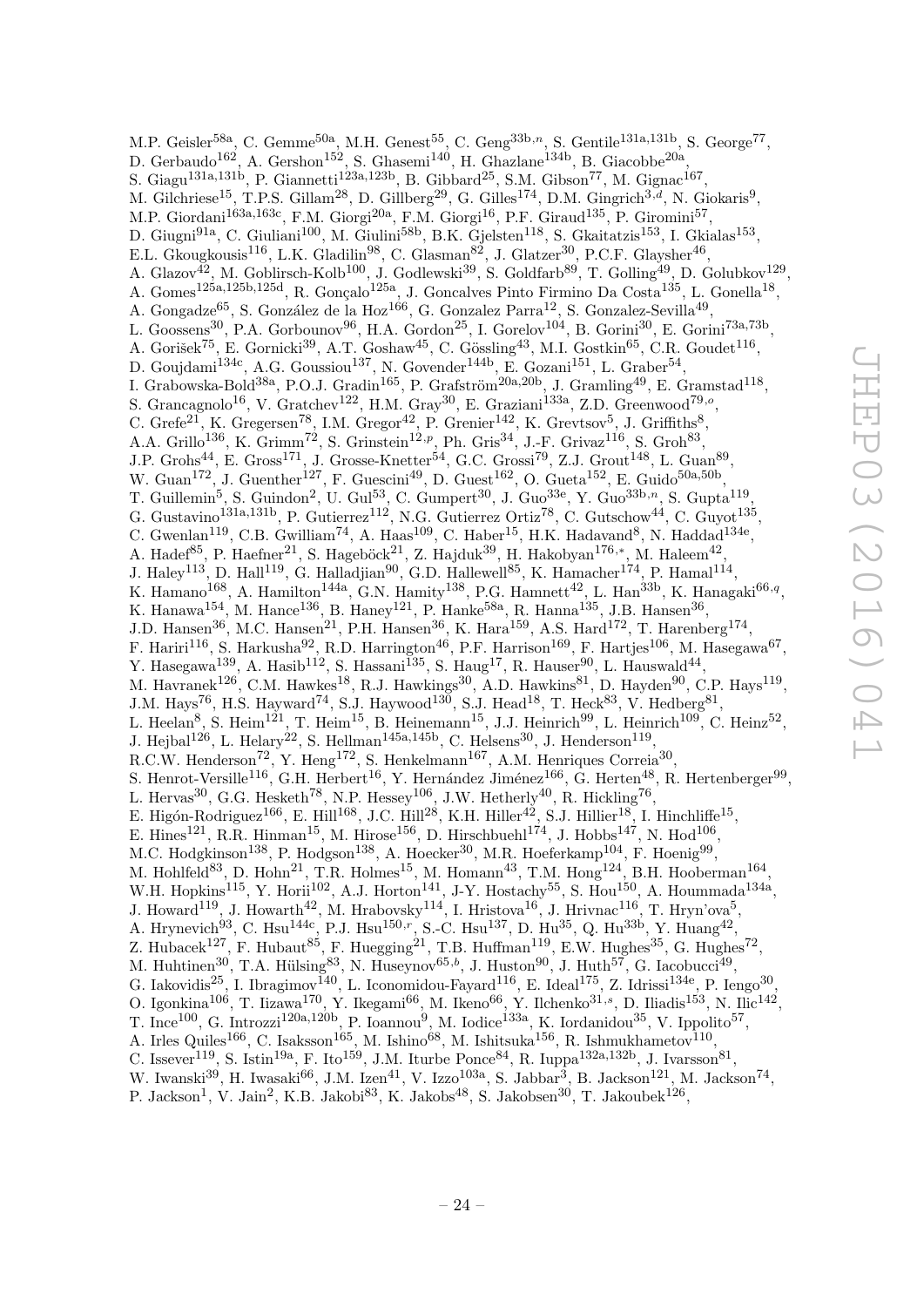D.O. Jamin<sup>113</sup>, D.K. Jana<sup>79</sup>, E. Jansen<sup>78</sup>, R. Jansky<sup>62</sup>, J. Janssen<sup>21</sup>, M. Janus<sup>54</sup>, G. Jarlskog<sup>81</sup>, N. Javadov $^{65,b}$ , T. Javůrek $^{48}$ , F. Jeanneau $^{135}$ , L. Jeanty $^{15}$ , J. Jejelava $^{51a,t}$ , G.-Y. Jeng $^{149}$ , D. Jennens $^{88}$ , P. Jenni $^{48,u}$ , J. Jentzsch $^{43}$ , C. Jeske $^{169}$ , S. Jézéquel $^5$ , H. Ji $^{172}$ , J. Jia $^{147}$ , H. Jiang<sup>64</sup>, Y. Jiang<sup>33b</sup>, S. Jiggins<sup>78</sup>, J. Jimenez Pena<sup>166</sup>, S. Jin<sup>33a</sup>, A. Jinaru<sup>26b</sup>, O. Jinnouchi<sup>156</sup>, P. Johansson<sup>138</sup>, K.A. Johns<sup>7</sup>, W.J. Johnson<sup>137</sup>, K. Jon-And<sup>145a,145b</sup>, G. Jones<sup>169</sup>, R.W.L. Jones<sup>72</sup>, S. Jones<sup>7</sup>, T.J. Jones<sup>74</sup>, J. Jongmanns<sup>58a</sup>, P.M. Jorge<sup>125a,125b</sup>, J. Jovicevic<sup>158a</sup>, X. Ju<sup>172</sup>, A. Juste Rozas<sup>12,p</sup>, M.K. Köhler<sup>171</sup>, M. Kaci<sup>166</sup>, A. Kaczmarska<sup>39</sup>, M. Kado $^{116}$ , H. Kagan $^{110}$ , M. Kagan $^{142}$ , S.J. Kahn $^{85}$ , E. Kajomovitz $^{45}$ , C.W. Kalderon $^{119}$ , A. Kaluza<sup>83</sup>, S. Kama<sup>40</sup>, A. Kamenshchikov<sup>129</sup>, N. Kanaya<sup>154</sup>, S. Kaneti<sup>28</sup>, V.A. Kantserov<sup>97</sup>, J. Kanzaki $^{66}$ , B. Kaplan $^{109}$ , L.S. Kaplan $^{172}$ , A. Kapliy $^{31}$ , D. Kar $^{144c}$ , K. Karakostas $^{10}$ , A. Karamaoun<sup>3</sup>, N. Karastathis<sup>10,106</sup>, M.J. Kareem<sup>54</sup>, E. Karentzos<sup>10</sup>, M. Karnevskiy<sup>83</sup>, S.N. Karpov $^{65}$ , Z.M. Karpova $^{65}$ , K. Karthik $^{109}$ , V. Kartvelishvili<sup>72</sup>, A.N. Karyukhin $^{129}$ , K. Kasahara<sup>159</sup>, L. Kashif<sup>172</sup>, R.D. Kass<sup>110</sup>, A. Kastanas<sup>14</sup>, Y. Kataoka<sup>154</sup>, C. Kato<sup>154</sup>, A. Katre $^{49}$ , J. Katzy $^{42}$ , K. Kawade<sup>102</sup>, K. Kawagoe<sup>70</sup>, T. Kawamoto<sup>154</sup>, G. Kawamura<sup>54</sup>, S. Kazama<sup>154</sup>, V.F. Kazanin<sup>108,c</sup>, R. Keeler<sup>168</sup>, R. Kehoe<sup>40</sup>, J.S. Keller<sup>42</sup>, J.J. Kempster<sup>77</sup>, H. Keoshkerian $^{84}$ , O. Kepka $^{126}$ , B.P. Kerševan $^{75}$ , S. Kersten $^{174}$ , R.A. Keyes $^{87}$ , F. Khalil-zada $^{11}$ , H. Khandanyan<sup>145a,145b</sup>, A. Khanov<sup>113</sup>, A.G. Kharlamov<sup>108,c</sup>, T.J. Khoo<sup>28</sup>, V. Khovanskiy<sup>96</sup>, E. Khramov $^{65}$ , J. Khubua $^{51b,v}$ , S. Kido $^{67}$ , H.Y. Kim $^8$ , S.H. Kim $^{159}$ , Y.K. Kim $^{31}$ , N. Kimura $^{153}$ , O.M. Kind<sup>16</sup>, B.T. King<sup>74</sup>, M. King<sup>166</sup>, S.B. King<sup>167</sup>, J. Kirk<sup>130</sup>, A.E. Kiryunin<sup>100</sup>, T. Kishimoto<sup>67</sup>, D. Kisielewska<sup>38a</sup>, F. Kiss<sup>48</sup>, K. Kiuchi<sup>159</sup>, O. Kivernyk<sup>135</sup>, E. Kladiva<sup>143b</sup>, M.H. Klein<sup>35</sup>, M. Klein<sup>74</sup>, U. Klein<sup>74</sup>, K. Kleinknecht<sup>83</sup>, P. Klimek<sup>145a,145b</sup>, A. Klimentov<sup>25</sup>, R. Klingenberg<sup>43</sup>, J.A. Klinger<sup>138</sup>, T. Klioutchnikova<sup>30</sup>, E.-E. Kluge<sup>58a</sup>, P. Kluit<sup>106</sup>, S. Kluth<sup>100</sup>, J. Knapik<sup>39</sup>, E. Kneringer<sup>62</sup>, E.B.F.G. Knoops<sup>85</sup>, A. Knue<sup>53</sup>, A. Kobayashi<sup>154</sup>, D. Kobayashi<sup>156</sup>, T. Kobayashi<sup>154</sup>, M. Kobel<sup>44</sup>, M. Kocian<sup>142</sup>, P. Kodys<sup>128</sup>, T. Koffas<sup>29</sup>, E. Koffeman<sup>106</sup>, L.A. Kogan $^{119}$ , T. Kohriki $^{66}$ , T. Koi $^{142}$ , H. Kolanoski $^{16}$ , M. Kolb $^{58b}$ , I. Koletsou $^5$ , A.A. Komar<sup>95,\*</sup>, Y. Komori<sup>154</sup>, T. Kondo<sup>66</sup>, N. Kondrashova<sup>42</sup>, K. Köneke<sup>48</sup>, A.C. König<sup>105</sup>, T. Kono $^{66,w}$ , R. Konoplich<sup>109,x</sup>, N. Konstantinidis<sup>78</sup>, R. Kopeliansky<sup>61</sup>, S. Koperny<sup>38a</sup>, L. Köpke $^{83}$ , A.K. Kopp $^{48}$ , K. Korcyl $^{39}$ , K. Kordas $^{153}$ , A. Korn $^{78}$ , A.A. Korol $^{108,c}$ , I. Korolkov $^{12}$ , E.V. Korolkova<sup>138</sup>, O. Kortner<sup>100</sup>, S. Kortner<sup>100</sup>, T. Kosek<sup>128</sup>, V.V. Kostyukhin<sup>21</sup>, V.M. Kotov<sup>65</sup>, A. Kotwal<sup>45</sup>, A. Kourkoumeli-Charalampidi<sup>153</sup>, C. Kourkoumelis<sup>9</sup>, V. Kouskoura<sup>25</sup>, A. Koutsman<sup>158a</sup>, R. Kowalewski<sup>168</sup>, T.Z. Kowalski<sup>38a</sup>, W. Kozanecki<sup>135</sup>, A.S. Kozhin<sup>129</sup>, V.A. Kramarenko<sup>98</sup>, G. Kramberger<sup>75</sup>, D. Krasnopevtsev<sup>97</sup>, M.W. Krasny<sup>80</sup>, A. Krasznahorkay<sup>30</sup>, J.K. Kraus<sup>21</sup>, A. Kravchenko<sup>25</sup>, M. Kretz<sup>58c</sup>, J. Kretzschmar<sup>74</sup>, K. Kreutzfeldt<sup>52</sup>, P. Krieger<sup>157</sup>, K. Krizka<sup>31</sup>, K. Kroeninger<sup>43</sup>, H. Kroha<sup>100</sup>, J. Kroll<sup>121</sup>, J. Kroseberg<sup>21</sup>, J. Krstic<sup>13</sup>, U. Kruchonak<sup>65</sup>, H. Krüger<sup>21</sup>, N. Krumnack<sup>64</sup>, A. Kruse<sup>172</sup>, M.C. Kruse $^{45}$ , M. Kruskal $^{22}$ , T. Kubota $^{88}$ , H. Kucuk $^{78}$ , S. Kuday $^{4b}$ , J.T. Kuechler $^{174}$ , S. Kuehn $^{48}$ , A. Kugel $^{58c}$ , F. Kuger $^{173}$ , A. Kuhl $^{136}$ , T. Kuhl $^{42}$ , V. Kukhtin $^{65}$ , R. Kukla $^{135}$ , Y. Kulchitsky<sup>92</sup>, S. Kuleshov<sup>32b</sup>, M. Kuna<sup>131a,131b</sup>, T. Kunigo<sup>68</sup>, A. Kupco<sup>126</sup>, H. Kurashige<sup>67</sup>, Y.A. Kurochkin<sup>92</sup>, V. Kus<sup>126</sup>, E.S. Kuwertz<sup>168</sup>, M. Kuze<sup>156</sup>, J. Kvita<sup>114</sup>, T. Kwan<sup>168</sup>, D. Kyriazopoulos<sup>138</sup>, A. La Rosa<sup>100</sup>, J.L. La Rosa Navarro<sup>24d</sup>, L. La Rotonda<sup>37a,37b</sup>, C. Lacasta<sup>166</sup>, F. Lacava<sup>131a,131b</sup>, J. Lacey<sup>29</sup>, H. Lacker<sup>16</sup>, D. Lacour<sup>80</sup>, V.R. Lacuesta<sup>166</sup>, E. Ladygin<sup>65</sup>, R. Lafaye<sup>5</sup>, B. Laforge<sup>80</sup>, T. Lagouri<sup>175</sup>, S. Lai<sup>54</sup>, S. Lammers<sup>61</sup>, W. Lampl<sup>7</sup>, E. Lançon<sup>135</sup>, U. Landgraf<sup>48</sup>, M.P.J. Landon<sup>76</sup>, V.S. Lang<sup>58a</sup>, J.C. Lange<sup>12</sup>, A.J. Lankford<sup>162</sup>, F. Lanni<sup>25</sup>, K. Lantzsch<sup>21</sup>, A. Lanza<sup>120a</sup>, S. Laplace<sup>80</sup>, C. Lapoire<sup>30</sup>, J.F. Laporte<sup>135</sup>, T. Lari<sup>91a</sup>, F. Lasagni Manghi<sup>20a,20b</sup>, M. Lassnig<sup>30</sup>, P. Laurelli<sup>47</sup>, W. Lavrijsen<sup>15</sup>, A.T. Law<sup>136</sup>, P. Laycock<sup>74</sup>, T. Lazovich<sup>57</sup>, O. Le Dortz<sup>80</sup>, E. Le Guirriec<sup>85</sup>, E. Le Menedeu<sup>12</sup>, E.P. Le Quilleuc<sup>135</sup>, M. LeBlanc<sup>168</sup>, T. LeCompte<sup>6</sup>, F. Ledroit-Guillon<sup>55</sup>, C.A. Lee<sup>25</sup>, S.C. Lee<sup>150</sup>, L. Lee<sup>1</sup>, G. Lefebvre<sup>80</sup>, M. Lefebvre<sup>168</sup>, F. Legger<sup>99</sup>, C. Leggett<sup>15</sup>, A. Lehan<sup>74</sup>, G. Lehmann Miotto<sup>30</sup>, X. Lei<sup>7</sup>, W.A. Leight<sup>29</sup>, A. Leisos<sup>153,y</sup>, A.G. Leister<sup>175</sup>, M.A.L. Leite<sup>24d</sup>, R. Leitner<sup>128</sup>, D. Lellouch<sup>171</sup>, B. Lemmer<sup>54</sup>, K.J.C. Leney<sup>78</sup>, T. Lenz<sup>21</sup>, B. Lenzi<sup>30</sup>, R. Leone<sup>7</sup>, S. Leone<sup>123a,123b</sup>, C. Leonidopoulos<sup>46</sup>, S. Leontsinis<sup>10</sup>, C. Leroy<sup>94</sup>, A.A.J. Lesage<sup>135</sup>,

C.G. Lester<sup>28</sup>, M. Levchenko<sup>122</sup>, J. Levêque<sup>5</sup>, D. Levin<sup>89</sup>, L.J. Levinson<sup>171</sup>, M. Levy<sup>18</sup>,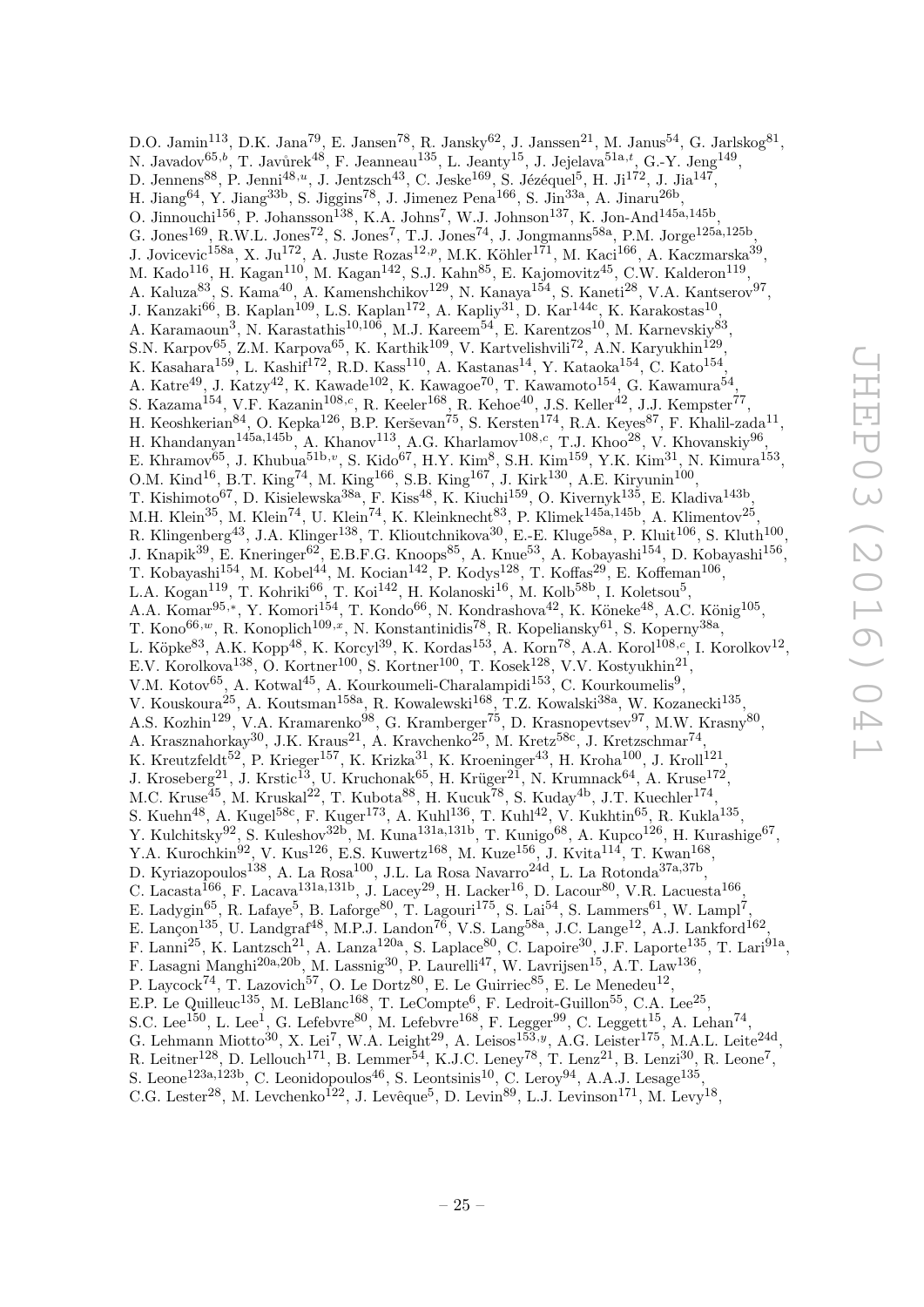A.M. Leyko<sup>21</sup>, M. Leyton<sup>41</sup>, B. Li<sup>33b, z</sup>, H. Li<sup>147</sup>, H.L. Li<sup>31</sup>, L. Li<sup>45</sup>, L. Li<sup>33e</sup>, Q. Li<sup>33a</sup>, S. Li<sup>45</sup> , X. Li<sup>84</sup>, Y. Li<sup>140</sup>, Z. Liang<sup>136</sup>, H. Liao<sup>34</sup>, B. Liberti<sup>132a</sup>, A. Liblong<sup>157</sup>, P. Lichard<sup>30</sup>, K. Lie<sup>164</sup>, J. Liebal<sup>21</sup>, W. Liebig<sup>14</sup>, C. Limbach<sup>21</sup>, A. Limosani<sup>149</sup>, S.C. Lin<sup>150,aa</sup>, T.H. Lin<sup>83</sup>, B.E. Lindquist<sup>147</sup>, E. Lipeles<sup>121</sup>, A. Lipniacka<sup>14</sup>, M. Lisovyi<sup>58b</sup>, T.M. Liss<sup>164</sup>, D. Lissauer<sup>25</sup>, A. Lister<sup>167</sup>, A.M. Litke<sup>136</sup>, B. Liu<sup>150,ab</sup>, D. Liu<sup>150</sup>, H. Liu<sup>89</sup>, H. Liu<sup>25</sup>, J. Liu<sup>85</sup>, J.B. Liu<sup>33b</sup>, K. Liu<sup>85</sup>, L. Liu<sup>164</sup>, M. Liu<sup>45</sup>, M. Liu<sup>33b</sup>, Y.L. Liu<sup>33b</sup>, Y. Liu<sup>33b</sup>, M. Livan<sup>120a,120b</sup>, A. Lleres<sup>55</sup>, J. Llorente Merino<sup>82</sup>, S.L. Lloyd<sup>76</sup>, F. Lo Sterzo<sup>150</sup>, E. Lobodzinska<sup>42</sup>, P. Loch<sup>7</sup>, W.S. Lockman<sup>136</sup>, F.K. Loebinger<sup>84</sup>, A.E. Loevschall-Jensen<sup>36</sup>, K.M. Loew<sup>23</sup>, A. Loginov<sup>175</sup>, T. Lohse<sup>16</sup>, K. Lohwasser<sup>42</sup>, M. Lokajicek<sup>126</sup>, B.A. Long<sup>22</sup>, J.D. Long<sup>164</sup>, R.E. Long<sup>72</sup>, L. Longo<sup>73a,73b</sup>, K.A. Looper<sup>110</sup>, L. Lopes<sup>125a</sup>, D. Lopez Mateos<sup>57</sup>, B. Lopez Paredes<sup>138</sup>, I. Lopez Paz<sup>12</sup>, A. Lopez Solis<sup>80</sup>, J. Lorenz<sup>99</sup>, N. Lorenzo Martinez<sup>61</sup>, M. Losada<sup>161</sup>, P.J. Lösel<sup>99</sup>, X. Lou<sup>33a</sup>, A. Lounis<sup>116</sup>, J. Love<sup>6</sup>, P.A. Love<sup>72</sup>, H. Lu<sup>60a</sup>, N. Lu<sup>89</sup>, H.J. Lubatti<sup>137</sup>, C. Luci<sup>131a,131b</sup>, A. Lucotte<sup>55</sup>, C. Luedtke<sup>48</sup>, F. Luehring<sup>61</sup>, W. Lukas<sup>62</sup>, L. Luminari<sup>131a</sup>, O. Lundberg<sup>145a,145b</sup>, B. Lund-Jensen<sup>146</sup>, D. Lynn<sup>25</sup>, R. Lysak<sup>126</sup>, E. Lytken<sup>81</sup>, H. Ma<sup>25</sup>, L.L. Ma $^{33d}$ , G. Maccarrone<sup>47</sup>, A. Macchiolo<sup>100</sup>, C.M. Macdonald<sup>138</sup>, B. Maček<sup>75</sup>, J. Machado Miguens<sup>121,125b</sup>, D. Madaffari<sup>85</sup>, R. Madar<sup>34</sup>, H.J. Maddocks<sup>165</sup>, W.F. Mader<sup>44</sup>, A. Madsen<sup>42</sup>, J. Maeda<sup>67</sup>, S. Maeland<sup>14</sup>, T. Maeno<sup>25</sup>, A. Maevskiy<sup>98</sup>, E. Magradze<sup>54</sup>, J. Mahlstedt $^{106}$ , C. Maiani $^{116}$ , C. Maidantchik $^{24a}$ , A.A. Maier $^{100}$ , T. Maier $^{99}$ , A. Maio $^{125a,125b,125d}$ , S. Majewski $^{115}$ , Y. Makida<sup>66</sup>, N. Makovec<sup>116</sup>, B. Malaescu<sup>80</sup>, Pa. Malecki<sup>39</sup>, V.P. Maleev<sup>122</sup>, F. Malek<sup>55</sup>, U. Mallik<sup>63</sup>, D. Malon<sup>6</sup>, C. Malone<sup>142</sup>, S. Maltezos<sup>10</sup>, V.M. Malyshev<sup>108</sup>, S. Malyukov<sup>30</sup>, J. Mamuzic<sup>42</sup>, G. Mancini<sup>47</sup>, B. Mandelli<sup>30</sup>, L. Mandelli<sup>91a</sup>, I. Mandić<sup>75</sup>, J. Maneira<sup>125a,125b</sup>, L. Manhaes de Andrade Filho<sup>24b</sup>, J. Manjarres Ramos<sup>158b</sup>, A. Mann<sup>99</sup>, B. Mansoulie<sup>135</sup>, R. Mantifel<sup>87</sup>, M. Mantoani<sup>54</sup>, S. Manzoni<sup>91a,91b</sup>, L. Mapelli<sup>30</sup>, G. Marceca<sup>27</sup>, L. March<sup>49</sup>, G. Marchiori<sup>80</sup>, M. Marcisovsky<sup>126</sup>, M. Marjanovic<sup>13</sup>, D.E. Marley<sup>89</sup>, F. Marroquim<sup>24a</sup>, S.P. Marsden<sup>84</sup>, Z. Marshall<sup>15</sup>, L.F. Marti<sup>17</sup>, S. Marti-Garcia<sup>166</sup>, B. Martin<sup>90</sup>, T.A. Martin<sup>169</sup>, V.J. Martin<sup>46</sup>, B. Martin dit Latour<sup>14</sup>, M. Martinez<sup>12,p</sup>, S. Martin-Haugh<sup>130</sup>, V.S. Martoiu<sup>26b</sup>, A.C. Martyniuk<sup>78</sup>, M. Marx<sup>137</sup>, F. Marzano<sup>131a</sup>, A. Marzin<sup>30</sup>, L. Masetti<sup>83</sup>, T. Mashimo<sup>154</sup>, R. Mashinistov<sup>95</sup>, J. Masik<sup>84</sup>, A.L. Maslennikov<sup>108,c</sup>, I. Massa<sup>20a,20b</sup>, L. Massa<sup>20a,20b</sup>, P. Mastrandrea<sup>5</sup>, A. Mastroberardino<sup>37a,37b</sup>, T. Masubuchi<sup>154</sup>, P. Mättig<sup>174</sup>, J. Mattmann<sup>83</sup>, J. Maurer<sup>26b</sup>, S.J. Maxfield<sup>74</sup>, D.A. Maximov<sup>108,c</sup>, R. Mazini<sup>150</sup>, S.M. Mazza<sup>91a,91b</sup>, N.C. Mc Fadden<sup>104</sup>, G. Mc Goldrick<sup>157</sup>, S.P. Mc Kee<sup>89</sup>, A. McCarn<sup>89</sup>, R.L. McCarthy<sup>147</sup>, T.G. McCarthy<sup>29</sup>, L.I. McClymont<sup>78</sup>, K.W. McFarlane<sup>56,\*</sup>, J.A. Mcfayden<sup>78</sup>, G. Mchedlidze<sup>54</sup>, S.J. McMahon<sup>130</sup>, R.A. McPherson<sup>168,*l*</sup>, M. Medinnis<sup>42</sup>, S. Meehan<sup>137</sup>, S. Mehlhase<sup>99</sup>, A. Mehta<sup>74</sup>, K. Meier<sup>58a</sup>, C. Meineck<sup>99</sup>, B. Meirose<sup>41</sup>, B.R. Mellado Garcia<sup>144c</sup>, F. Meloni<sup>17</sup>, A. Mengarelli<sup>20a, 20b</sup>, S. Menke<sup>100</sup>, E. Meoni<sup>160</sup>, K.M. Mercurio<sup>57</sup>, S. Mergelmeyer<sup>16</sup>, P. Mermod<sup>49</sup>, L. Merola<sup>103a,103b</sup>, C. Meroni<sup>91a</sup>, F.S. Merritt<sup>31</sup>, A. Messina<sup>131a,131b</sup>, J. Metcalfe<sup>6</sup>, A.S. Mete<sup>162</sup>, C. Meyer<sup>83</sup>, C. Meyer<sup>121</sup>, J-P. Meyer<sup>135</sup>, J. Meyer<sup>106</sup>, H. Meyer Zu Theenhausen<sup>58a</sup>, R.P. Middleton<sup>130</sup>, S. Miglioranzi<sup>163a,163c</sup>, L. Mijović<sup>21</sup>, G. Mikenberg<sup>171</sup>, M. Mikestikova<sup>126</sup>, M. Mikuž<sup>75</sup>, M. Milesi<sup>88</sup>, A. Milic<sup>30</sup>, D.W. Miller<sup>31</sup>, C. Mills<sup>46</sup>, A. Milov<sup>171</sup>, D.A. Milstead<sup>145a,145b</sup>, A.A. Minaenko<sup>129</sup>, Y. Minami<sup>154</sup>, I.A. Minashvili<sup>65</sup>, A.I. Mincer<sup>109</sup>, B. Mindur<sup>38a</sup>, M. Mineev<sup>65</sup>, Y. Ming<sup>172</sup>, L.M. Mir<sup>12</sup>, K.P. Mistry<sup>121</sup>, T. Mitani<sup>170</sup>, J. Mitrevski<sup>99</sup>, V.A. Mitsou<sup>166</sup>, A. Miucci<sup>49</sup>, P.S. Miyagawa<sup>138</sup>, J.U. Mjörnmark $^{81}$ , T. Moa $^{145a,145b}$ , K. Mochizuki $^{85}$ , S. Mohapatra $^{35}$ , W. Mohr $^{48}$ , S. Molander<sup>145a,145b</sup>, R. Moles-Valls<sup>21</sup>, R. Monden<sup>68</sup>, M.C. Mondragon<sup>90</sup>, K. Mönig<sup>42</sup>, J. Monk $^{36}$ , E. Monnier $^{85}$ , A. Montalbano $^{147}$ , J. Montejo Berlingen $^{30}$ , F. Monticelli $^{71}$ , S. Monzani $^{91a,91b}$ , R.W. Moore<sup>3</sup>, N. Morange<sup>116</sup>, D. Moreno<sup>161</sup>, M. Moreno Llácer<sup>54</sup>, P. Morettini<sup>50a</sup>, D. Mori<sup>141</sup>, T. Mori<sup>154</sup>, M. Morii<sup>57</sup>, M. Morinaga<sup>154</sup>, V. Morisbak<sup>118</sup>, S. Moritz<sup>83</sup>, A.K. Morley<sup>149</sup>, G. Mornacchi<sup>30</sup>, J.D. Morris<sup>76</sup>, S.S. Mortensen<sup>36</sup>, L. Morvaj<sup>147</sup>, M. Mosidze<sup>51b</sup>, J. Moss<sup>142</sup>, K. Motohashi<sup>156</sup>, R. Mount<sup>142</sup>, E. Mountricha<sup>25</sup>, S.V. Mouraviev<sup>95,\*</sup>, E.J.W. Moyse<sup>86</sup>, S. Muanza<sup>85</sup>, R.D. Mudd<sup>18</sup>, F. Mueller<sup>100</sup>, J. Mueller<sup>124</sup>, R.S.P. Mueller<sup>99</sup>, T. Mueller<sup>28</sup>, D. Muenstermann<sup>72</sup>, P. Mullen<sup>53</sup>, G.A. Mullier<sup>17</sup>, F.J. Munoz Sanchez<sup>84</sup>,

J.A. Murillo Quijada<sup>18</sup>, W.J. Murray<sup>169,130</sup>, H. Musheghyan<sup>54</sup>, A.G. Myagkov<sup>129,ac</sup>,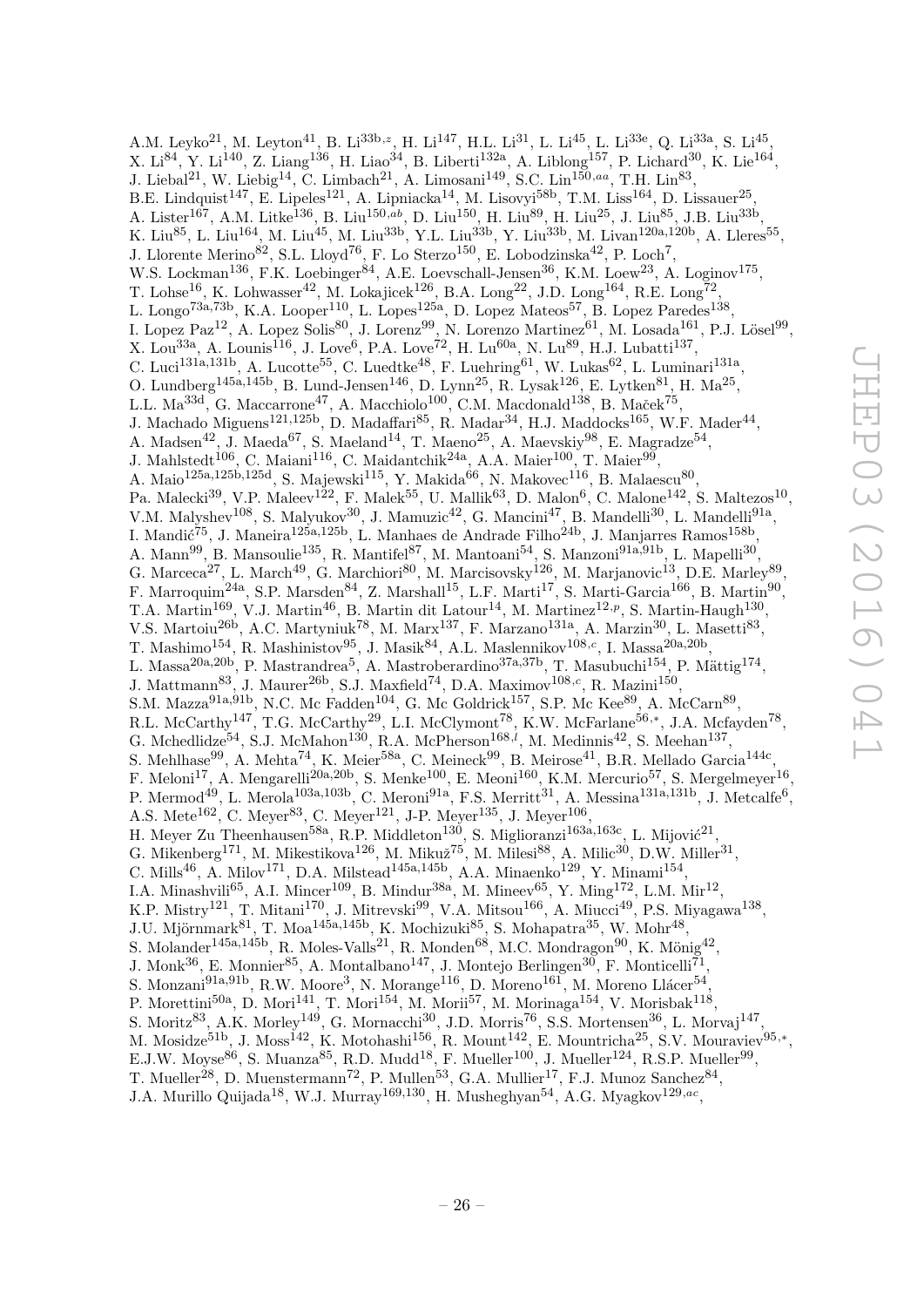M. Myska $^{127}$ , B.P. Nachman $^{142}$ , O. Nackenhorst $^{49}$ , J. Nadal $^{54}$ , K. Nagai $^{119}$ , R. Nagai $^{66,w}$ , Y. Nagai $^{85}$ , K. Nagano $^{66}$ , Y. Nagasaka $^{59}$ , K. Nagata $^{159}$ , M. Nagel $^{100}$ , E. Nagy $^{85}$ , A.M. Nairz $^{30}$ , Y. Nakahama $^{30}$ , K. Nakamura $^{66}$ , T. Nakamura $^{154}$ , I. Nakano $^{111}$ , H. Namasivayam $^{41}$ , R.F. Naranjo Garcia<sup>42</sup>, R. Narayan<sup>31</sup>, D.I. Narrias Villar<sup>58a</sup>, I. Naryshkin<sup>122</sup>, T. Naumann<sup>42</sup>, G. Navarro $^{161}$ , R. Nayyar<sup>7</sup>, H.A. Neal<sup>89</sup>, P.Yu. Nechaeva<sup>95</sup>, T.J. Neep<sup>84</sup>, P.D. Nef<sup>142</sup>, A. Negri<sup>120a,120b</sup>, M. Negrini<sup>20a</sup>, S. Nektarijevic<sup>105</sup>, C. Nellist<sup>116</sup>, A. Nelson<sup>162</sup>, S. Nemecek<sup>126</sup>, P. Nemethy<sup>109</sup>, A.A. Nepomuceno<sup>24a</sup>, M. Nessi<sup>30,ad</sup>, M.S. Neubauer<sup>164</sup>, M. Neumann<sup>174</sup>, R.M. Neves $^{109}$ , P. Nevski $^{25}$ , P.R. Newman $^{18}$ , D.H. Nguyen $^6$ , R.B. Nickerson $^{119}$ , R. Nicolaidou $^{135}$ , B. Nicquevert $^{30}$ , J. Nielsen $^{136}$ , A. Nikiforov $^{16}$ , V. Nikolaenko $^{129,ac}$ , I. Nikolic-Audit $^{80},$ K. Nikolopoulos<sup>18</sup>, J.K. Nilsen<sup>118</sup>, P. Nilsson<sup>25</sup>, Y. Ninomiya<sup>154</sup>, A. Nisati<sup>131a</sup>, R. Nisius<sup>100</sup>, T. Nobe<sup>154</sup>, L. Nodulman<sup>6</sup>, D. Nole<sup>91a,91b</sup>, M. Nomachi<sup>117</sup>, I. Nomidis<sup>29</sup>, T. Nooney<sup>76</sup>, S. Norberg $^{112}$ , M. Nordberg $^{30}$ , O. Novgorodova $^{44}$ , S. Nowak $^{100}$ , M. Nozaki $^{66}$ , L. Nozka $^{114}$ , K. Ntekas<sup>10</sup>, E. Nurse<sup>78</sup>, F. Nuti<sup>88</sup>, F. O'grady<sup>7</sup>, D.C. O'Neil<sup>141</sup>, A.A. O'Rourke<sup>42</sup>, V. O'Shea<sup>53</sup>, F.G. Oakham<sup>29,d</sup>, H. Oberlack<sup>100</sup>, T. Obermann<sup>21</sup>, J. Ocariz<sup>80</sup>, A. Ochi<sup>67</sup>, I. Ochoa<sup>35</sup>, J.P. Ochoa-Ricoux<sup>32a</sup>, S. Oda<sup>70</sup>, S. Odaka<sup>66</sup>, H. Ogren<sup>61</sup>, A. Oh<sup>84</sup>, S.H. Oh<sup>45</sup>, C.C. Ohm<sup>15</sup>, H. Ohman<sup>165</sup>, H. Oide<sup>30</sup>, H. Okawa<sup>159</sup>, Y. Okumura<sup>31</sup>, T. Okuyama<sup>66</sup>, A. Olariu<sup>26b</sup>, L.F. Oleiro Seabra<sup>125a</sup>, S.A. Olivares Pino<sup>46</sup>, D. Oliveira Damazio<sup>25</sup>, A. Olszewski<sup>39</sup>, J. Olszowska $^{39}$ , A. Onofre $^{125a,125e}$ , K. Onogi $^{102}$ , P.U.E. Onyisi $^{31,s}$ , C.J. Oram $^{158a}$ , M.J. Oreglia<sup>31</sup>, Y. Oren<sup>152</sup>, D. Orestano<sup>133a,133b</sup>, N. Orlando<sup>60b</sup>, R.S. Orr<sup>157</sup>, B. Osculati<sup>50a,50b</sup>, R. Ospanov $^{84}$ , G. Otero y Garzon<sup>27</sup>, H. Otono<sup>70</sup>, M. Ouchrif<sup>134d</sup>, F. Ould-Saada<sup>118</sup>, A. Ouraou<sup>135</sup>, K.P. Oussoren<sup>106</sup>, Q. Ouyang<sup>33a</sup>, A. Ovcharova<sup>15</sup>, M. Owen<sup>53</sup>, R.E. Owen<sup>18</sup>, V.E. Ozcan<sup>19a</sup>, N. Ozturk<sup>8</sup>, K. Pachal<sup>141</sup>, A. Pacheco Pages<sup>12</sup>, C. Padilla Aranda<sup>12</sup>, M. Pagáčová $^{48}$ , S. Pagan Griso $^{15}$ , F. Paige $^{25}$ , P. Pais $^{86}$ , K. Pajchel $^{118}$ , G. Palacino $^{158b}$ , S. Palestini<sup>30</sup>, M. Palka<sup>38b</sup>, D. Pallin<sup>34</sup>, A. Palma<sup>125a,125b</sup>, E.St. Panagiotopoulou<sup>10</sup>, C.E. Pandini<sup>80</sup>, J.G. Panduro Vazquez<sup>77</sup>, P. Pani<sup>145a,145b</sup>, S. Panitkin<sup>25</sup>, D. Pantea<sup>26b</sup>, L. Paolozzi<sup>49</sup>, Th.D. Papadopoulou<sup>10</sup>, K. Papageorgiou<sup>153</sup>, A. Paramonov<sup>6</sup>, D. Paredes Hernandez<sup>175</sup>, M.A. Parker<sup>28</sup>, K.A. Parker<sup>138</sup>, F. Parodi<sup>50a,50b</sup>, J.A. Parsons<sup>35</sup>, U. Parzefall<sup>48</sup>, V. Pascuzzi<sup>157</sup>, E. Pasqualucci<sup>131a</sup>, S. Passaggio<sup>50a</sup>, F. Pastore<sup>133a,133b,\*</sup>, Fr. Pastore<sup>77</sup>, G. Pásztor<sup>29</sup>, S. Pataraia<sup>174</sup>, N.D. Patel<sup>149</sup>, J.R. Pater<sup>84</sup>, T. Pauly<sup>30</sup>, J. Pearce<sup>168</sup>, B. Pearson<sup>112</sup>, L.E. Pedersen<sup>36</sup>, M. Pedersen<sup>118</sup>, S. Pedraza Lopez<sup>166</sup>, R. Pedro<sup>125a,125b</sup>, S.V. Peleganchuk<sup>108,c</sup>, D. Pelikan<sup>165</sup>, O. Penc<sup>126</sup>, C. Peng<sup>33a</sup>, H. Peng<sup>33b</sup>, J. Penwell<sup>61</sup>, B.S. Peralva<sup>24b</sup>, D.V. Perepelitsa<sup>25</sup>, E. Perez Codina<sup>158a</sup>, L. Perini<sup>91a,91b</sup>, H. Pernegger<sup>30</sup>, S. Perrella<sup>103a,103b</sup>, R. Peschke<sup>42</sup>, V.D. Peshekhonov<sup>65</sup>, K. Peters<sup>30</sup>, R.F.Y. Peters<sup>84</sup>, B.A. Petersen<sup>30</sup>, T.C. Petersen<sup>36</sup>, E. Petit<sup>55</sup>, A. Petridis<sup>1</sup>, C. Petridou<sup>153</sup>, P. Petroff<sup>116</sup>, E. Petrolo<sup>131a</sup>, F. Petrucci<sup>133a,133b</sup>, N.E. Pettersson<sup>156</sup>, A. Peyaud<sup>135</sup>, R. Pezoa<sup>32b</sup>, P.W. Phillips<sup>130</sup>, G. Piacquadio<sup>142</sup>, E. Pianori<sup>169</sup>, A. Picazio<sup>86</sup>, E. Piccaro<sup>76</sup>, M. Piccinini<sup>20a,20b</sup>, M.A. Pickering<sup>119</sup>, R. Piegaia<sup>27</sup>, J.E. Pilcher<sup>31</sup>, A.D. Pilkington<sup>84</sup>, A.W.J. Pin<sup>84</sup>, J. Pina<sup>125a,125b,125d</sup>, M. Pinamonti<sup>163a,163c,ae</sup>, J.L. Pinfold<sup>3</sup>, A. Pingel<sup>36</sup>, S. Pires<sup>80</sup>, H. Pirumov<sup>42</sup>, M. Pitt<sup>171</sup>, L. Plazak<sup>143a</sup>, M.-A. Pleier<sup>25</sup>, V. Pleskot<sup>83</sup>, E. Plotnikova<sup>65</sup>, P. Plucinski<sup>145a,145b</sup>, D. Pluth<sup>64</sup>, R. Poettgen<sup>145a,145b</sup>, L. Poggioli<sup>116</sup>, D. Pohl<sup>21</sup>, G. Polesello<sup>120a</sup>, A. Poley<sup>42</sup>, A. Policicchio<sup>37a,37b</sup>, R. Polifka<sup>157</sup>, A. Polini<sup>20a</sup>, C.S. Pollard<sup>53</sup>, V. Polychronakos<sup>25</sup>, K. Pommès<sup>30</sup>, L. Pontecorvo<sup>131a</sup>, B.G. Pope<sup>90</sup>, G.A. Popeneciu<sup>26c</sup>, D.S. Popovic<sup>13</sup>, A. Poppleton<sup>30</sup>, S. Pospisil<sup>127</sup>, K. Potamianos<sup>15</sup>, I.N. Potrap<sup>65</sup>, C.J. Potter<sup>28</sup>, C.T. Potter<sup>115</sup>, G. Poulard<sup>30</sup>, J. Poveda<sup>30</sup>, V. Pozdnyakov<sup>65</sup>, M.E. Pozo Astigarraga<sup>30</sup>, P. Pralavorio<sup>85</sup>, A. Pranko<sup>15</sup>, S. Prell<sup>64</sup>, D. Price<sup>84</sup>, L.E. Price<sup>6</sup>, M. Primavera<sup>73a</sup>, S. Prince<sup>87</sup>, M. Proissl<sup>46</sup>, K. Prokofiev ${}^{60c}$ , F. Prokoshin ${}^{32b}$ , S. Protopopescu ${}^{25}$ , J. Proudfoot<sup>6</sup>, M. Przybycien ${}^{38a}$ , D. Puddu<sup>133a,133b</sup>, D. Puldon<sup>147</sup>, M. Purohit<sup>25,af</sup>, P. Puzo<sup>116</sup>, J. Qian<sup>89</sup>, G. Qin<sup>53</sup>, Y. Qin<sup>84</sup>, A. Quadt<sup>54</sup>, D.R. Quarrie<sup>15</sup>, W.B. Quayle<sup>163a,163b</sup>, M. Queitsch-Maitland<sup>84</sup>, D. Quilty<sup>53</sup>, S. Raddum<sup>118</sup>, V. Radeka<sup>25</sup>, V. Radescu<sup>42</sup>, S.K. Radhakrishnan<sup>147</sup>, P. Radloff<sup>115</sup>, P. Rados<sup>88</sup>, F. Ragusa<sup>91a,91b</sup>, G. Rahal<sup>177</sup>, S. Rajagopalan<sup>25</sup>, M. Rammensee<sup>30</sup>, C. Rangel-Smith<sup>165</sup>,

M.G. Ratti<sup>91a,91b</sup>, F. Rauscher<sup>99</sup>, S. Rave<sup>83</sup>, T. Ravenscroft<sup>53</sup>, M. Raymond<sup>30</sup>, A.L. Read<sup>118</sup>,

N.P. Readioff<sup>74</sup>, D.M. Rebuzzi<sup>120a,120b</sup>, A. Redelbach<sup>173</sup>, G. Redlinger<sup>25</sup>, R. Reece<sup>136</sup>,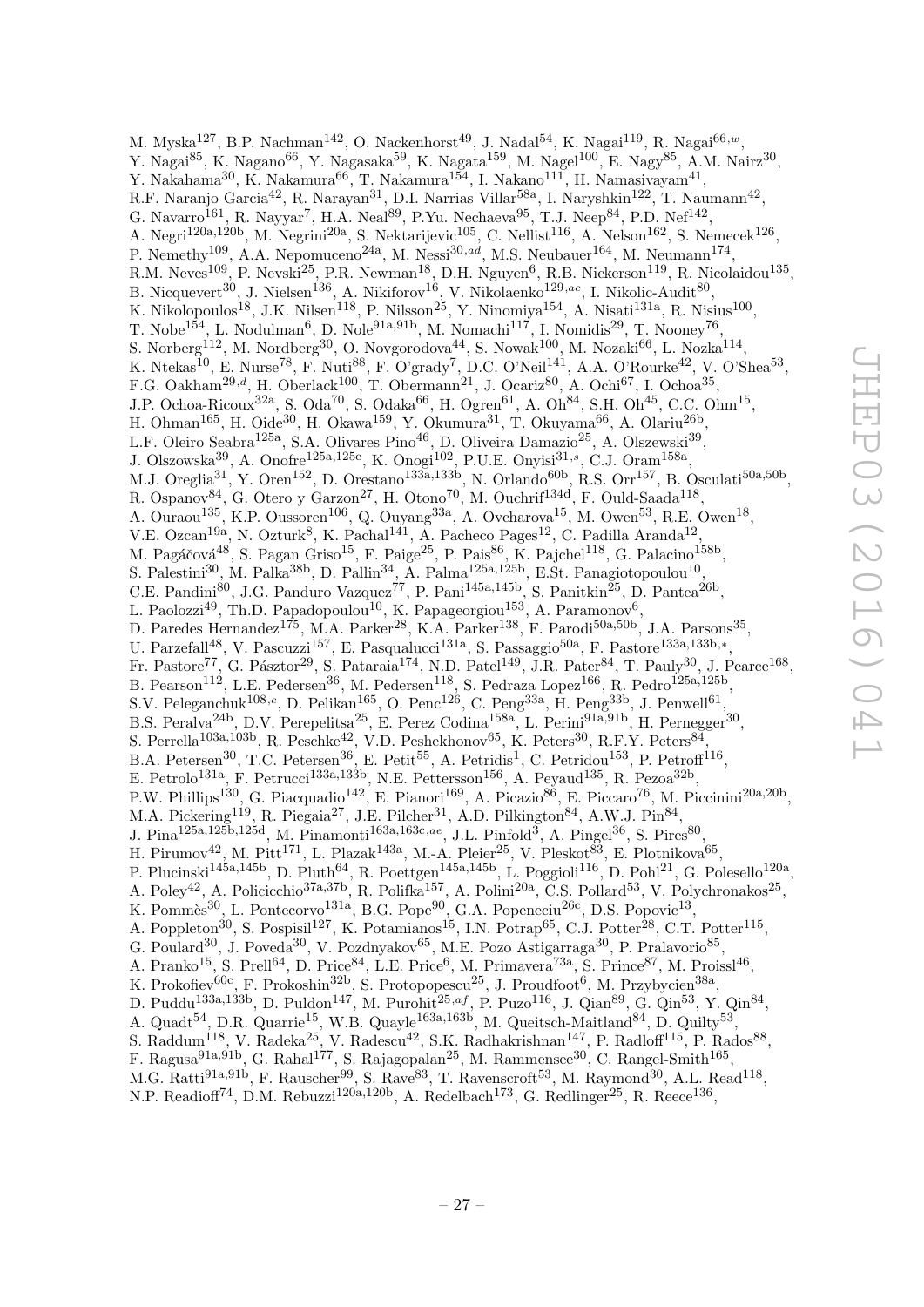K. Reeves<sup>41</sup>, L. Rehnisch<sup>16</sup>, J. Reichert<sup>121</sup>, H. Reisin<sup>27</sup>, C. Rembser<sup>30</sup>, H. Ren<sup>33a</sup>, M. Rescigno<sup>131a</sup>, S. Resconi<sup>91a</sup>, O.L. Rezanova<sup>108,c</sup>, P. Reznicek<sup>128</sup>, R. Rezvani<sup>94</sup>, R. Richter<sup>100</sup>, S. Richter<sup>78</sup>, E. Richter-Was<sup>38b</sup>, O. Ricken<sup>21</sup>, M. Ridel<sup>80</sup>, P. Rieck<sup>16</sup>, C.J. Riegel<sup>174</sup>, J. Rieger<sup>54</sup>, O. Rifki<sup>112</sup>, M. Rijssenbeek<sup>147</sup>, A. Rimoldi<sup>120a,120b</sup>, L. Rinaldi<sup>20a</sup>, B. Ristić<sup>49</sup>, E. Ritsch<sup>30</sup>, I. Riu<sup>12</sup>, F. Rizatdinova<sup>113</sup>, E. Rizvi<sup>76</sup>, S.H. Robertson<sup>87,*l*</sup>, A. Robichaud-Veronneau<sup>87</sup>, D. Robinson<sup>28</sup>, J.E.M. Robinson<sup>42</sup>, A. Robson<sup>53</sup>, C. Roda<sup>123a,123b</sup>, Y. Rodina<sup>85</sup>, A. Rodriguez Perez<sup>12</sup>, D. Rodriguez Rodriguez<sup>166</sup>, S. Roe<sup>30</sup>, C.S. Rogan<sup>57</sup>, O. Røhne<sup>118</sup>, A. Romaniouk<sup>97</sup>, M. Romano<sup>20a,20b</sup>, S.M. Romano Saez<sup>34</sup>, E. Romero Adam<sup>166</sup>, N. Rompotis<sup>137</sup>, M. Ronzani $^{48}$ , L. Roos $^{80}$ , E. Ros $^{166}$ , S. Rosati $^{131a}$ , K. Rosbach $^{48}$ , P. Rose $^{136}$ , O. Rosenthal $^{140}$ , V. Rossetti<sup>145a,145b</sup>, E. Rossi<sup>103a,103b</sup>, L.P. Rossi<sup>50a</sup>, J.H.N. Rosten<sup>28</sup>, R. Rosten<sup>137</sup>, M. Rotaru<sup>26b</sup>, I. Roth<sup>171</sup>, J. Rothberg<sup>137</sup>, D. Rousseau<sup>116</sup>, C.R. Royon<sup>135</sup>, A. Rozanov<sup>85</sup>, Y. Rozen<sup>151</sup>, X. Ruan<sup>144c</sup>, F. Rubbo<sup>142</sup>, I. Rubinskiy<sup>42</sup>, V.I. Rud<sup>98</sup>, M.S. Rudolph<sup>157</sup>, F. Rühr<sup>48</sup>, A. Ruiz-Martinez<sup>30</sup>, Z. Rurikova<sup>48</sup>, N.A. Rusakovich<sup>65</sup>, A. Ruschke<sup>99</sup>, H.L. Russell<sup>137</sup>, J.P. Rutherfoord<sup>7</sup>, N. Ruthmann<sup>30</sup>, Y.F. Ryabov<sup>122</sup>, M. Rybar<sup>164</sup>, G. Rybkin<sup>116</sup>, N.C. Ryder<sup>119</sup>, S. Ryu<sup>6</sup>, A. Ryzhov<sup>129</sup>, A.F. Saavedra<sup>149</sup>, G. Sabato<sup>106</sup>, S. Sacerdoti<sup>27</sup>, H.F-W. Sadrozinski<sup>136</sup>, R. Sadykov $^{65}$ , F. Safai Tehrani $^{131a}$ , P. Saha $^{107}$ , M. Sahinsoy $^{58a}$ , M. Saimpert $^{135}$ , T. Saito $^{154}$ , H. Sakamoto<sup>154</sup>, Y. Sakurai<sup>170</sup>, G. Salamanna<sup>133a,133b</sup>, A. Salamon<sup>132a</sup>, J.E. Salazar Loyola<sup>32b</sup>, D. Salek $^{106}$ , P.H. Sales De Bruin<sup>137</sup>, D. Salihagic<sup>100</sup>, A. Salnikov<sup>142</sup>, J. Salt<sup>166</sup>, D. Salvatore<sup>37a, 37b</sup>, F. Salvatore<sup>148</sup>, A. Salvucci<sup>60a</sup>, A. Salzburger<sup>30</sup>, D. Sammel<sup>48</sup>, D. Sampsonidis<sup>153</sup>, A. Sanchez<sup>103a,103b</sup>, J. Sánchez<sup>166</sup>, V. Sanchez Martinez<sup>166</sup>, H. Sandaker<sup>118</sup>, R.L. Sandbach<sup>76</sup>, H.G. Sander<sup>83</sup>, M.P. Sanders<sup>99</sup>, M. Sandhoff<sup>174</sup>, C. Sandoval<sup>161</sup>, R. Sandstroem<sup>100</sup>, D.P.C. Sankey<sup>130</sup>, M. Sannino<sup>50a,50b</sup>, A. Sansoni<sup>47</sup>, C. Santoni<sup>34</sup> , R. Santonico<sup>132a,132b</sup>, H. Santos<sup>125a</sup>, I. Santoyo Castillo<sup>148</sup>, K. Sapp<sup>124</sup>, A. Sapronov<sup>65</sup>, J.G. Saraiva<sup>125a,125d</sup>, B. Sarrazin<sup>21</sup>, O. Sasaki<sup>66</sup>, Y. Sasaki<sup>154</sup>, K. Sato<sup>159</sup>, G. Sauvage<sup>5,\*</sup>, E. Sauvan<sup>5</sup>, G. Savage<sup>77</sup>, P. Savard<sup>157,d</sup>, C. Sawyer<sup>130</sup>, L. Sawyer<sup>79,o</sup>, J. Saxon<sup>31</sup>, C. Sbarra<sup>20a</sup>, A. Sbrizzi<sup>20a, 20b</sup>, T. Scanlon<sup>78</sup>, D.A. Scannicchio<sup>162</sup>, M. Scarcella<sup>149</sup>, V. Scarfone<sup>37a, 37b</sup>, J. Schaarschmidt<sup>171</sup>, P. Schacht<sup>100</sup>, D. Schaefer<sup>30</sup>, R. Schaefer<sup>42</sup>, J. Schaeffer<sup>83</sup>, S. Schaepe<sup>21</sup>, S. Schaetzel<sup>58b</sup>, U. Schäfer<sup>83</sup>, A.C. Schaffer<sup>116</sup>, D. Schaile<sup>99</sup>, R.D. Schamberger<sup>147</sup>, V. Scharf<sup>58a</sup>, V.A. Schegelsky<sup>122</sup>, D. Scheirich<sup>128</sup>, M. Schernau<sup>162</sup>, C. Schiavi<sup>50a,50b</sup>, C. Schillo<sup>48</sup>, M. Schioppa<sup>37a,37b</sup>, S. Schlenker<sup>30</sup>, K. Schmieden<sup>30</sup>, C. Schmitt<sup>83</sup>, S. Schmitt<sup>42</sup>, S. Schmitz<sup>83</sup>, B. Schneider<sup>158a</sup>, Y.J. Schnellbach<sup>74</sup>, U. Schnoor<sup>48</sup>, L. Schoeffel<sup>135</sup>, A. Schoening<sup>58b</sup>, B.D. Schoenrock<sup>90</sup>, E. Schopf<sup>21</sup>, A.L.S. Schorlemmer<sup>43</sup>, M. Schott<sup>83</sup>, D. Schouten<sup>158a</sup>, J. Schovancova<sup>8</sup>, S. Schramm<sup>49</sup>, M. Schreyer<sup>173</sup>, N. Schuh<sup>83</sup>, M.J. Schultens<sup>21</sup>, H.-C. Schultz-Coulon<sup>58a</sup>, H. Schulz<sup>16</sup>, M. Schumacher<sup>48</sup>, B.A. Schumm<sup>136</sup>, Ph. Schune<sup>135</sup>, C. Schwanenberger<sup>84</sup>, A. Schwartzman<sup>142</sup>, T.A. Schwarz<sup>89</sup>, Ph. Schwegler<sup>100</sup>, H. Schweiger<sup>84</sup>, Ph. Schwemling<sup>135</sup>, R. Schwienhorst<sup>90</sup>, J. Schwindling<sup>135</sup>, T. Schwindt<sup>21</sup>, G. Sciolla<sup>23</sup>, F. Scuri<sup>123a,123b</sup>, F. Scutti<sup>88</sup>, J. Searcy<sup>89</sup>, P. Seema<sup>21</sup>, S.C. Seidel<sup>104</sup>, A. Seiden<sup>136</sup>, F. Seifert<sup>127</sup>, J.M. Seixas<sup>24a</sup>, G. Sekhniaidze<sup>103a</sup>, K. Sekhon<sup>89</sup>, S.J. Sekula<sup>40</sup>, D.M. Seliverstov<sup>122,\*</sup>, N. Semprini-Cesari<sup>20a,20b</sup>, C. Serfon<sup>30</sup>, L. Serin<sup>116</sup>, L. Serkin<sup>163a,163b</sup>, M. Sessa<sup>133a,133b</sup>, R. Seuster<sup>158a</sup>, H. Severini<sup>112</sup>, T. Sfiligoj<sup>75</sup>, F. Sforza<sup>30</sup>, A. Sfyrla<sup>49</sup>, E. Shabalina<sup>54</sup>, N.W. Shaikh<sup>145a,145b</sup>, L.Y. Shan<sup>33a</sup>, R. Shang<sup>164</sup>, J.T. Shank<sup>22</sup>, M. Shapiro<sup>15</sup>, P.B. Shatalov<sup>96</sup>, K. Shaw<sup>163a,163b</sup>, S.M. Shaw<sup>84</sup>, A. Shcherbakova<sup>145a,145b</sup>, C.Y. Shehu<sup>148</sup>, P. Sherwood<sup>78</sup>, L. Shi $^{150,ag}$ , S. Shimizu<sup>67</sup>, C.O. Shimmin<sup>162</sup>, M. Shimojima<sup>101</sup>, M. Shiyakova<sup>65,ah</sup>, A. Shmeleva<sup>95</sup>, D. Shoaleh Saadi<sup>94</sup>, M.J. Shochet<sup>31</sup>, S. Shojaii<sup>91a,91b</sup>, S. Shrestha<sup>110</sup>, E. Shulga<sup>97</sup>, M.A. Shupe<sup>7</sup>, P. Sicho<sup>126</sup>, P.E. Sidebo<sup>146</sup>, O. Sidiropoulou<sup>173</sup>, D. Sidorov<sup>113</sup>, A. Sidoti<sup>20a,20b</sup>, F. Siegert<sup>44</sup>, Dj. Sijacki<sup>13</sup>, J. Silva<sup>125a,125d</sup>, S.B. Silverstein<sup>145a</sup>, V. Simak<sup>127</sup>, O. Simard<sup>5</sup>, Lj. Simic $^{13}$ , S. Simion $^{116}$ , E. Simioni $^{83}$ , B. Simmons $^{78}$ , D. Simon $^{34}$ , M. Simon $^{83}$ , P. Sinervo $^{157}$ , N.B. Sinev $^{115}$ , M. Sioli $^{20a,20b}$ , G. Siragusa $^{173}$ , S.Yu. Sivoklokov $^{98}$ , J. Sjölin $^{145a,145b}$ , T.B. Sjursen<sup>14</sup>, M.B. Skinner<sup>72</sup>, H.P. Skottowe<sup>57</sup>, P. Skubic<sup>112</sup>, M. Slater<sup>18</sup>, T. Slavicek<sup>127</sup>, M. Slawinska<sup>106</sup>, K. Sliwa<sup>160</sup>, V. Smakhtin<sup>171</sup>, B.H. Smart<sup>5</sup>, L. Smestad<sup>14</sup>, S.Yu. Smirnov<sup>97</sup>, Y. Smirnov<sup>97</sup>, L.N. Smirnova<sup>98,ai</sup>, O. Smirnova<sup>81</sup>, M.N.K. Smith<sup>35</sup>, R.W. Smith<sup>35</sup>,

M. Smizanska<sup>72</sup>, K. Smolek<sup>127</sup>, A.A. Snesarev<sup>95</sup>, G. Snidero<sup>76</sup>, S. Snyder<sup>25</sup>, R. Sobie<sup>168,*l*</sup>,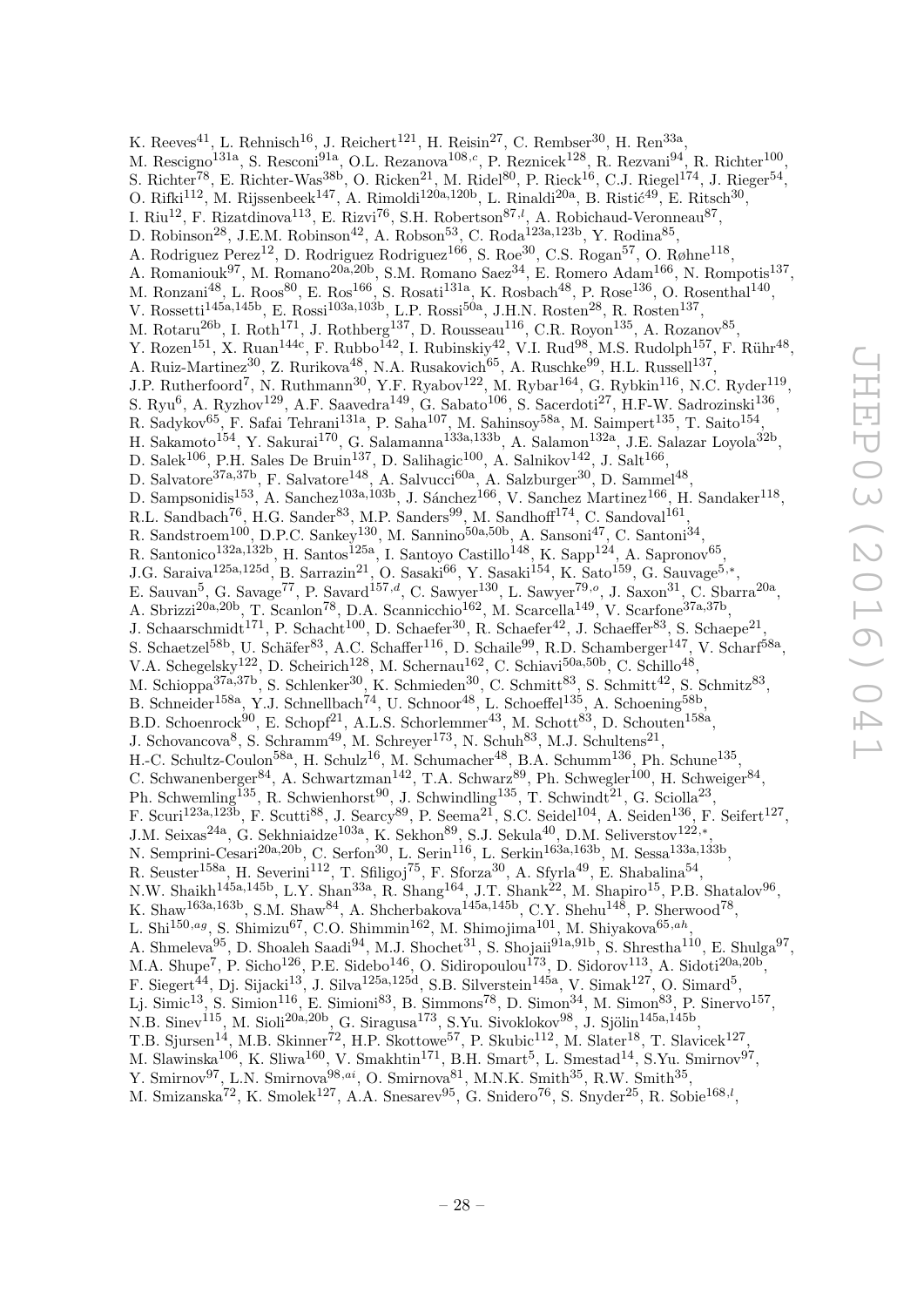F. Socher<sup>44</sup>, A. Soffer<sup>152</sup>, D.A. Soh<sup>150,ag</sup>, G. Sokhrannyi<sup>75</sup>, C.A. Solans Sanchez<sup>30</sup>, M. Solar<sup>127</sup>, E.Yu. Soldatov<sup>97</sup>, U. Soldevila<sup>166</sup>, A.A. Solodkov<sup>129</sup>, A. Soloshenko<sup>65</sup>, O.V. Solovyanov<sup>129</sup>, V. Solovyev<sup>122</sup>, P. Sommer<sup>48</sup>, H.Y. Song<sup>33b,z</sup>, N. Soni<sup>1</sup>, A. Sood<sup>15</sup>, A. Sopczak<sup>127</sup>, V. Sopko<sup>127</sup>, V. Sorin<sup>12</sup>, D. Sosa<sup>58b</sup>, C.L. Sotiropoulou<sup>123a,123b</sup>, R. Soualah<sup>163a,163c</sup>, A.M. Soukharev<sup>108,c</sup>, D. South<sup>42</sup>, B.C. Sowden<sup>77</sup>, S. Spagnolo<sup>73a,73b</sup>, M. Spalla<sup>123a,123b</sup>, M. Spangenberg<sup>169</sup>, F. Spanò<sup>77</sup>, D. Sperlich<sup>16</sup>, F. Spettel<sup>100</sup>, R. Spighi<sup>20a</sup>, G. Spigo<sup>30</sup>, L.A. Spiller<sup>88</sup>, M. Spousta<sup>128</sup>, R.D. St. Denis<sup>53,\*</sup>, A. Stabile<sup>91a</sup>, S. Staerz<sup>30</sup>, J. Stahlman<sup>121</sup>, R. Stamen<sup>58a</sup>, S. Stamm<sup>16</sup>, E. Stanecka<sup>39</sup>, R.W. Stanek<sup>6</sup>, C. Stanescu<sup>133a</sup>, M. Stanescu-Bellu<sup>42</sup>, M.M. Stanitzki<sup>42</sup> , S. Stapnes<sup>118</sup>, E.A. Starchenko<sup>129</sup>, G.H. Stark<sup>31</sup>, J. Stark<sup>55</sup>, P. Staroba<sup>126</sup>, P. Starovoitov<sup>58a</sup>, R. Staszewski<sup>39</sup>, P. Steinberg<sup>25</sup>, B. Stelzer<sup>141</sup>, H.J. Stelzer<sup>30</sup>, O. Stelzer-Chilton<sup>158a</sup>, H. Stenzel<sup>52</sup>, G.A. Stewart<sup>53</sup>, J.A. Stillings<sup>21</sup>, M.C. Stockton<sup>87</sup>, M. Stoebe<sup>87</sup>, G. Stoicea<sup>26b</sup>, P. Stolte<sup>54</sup>, S. Stonjek<sup>100</sup>, A.R. Stradling<sup>8</sup>, A. Straessner<sup>44</sup>, M.E. Stramaglia<sup>17</sup>, J. Strandberg<sup>146</sup>, S. Strandberg<sup>145a,145b</sup>, A. Strandlie<sup>118</sup>, M. Strauss<sup>112</sup>, P. Strizenec<sup>143b</sup>, R. Ströhmer<sup>173</sup>, D.M. Strom<sup>115</sup>, R. Stroynowski<sup>40</sup>, A. Strubig<sup>105</sup>, S.A. Stucci<sup>17</sup>, B. Stugu<sup>14</sup>, N.A. Styles<sup>42</sup>, D. Su<sup>142</sup>, J. Su<sup>124</sup>, R. Subramaniam<sup>79</sup>, S. Suchek<sup>58a</sup>, Y. Sugaya<sup>117</sup>, M. Suk<sup>127</sup>, V.V. Sulin<sup>95</sup>, S. Sultansoy<sup>4c</sup>, T. Sumida<sup>68</sup>, S. Sun<sup>57</sup>, X. Sun<sup>33a</sup>, J.E. Sundermann<sup>48</sup>, K. Suruliz<sup>148</sup>, G. Susinno<sup>37a,37b</sup>, M.R. Sutton<sup>148</sup>, S. Suzuki<sup>66</sup>, M. Svatos<sup>126</sup>, M. Swiatlowski<sup>31</sup>, I. Sykora<sup>143a</sup>, T. Sykora<sup>128</sup>, D. Ta<sup>48</sup>, C. Taccini<sup>133a,133b</sup>, K. Tackmann<sup>42</sup>, J. Taenzer<sup>157</sup>, A. Taffard<sup>162</sup>, R. Tafirout $^{158a}$ , N. Taiblum $^{152}$ , H. Takai $^{25}$ , R. Takashima $^{69}$ , H. Takeda $^{67}$ , T. Takeshita $^{139}$ , Y. Takubo<sup>66</sup>, M. Talby<sup>85</sup>, A.A. Talyshev<sup>108,c</sup>, J.Y.C. Tam<sup>173</sup>, K.G. Tan<sup>88</sup>, J. Tanaka<sup>154</sup>, R. Tanaka $^{116}$ , S. Tanaka $^{66}$ , B.B. Tannenwald $^{110}$ , S. Tapia Araya $^{32b}$ , S. Tapprogge $^{83}$ , S. Tarem $^{151}$ , G.F. Tartarelli<sup>91a</sup>, P. Tas<sup>128</sup>, M. Tasevsky<sup>126</sup>, T. Tashiro<sup>68</sup>, E. Tassi<sup>37a,37b</sup>, A. Tavares Delgado<sup>125a,125b</sup>, Y. Tayalati<sup>134d</sup>, A.C. Taylor<sup>104</sup>, G.N. Taylor<sup>88</sup>, P.T.E. Taylor<sup>88</sup>, W. Taylor<sup>158b</sup>, F.A. Teischinger<sup>30</sup>, P. Teixeira-Dias<sup>77</sup>, K.K. Temming<sup>48</sup>, D. Temple<sup>141</sup>, H. Ten Kate<sup>30</sup>, P.K. Teng<sup>150</sup>, J.J. Teoh<sup>117</sup>, F. Tepel<sup>174</sup>, S. Terada<sup>66</sup>, K. Terashi<sup>154</sup>, J. Terron<sup>82</sup>, S. Terzo<sup>100</sup>, M. Testa<sup>47</sup>, R.J. Teuscher<sup>157,*l*</sup>, T. Theveneaux-Pelzer<sup>85</sup>, J.P. Thomas<sup>18</sup>, J. Thomas-Wilsker<sup>77</sup>, E.N. Thompson<sup>35</sup>, P.D. Thompson<sup>18</sup>, R.J. Thompson<sup>84</sup>, A.S. Thompson<sup>53</sup>, L.A. Thomsen<sup>175</sup>, E. Thomson<sup>121</sup>, M. Thomson<sup>28</sup>, M.J. Tibbetts<sup>15</sup>, R.E. Ticse Torres<sup>85</sup>, V.O. Tikhomirov<sup>95,aj</sup>, Yu.A. Tikhonov<sup>108,c</sup>, S. Timoshenko<sup>97</sup>, E. Tiouchichine<sup>85</sup>, P. Tipton<sup>175</sup>, S. Tisserant<sup>85</sup>, K. Todome<sup>156</sup>, T. Todorov<sup>5,\*</sup>, S. Todorova-Nova<sup>128</sup>, J. Tojo<sup>70</sup>, S. Tokár<sup>143a</sup>, K. Tokushuku<sup>66</sup>, E. Tolley<sup>57</sup>, L. Tomlinson<sup>84</sup>, M. Tomoto<sup>102</sup>, L. Tompkins<sup>142,ak</sup>, K. Toms<sup>104</sup>, B. Tong<sup>57</sup>, E. Torrence<sup>115</sup>, H. Torres<sup>141</sup>, E. Torró Pastor<sup>137</sup>, J. Toth<sup>85,al</sup>, F. Touchard<sup>85</sup>, D.R. Tovey<sup>138</sup>, T. Trefzger<sup>173</sup>, L. Tremblet<sup>30</sup>, A. Tricoli<sup>30</sup>, I.M. Trigger<sup>158a</sup>, S. Trincaz-Duvoid<sup>80</sup>, M.F. Tripiana<sup>12</sup>, W. Trischuk<sup>157</sup>, B. Trocmé<sup>55</sup>, A. Trofymov<sup>42</sup>, C. Troncon<sup>91a</sup>, M. Trottier-McDonald<sup>15</sup>, M. Trovatelli<sup>168</sup>, L. Truong<sup>163a,163b</sup>, M. Trzebinski<sup>39</sup>, A. Trzupek<sup>39</sup>, J.C-L. Tseng<sup>119</sup>, P.V. Tsiareshka<sup>92</sup>, G. Tsipolitis<sup>10</sup>, N. Tsirintanis<sup>9</sup>, S. Tsiskaridze<sup>12</sup>, V. Tsiskaridze<sup>48</sup>, E.G. Tskhadadze<sup>51a</sup>, K.M. Tsui<sup>60a</sup>, I.I. Tsukerman<sup>96</sup>, V. Tsulaia<sup>15</sup>, S. Tsuno<sup>66</sup>, D. Tsybychev<sup>147</sup>, A. Tudorache<sup>26b</sup>, V. Tudorache<sup>26b</sup>, A.N. Tuna<sup>57</sup>, S.A. Tupputi<sup>20a,20b</sup>, S. Turchikhin<sup>98,ai</sup>, D. Turecek<sup>127</sup>, D. Turgeman<sup>171</sup>, R. Turra<sup>91a,91b</sup>, A.J. Turvey<sup>40</sup>, P.M. Tuts<sup>35</sup>, M. Tylmad $^{145a,145b}$ , M. Tyndel $^{130}$ , I. Ueda $^{154}$ , R. Ueno $^{29}$ , M. Ughetto $^{145a,145b}$ , F. Ukegawa $^{159}$ , G. Unal<sup>30</sup>, A. Undrus<sup>25</sup>, G. Unel<sup>162</sup>, F.C. Ungaro<sup>88</sup>, Y. Unno<sup>66</sup>, C. Unverdorben<sup>99</sup>, J. Urban<sup>143b</sup>, P. Urquijo<sup>88</sup>, P. Urrejola<sup>83</sup>, G. Usai<sup>8</sup>, A. Usanova<sup>62</sup>, L. Vacavant<sup>85</sup>, V. Vacek<sup>127</sup>, B. Vachon<sup>87</sup>, C. Valderanis<sup>83</sup>, E. Valdes Santurio<sup>145a,145b</sup>, N. Valencic<sup>106</sup>, S. Valentinetti<sup>20a,20b</sup>, A. Valero<sup>166</sup>, L. Valery<sup>12</sup>, S. Valkar<sup>128</sup>, S. Vallecorsa<sup>49</sup>, J.A. Valls Ferrer<sup>166</sup>, W. Van Den Wollenberg<sup>106</sup>, P.C. Van Der Deijl $^{106}$ , R. van der Geer $^{106}$ , H. van der Graaf $^{106}$ , N. van Eldik $^{151}$ , P. van Gemmeren $^6$ , J. Van Nieuwkoop $^{141}$ , I. van Vulpen $^{106}$ , M.C. van Woerden $^{30}$ , M. Vanadia<sup>131a,131b</sup>, W. Vandelli<sup>30</sup>, R. Vanguri<sup>121</sup>, A. Vaniachine<sup>6</sup>, P. Vankov<sup>106</sup>, G. Vardanyan<sup>176</sup>, R. Vari<sup>131a</sup>, E.W. Varnes<sup>7</sup>, T. Varol<sup>40</sup>, D. Varouchas<sup>80</sup>, A. Vartapetian<sup>8</sup>, K.E. Varvell<sup>149</sup>, F. Vazeille<sup>34</sup>, T. Vazquez Schroeder<sup>87</sup>, J. Veatch<sup>7</sup>, L.M. Veloce<sup>157</sup>, F. Veloso<sup>125a,125c</sup>, S. Veneziano<sup>131a</sup>, A. Ventura<sup>73a,73b</sup>, M. Venturi<sup>168</sup>, N. Venturi<sup>157</sup>, A. Venturini<sup>23</sup>, V. Vercesi<sup>120a</sup>, M. Verducci<sup>131a,131b</sup>, W. Verkerke<sup>106</sup>, J.C. Vermeulen<sup>106</sup>,

A. Vest<sup>44,am</sup>, M.C. Vetterli<sup>141,d</sup>, O. Viazlo<sup>81</sup>, I. Vichou<sup>164</sup>, T. Vickey<sup>138</sup>, O.E. Vickey Boeriu<sup>138</sup>,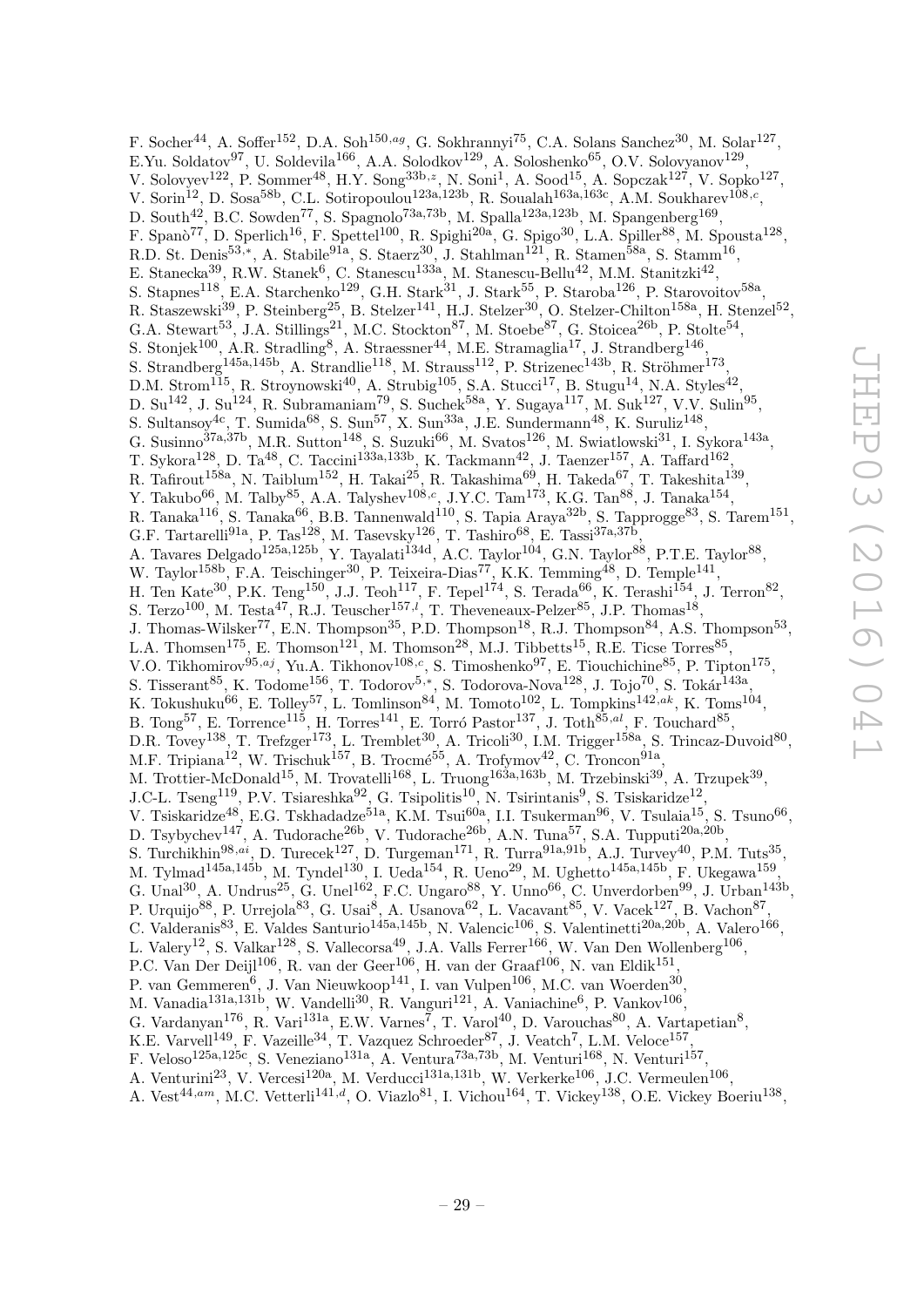G.H.A. Viehhauser $^{119}$ , S. Viel $^{15}$ , R. Vigne $^{62}$ , M. Villa $^{20a,20b}$ , M. Villaplana Perez $^{91a,91b}$ , E. Vilucchi<sup>47</sup>, M.G. Vincter<sup>29</sup>, V.B. Vinogradov<sup>65</sup>, I. Vivarelli<sup>148</sup>, S. Vlachos<sup>10</sup>, M. Vlasak<sup>127</sup>, M. Vogel<sup>174</sup>, P. Vokac<sup>127</sup>, G. Volpi<sup>123a,123b</sup>, M. Volpi<sup>88</sup>, H. von der Schmitt<sup>100</sup>, E. von Toerne<sup>21</sup>, V. Vorobel<sup>128</sup>, K. Vorobev<sup>97</sup>, M. Vos<sup>166</sup>, R. Voss<sup>30</sup>, J.H. Vossebeld<sup>74</sup>, N. Vranjes<sup>13</sup>, M. Vranjes Milosavljevic<sup>13</sup>, V. Vrba<sup>126</sup>, M. Vreeswijk<sup>106</sup>, R. Vuillermet<sup>30</sup>, I. Vukotic<sup>31</sup>, Z. Vykydal<sup>127</sup>, P. Wagner<sup>21</sup>, W. Wagner<sup>174</sup>, H. Wahlberg<sup>71</sup>, S. Wahrmund<sup>44</sup>, J. Wakabayashi<sup>102</sup>, J. Walder<sup>72</sup>, R. Walker<sup>99</sup>, W. Walkowiak<sup>140</sup>, V. Wallangen<sup>145a,145b</sup>, C. Wang<sup>150</sup>, C. Wang<sup>33d,85</sup>, F. Wang<sup>172</sup>, H. Wang<sup>15</sup>, H. Wang<sup>40</sup>, J. Wang<sup>42</sup>, J. Wang<sup>149</sup>, K. Wang<sup>87</sup>, R. Wang<sup>6</sup>, S.M. Wang<sup>150</sup>, T. Wang<sup>21</sup>, T. Wang<sup>35</sup>, X. Wang<sup>175</sup>, C. Wanotayaroj<sup>115</sup>, A. Warburton<sup>87</sup>, C.P. Ward<sup>28</sup>, D.R. Wardrope<sup>78</sup>, A. Washbrook<sup>46</sup>, P.M. Watkins<sup>18</sup>, A.T. Watson<sup>18</sup>, I.J. Watson<sup>149</sup>, M.F. Watson<sup>18</sup>, G. Watts<sup>137</sup>, S. Watts<sup>84</sup>, B.M. Waugh<sup>78</sup>, S. Webb<sup>83</sup>, M.S. Weber<sup>17</sup>, S.W. Weber<sup>173</sup>, J.S. Webster<sup>6</sup>, A.R. Weidberg<sup>119</sup>, B. Weinert<sup>61</sup>, J. Weingarten<sup>54</sup>, C. Weiser<sup>48</sup>, H. Weits<sup>106</sup>, P.S. Wells<sup>30</sup>, T. Wenaus<sup>25</sup>, T. Wengler<sup>30</sup>, S. Wenig<sup>30</sup>, N. Wermes<sup>21</sup>, M. Werner<sup>48</sup>, P. Werner<sup>30</sup>, M. Wessels<sup>58a</sup>, J. Wetter<sup>160</sup>, K. Whalen<sup>115</sup>, A.M. Wharton<sup>72</sup>, A. White<sup>8</sup>, M.J. White<sup>1</sup>, R. White<sup>32b</sup>, S. White<sup>123a,123b</sup>, D. Whiteson<sup>162</sup>, F.J. Wickens<sup>130</sup>, W. Wiedenmann<sup>172</sup>, M. Wielers<sup>130</sup>, P. Wienemann<sup>21</sup>, C. Wiglesworth<sup>36</sup>, L.A.M. Wiik-Fuchs<sup>21</sup>, A. Wildauer<sup>100</sup>, H.G. Wilkens<sup>30</sup>, H.H. Williams<sup>121</sup>, S. Williams<sup>106</sup>, C. Willis<sup>90</sup>, S. Willocq<sup>86</sup>, J.A. Wilson<sup>18</sup>, I. Wingerter-Seez<sup>5</sup>, F. Winklmeier<sup>115</sup>, B.T. Winter<sup>21</sup>, M. Wittgen<sup>142</sup>, J. Wittkowski<sup>99</sup>, S.J. Wollstadt<sup>83</sup>, M.W. Wolter<sup>39</sup>, H. Wolters<sup>125a,125c</sup>, B.K. Wosiek<sup>39</sup>, J. Wotschack<sup>30</sup>, M.J. Woudstra<sup>84</sup>, K.W. Wozniak<sup>39</sup>, M. Wu<sup>55</sup>, M. Wu<sup>31</sup>, S.L. Wu<sup>172</sup>, X. Wu<sup>49</sup>, Y. Wu<sup>89</sup>, T.R. Wyatt<sup>84</sup>, B.M. Wynne<sup>46</sup>, S. Xella<sup>36</sup>, D. Xu<sup>33a</sup>, L. Xu<sup>25</sup>, B. Yabsley<sup>149</sup>, S. Yacoob<sup>144a</sup>, R. Yakabe<sup>67</sup>, D. Yamaguchi<sup>156</sup>, Y. Yamaguchi<sup>117</sup>, A. Yamamoto<sup>66</sup>, S. Yamamoto<sup>154</sup>, T. Yamanaka<sup>154</sup>, K. Yamauchi<sup>102</sup>, Y. Yamazaki<sup>67</sup>, Z. Yan<sup>22</sup>, H. Yang<sup>33e</sup>, H. Yang<sup>172</sup>, Y. Yang<sup>150</sup>, Z. Yang<sup>14</sup>, W-M. Yao<sup>15</sup>, Y.C. Yap<sup>80</sup>, Y. Yasu<sup>66</sup>, E. Yatsenko<sup>5</sup>, K.H. Yau Wong<sup>21</sup>, J. Ye<sup>40</sup>, S. Ye<sup>25</sup>, I. Yeletskikh<sup>65</sup>, A.L. Yen<sup>57</sup>, E. Yildirim<sup>42</sup>, K. Yorita<sup>170</sup>, R. Yoshida<sup>6</sup>, K. Yoshihara<sup>121</sup>, C. Young<sup>142</sup>, C.J.S. Young<sup>30</sup>, S. Youssef<sup>22</sup>, D.R. Yu<sup>15</sup>, J. Yu<sup>8</sup>, J.M. Yu<sup>89</sup>, J. Yu<sup>64</sup>, L. Yuan<sup>67</sup>, S.P.Y. Yuen<sup>21</sup>, I. Yusuff<sup>28,an</sup>, B. Zabinski<sup>39</sup>, R. Zaidan<sup>33d</sup>, A.M. Zaitsev $^{129,ac}$ , N. Zakharchuk $^{42}$ , J. Zalieckas<sup>14</sup>, A. Zaman<sup>147</sup>, S. Zambito<sup>57</sup>, L. Zanello<sup>131a,131b</sup>, D. Zanzi<sup>88</sup>, C. Zeitnitz<sup>174</sup>, M. Zeman<sup>127</sup>, A. Zemla<sup>38a</sup>, J.C. Zeng<sup>164</sup>, Q. Zeng<sup>142</sup>, K. Zengel<sup>23</sup>, O. Zenin<sup>129</sup>, T. Ženiš<sup>143a</sup>, D. Zerwas<sup>116</sup>, D. Zhang<sup>89</sup>, F. Zhang<sup>172</sup>,

- G. Zhang<sup>33b,z</sup>, H. Zhang<sup>33c</sup>, J. Zhang<sup>6</sup>, L. Zhang<sup>48</sup>, R. Zhang<sup>21</sup>, R. Zhang<sup>33b,ao</sup>, X. Zhang<sup>33d</sup>,
- Z. Zhang<sup>116</sup>, X. Zhao<sup>40</sup>, Y. Zhao<sup>33d,116</sup>, Z. Zhao<sup>33b</sup>, A. Zhemchugov<sup>65</sup>, J. Zhong<sup>119</sup>, B. Zhou<sup>89</sup>,
- C. Zhou $^{45}$ , L. Zhou $^{35}$ , L. Zhou $^{40}$ , M. Zhou $^{147}$ , N. Zhou $^{33f}$ , C.G. Zhu $^{33d}$ , H. Zhu $^{33a}$ , J. Zhu $^{89}$ ,
- Y. Zhu<sup>33b</sup>, X. Zhuang<sup>33a</sup>, K. Zhukov<sup>95</sup>, A. Zibell<sup>173</sup>, D. Zieminska<sup>61</sup>, N.I. Zimine<sup>65</sup>,
- C. Zimmermann $^{83}$ , S. Zimmermann $^{48}$ , Z. Zinonos $^{54}$ , M. Zinser $^{83}$ , M. Ziolkowski $^{140}$ , L. Živković $^{13}$ ,
- G. Zobernig<sup>172</sup>, A. Zoccoli<sup>20a, 20b</sup>, M. zur Nedden<sup>16</sup>, G. Zurzolo<sup>103a, 103b</sup>, L. Zwalinski<sup>30</sup>
	- <sup>1</sup> Department of Physics, University of Adelaide, Adelaide, Australia
	- <sup>2</sup> Physics Department, SUNY Albany, Albany NY, United States of America
	- <sup>3</sup> Department of Physics, University of Alberta, Edmonton AB, Canada
	- <sup>4</sup> <sup>(a)</sup> Department of Physics, Ankara University, Ankara; <sup>(b)</sup> Istanbul Aydin University, Istanbul; <sup>(c)</sup> Division of Physics, TOBB University of Economics and Technology, Ankara, Turkey
	- $5$  LAPP, CNRS/IN2P3 and Université Savoie Mont Blanc, Annecy-le-Vieux, France
	- <sup>6</sup> High Energy Physics Division, Argonne National Laboratory, Argonne IL, United States of America
	- <sup>7</sup> Department of Physics, University of Arizona, Tucson AZ, United States of America
	- <sup>8</sup> Department of Physics, The University of Texas at Arlington, Arlington TX, United States of America
	- <sup>9</sup> Physics Department, University of Athens, Athens, Greece
	- <sup>10</sup> Physics Department, National Technical University of Athens, Zografou, Greece
	- <sup>11</sup> Institute of Physics, Azerbaijan Academy of Sciences, Baku, Azerbaijan
	- $12$  Institut de Física d'Altes Energies (IFAE), The Barcelona Institute of Science and Technology, Barcelona, Spain
	- <sup>13</sup> Institute of Physics, University of Belgrade, Belgrade, Serbia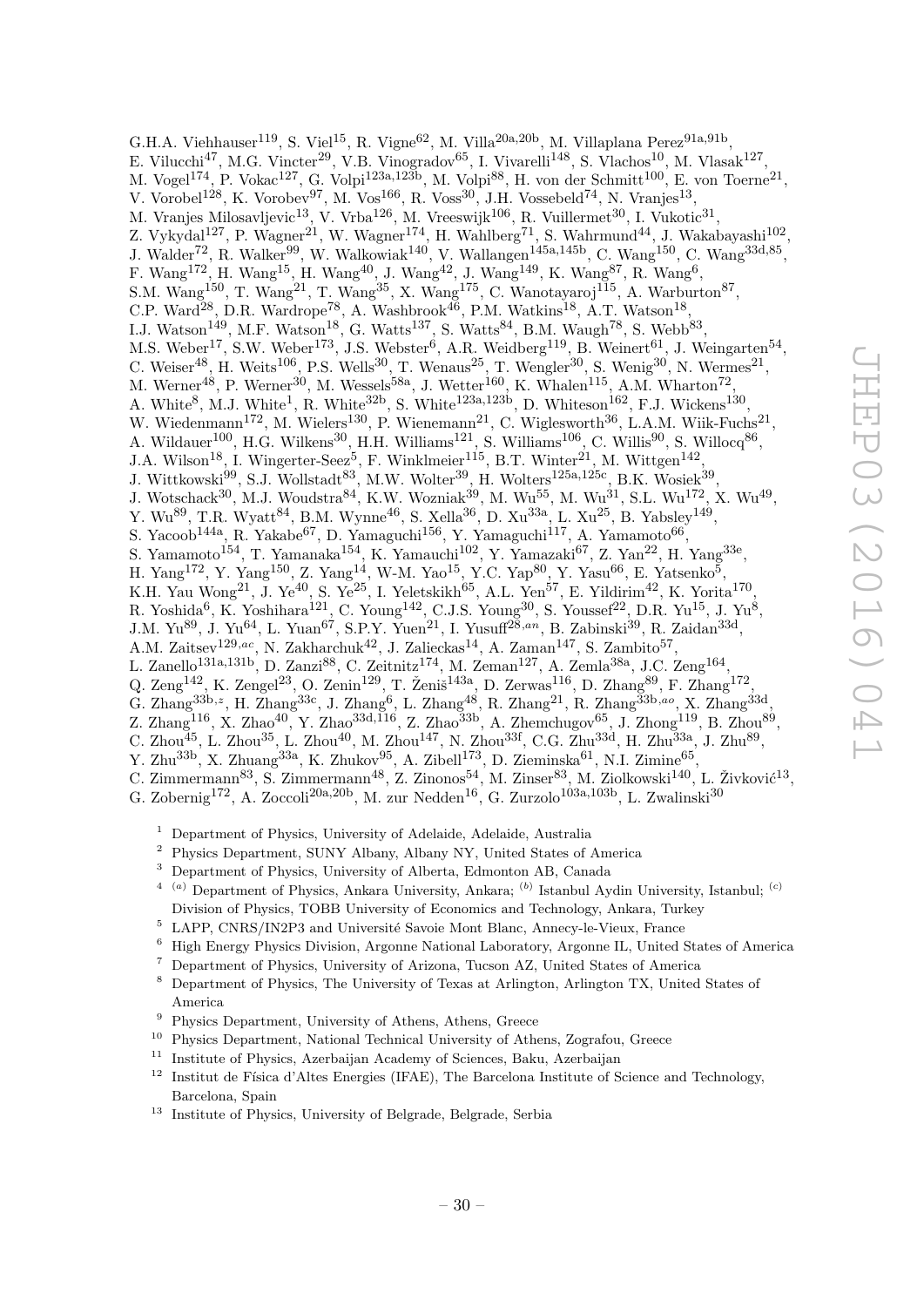- <sup>14</sup> Department for Physics and Technology, University of Bergen, Bergen, Norway<br><sup>15</sup> Dhysics Division, Lawrence Berkeley National Laboratory and University of Ca
- <sup>15</sup> Physics Division, Lawrence Berkeley National Laboratory and University of California, Berkeley CA, United States of America
- <sup>16</sup> Department of Physics, Humboldt University, Berlin, Germany
- <sup>17</sup> Albert Einstein Center for Fundamental Physics and Laboratory for High Energy Physics, University of Bern, Bern, Switzerland
- <sup>18</sup> School of Physics and Astronomy, University of Birmingham, Birmingham, United Kingdom
- <sup>19 (a)</sup> Department of Physics, Bogazici University, Istanbul; <sup>(b)</sup> Department of Physics Engineering, Gaziantep University, Gaziantep; <sup>(d)</sup> Istanbul Bilgi University, Faculty of Engineering and Natural Sciences, Istanbul,Turkey; <sup>(e)</sup> Bahcesehir University, Faculty of Engineering and Natural Sciences, Istanbul, Turkey
- <sup>20 (a)</sup> INFN Sezione di Bologna; <sup>(b)</sup> Dipartimento di Fisica e Astronomia, Università di Bologna, Bologna, Italy
- <sup>21</sup> Physikalisches Institut, University of Bonn, Bonn, Germany<br><sup>22</sup> Penartment of Physics, Boston University, Boston MA, University
- <sup>22</sup> Department of Physics, Boston University, Boston MA, United States of America<br><sup>23</sup> Department of Physics, Propelais University, Weltham MA, United States of Amer
- <sup>23</sup> Department of Physics, Brandeis University, Waltham MA, United States of America
- <sup>24 (a)</sup> Universidade Federal do Rio De Janeiro COPPE/EE/IF, Rio de Janeiro; <sup>(b)</sup> Electrical Circuits Department, Federal University of Juiz de Fora (UFJF), Juiz de Fora; <sup>(c)</sup> Federal University of Sao Joao del Rei (UFSJ), Sao Joao del Rei; <sup>(d)</sup> Instituto de Fisica, Universidade de Sao Paulo, Sao Paulo, Brazil
- <sup>25</sup> Physics Department, Brookhaven National Laboratory, Upton NY, United States of America
- <sup>26 (a)</sup> Transilvania University of Brasov, Brasov, Romania; <sup>(b)</sup> National Institute of Physics and Nuclear Engineering, Bucharest; <sup>(c)</sup> National Institute for Research and Development of Isotopic and Molecular Technologies, Physics Department, Cluj Napoca; <sup>(d)</sup> University Politehnica Bucharest, Bucharest; <sup>(e)</sup> West University in Timisoara, Timisoara, Romania
- <sup>27</sup> Departamento de Física, Universidad de Buenos Aires, Buenos Aires, Argentina
- <sup>28</sup> Cavendish Laboratory, University of Cambridge, Cambridge, United Kingdom<br><sup>29</sup> Department of Physics, Carlotan University, Ottowe ON, Canada
- <sup>29</sup> Department of Physics, Carleton University, Ottawa ON, Canada<br><sup>30</sup> CEDN, Canada Suiteerland
- CERN, Geneva, Switzerland
- <sup>31</sup> Enrico Fermi Institute, University of Chicago, Chicago IL, United States of America
- <sup>32</sup> <sup>(a)</sup> Departamento de Física, Pontificia Universidad Católica de Chile, Santiago; <sup>(b)</sup> Departamento de Física, Universidad Técnica Federico Santa María, Valparaíso, Chile
- <sup>33</sup><sup>(a)</sup> Institute of High Energy Physics, Chinese Academy of Sciences, Beijing; <sup>(b)</sup> Department of Modern Physics, University of Science and Technology of China, Anhui; <sup>(c)</sup> Department of Physics, Nanjing University, Jiangsu; <sup>(d)</sup> School of Physics, Shandong University, Shandong; <sup>(e)</sup> Department of Physics and Astronomy, Shanghai Key Laboratory for Particle Physics and Cosmology, Shanghai Jiao Tong University, Shanghai; (also affiliated with PKU-CHEP); <sup>(f)</sup> Physics Department, Tsinghua University, Beijing 100084, China
- $34$  Laboratoire de Physique Corpusculaire, Clermont Université and Université Blaise Pascal and CNRS/IN2P3, Clermont-Ferrand, France
- $35$  Nevis Laboratory, Columbia University, Irvington NY, United States of America<br> $36$  Niele Bohr Institute, University of Conceptor Echenhaum Denmark
- <sup>36</sup> Niels Bohr Institute, University of Copenhagen, Kobenhavn, Denmark
- <sup>37 (a)</sup> INFN Gruppo Collegato di Cosenza, Laboratori Nazionali di Frascati; <sup>(b)</sup> Dipartimento di Fisica, Universit`a della Calabria, Rende, Italy
- <sup>38 (a)</sup> AGH University of Science and Technology, Faculty of Physics and Applied Computer Science, Krakow; <sup>(b)</sup> Marian Smoluchowski Institute of Physics, Jagiellonian University, Krakow, Poland
- <sup>39</sup> Institute of Nuclear Physics Polish Academy of Sciences, Krakow, Poland
- <sup>40</sup> Physics Department, Southern Methodist University, Dallas TX, United States of America
- <sup>41</sup> Physics Department, University of Texas at Dallas, Richardson TX, United States of America
- <sup>42</sup> DESY, Hamburg and Zeuthen, Germany
- <sup>43</sup> Institut für Experimentelle Physik IV, Technische Universität Dortmund, Dortmund, Germany
- <sup>44</sup> Institut für Kern- und Teilchenphysik, Technische Universität Dresden, Dresden, Germany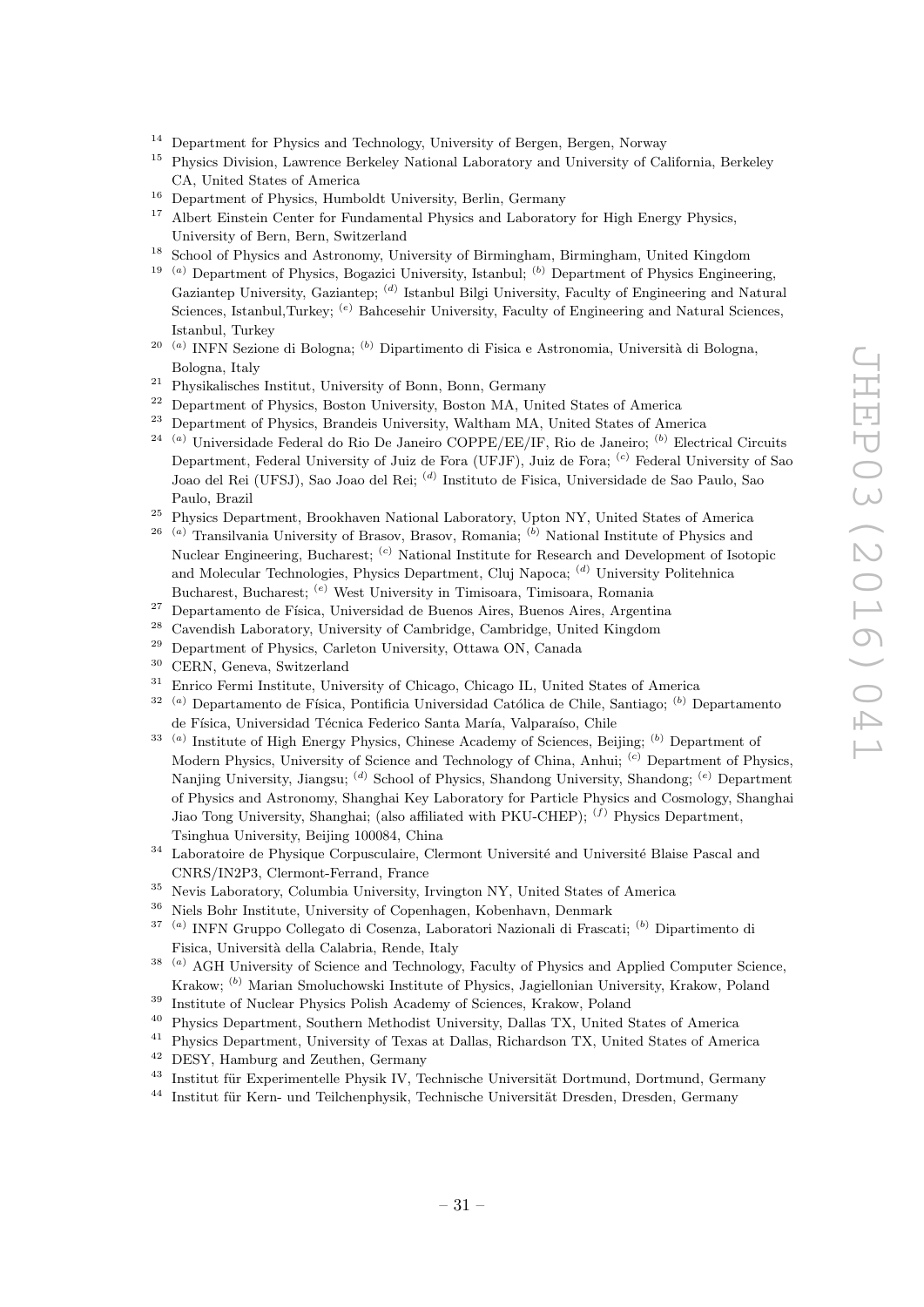- <sup>45</sup> Department of Physics, Duke University, Durham NC, United States of America<br><sup>46</sup> SUDA, School of Physics and Actronomy University of Edinburgh Edinburgh
- <sup>46</sup> SUPA School of Physics and Astronomy, University of Edinburgh, Edinburgh, United Kingdom
- <sup>47</sup> INFN Laboratori Nazionali di Frascati, Frascati, Italy
- <sup>48</sup> Fakultät für Mathematik und Physik, Albert-Ludwigs-Universität, Freiburg, Germany<br><sup>49</sup> Section de Physicus, Université de Genève, Geneve, Switzerland
- Section de Physique, Université de Genève, Geneva, Switzerland
- <sup>50 (a)</sup> INFN Sezione di Genova; <sup>(b)</sup> Dipartimento di Fisica, Università di Genova, Genova, Italy
- $51$ <sup>(a)</sup> E. Andronikashvili Institute of Physics, Iv. Javakhishvili Tbilisi State University, Tbilisi; <sup>(b)</sup> High Energy Physics Institute, Tbilisi State University, Tbilisi, Georgia
- <sup>52</sup> II Physikalisches Institut, Justus-Liebig-Universität Giessen, Giessen, Germany
- <sup>53</sup> SUPA School of Physics and Astronomy, University of Glasgow, Glasgow, United Kingdom
- $^{54}\,$  II Physikalisches Institut, Georg-August-Universität, Göttingen, Germany
- <sup>55</sup> Laboratoire de Physique Subatomique et de Cosmologie, Université Grenoble-Alpes, CNRS/IN2P3, Grenoble, France
- <sup>56</sup> Department of Physics, Hampton University, Hampton VA, United States of America<sup>57</sup> Laboratory for Particle Physics and Cosmology Harvard University, Cambridge MA
- <sup>57</sup> Laboratory for Particle Physics and Cosmology, Harvard University, Cambridge MA, United States of America
- <sup>58 (a)</sup> Kirchhoff-Institut für Physik, Ruprecht-Karls-Universität Heidelberg, Heidelberg; <sup>(b)</sup> Physikalisches Institut, Ruprecht-Karls-Universität Heidelberg, Heidelberg; <sup>(c)</sup> ZITI Institut für technische Informatik, Ruprecht-Karls-Universität Heidelberg, Mannheim, Germany
- <sup>59</sup> Faculty of Applied Information Science, Hiroshima Institute of Technology, Hiroshima, Japan
- $60$ <sup>(a)</sup> Department of Physics, The Chinese University of Hong Kong, Shatin, N.T., Hong Kong;  $(b)$ Department of Physics, The University of Hong Kong, Hong Kong; <sup>(c)</sup> Department of Physics, The Hong Kong University of Science and Technology, Clear Water Bay, Kowloon, Hong Kong, China
- $^{61}$  Department of Physics, Indiana University, Bloomington IN, United States of America
- <sup>62</sup> Institut für Astro- und Teilchenphysik, Leopold-Franzens-Universität, Innsbruck, Austria<br><sup>63</sup> University of Love Love City LA, United States of America
- <sup>63</sup> University of Iowa, Iowa City IA, United States of America<br><sup>64</sup> Department of Physics and Astronomy Iowa State Universi
- $^{64}$  Department of Physics and Astronomy, Iowa State University, Ames IA, United States of America<br> $^{65}$  Joint Institute for Nuelear Besearch, JINP Dubpe, Dubpe, Puccie
- <sup>65</sup> Joint Institute for Nuclear Research, JINR Dubna, Dubna, Russia<br><sup>66</sup> KEK, High Francy, Asseluption Research Operationtion, Taulusha
- <sup>66</sup> KEK, High Energy Accelerator Research Organization, Tsukuba, Japan
- $^{67}$  Graduate School of Science, Kobe University, Kobe, Japan  $^{68}$  Easy Lyste University, Kyote, Japan
- $^{68}$  Faculty of Science, Kyoto University, Kyoto, Japan  $^{69}$  Kyoto University of Education, Kyoto, Japan
- $^{69}$  Kyoto University of Education, Kyoto, Japan  $^{70}$  Department of Physics Kyushu University Fr
- <sup>70</sup> Department of Physics, Kyushu University, Fukuoka, Japan
- <sup>71</sup> Instituto de Física La Plata, Universidad Nacional de La Plata and CONICET, La Plata, Argentina
- <sup>72</sup> Physics Department, Lancaster University, Lancaster, United Kingdom
- 73 ( <sup>a)</sup> INFN Sezione di Lecce; <sup>(b)</sup> Dipartimento di Matematica e Fisica, Università del Salento, Lecce, Italy
- <sup>74</sup> Oliver Lodge Laboratory, University of Liverpool, Liverpool, United Kingdom
- <sup>75</sup> Department of Physics, Jožef Stefan Institute and University of Ljubliana, Ljubliana, Slovenia
- <sup>76</sup> School of Physics and Astronomy, Queen Mary University of London, London, United Kingdom<br><sup>77</sup> Department of Physics, Boyal Holloway University of London, Surrey, United Kingdom
- <sup>77</sup> Department of Physics, Royal Holloway University of London, Surrey, United Kingdom<br><sup>78</sup> Department of Physics and Astronomy, University College London, London, United Kingdom
- <sup>78</sup> Department of Physics and Astronomy, University College London, London, United Kingdom<br><sup>79</sup> Louisiana Tech University Purton LA, United States of America
- $^{79}$  Louisiana Tech University, Ruston LA, United States of America<br> $^{80}$  Laboratoire de Physique Nucléaire et de Hautes Epergies, UPMC
- Laboratoire de Physique Nucléaire et de Hautes Energies, UPMC and Université Paris-Diderot and CNRS/IN2P3, Paris, France
- <sup>81</sup> Fysiska institutionen, Lunds universitet, Lund, Sweden
- <sup>82</sup> Departamento de Fisica Teorica C-15, Universidad Autonoma de Madrid, Madrid, Spain
- <sup>83</sup> Institut für Physik, Universität Mainz, Mainz, Germany
- <sup>84</sup> School of Physics and Astronomy, University of Manchester, Manchester, United Kingdom
- <sup>85</sup> CPPM, Aix-Marseille Université and CNRS/IN2P3, Marseille, France
- <sup>86</sup> Department of Physics, University of Massachusetts, Amherst MA, United States of America
- <sup>87</sup> Department of Physics, McGill University, Montreal QC, Canada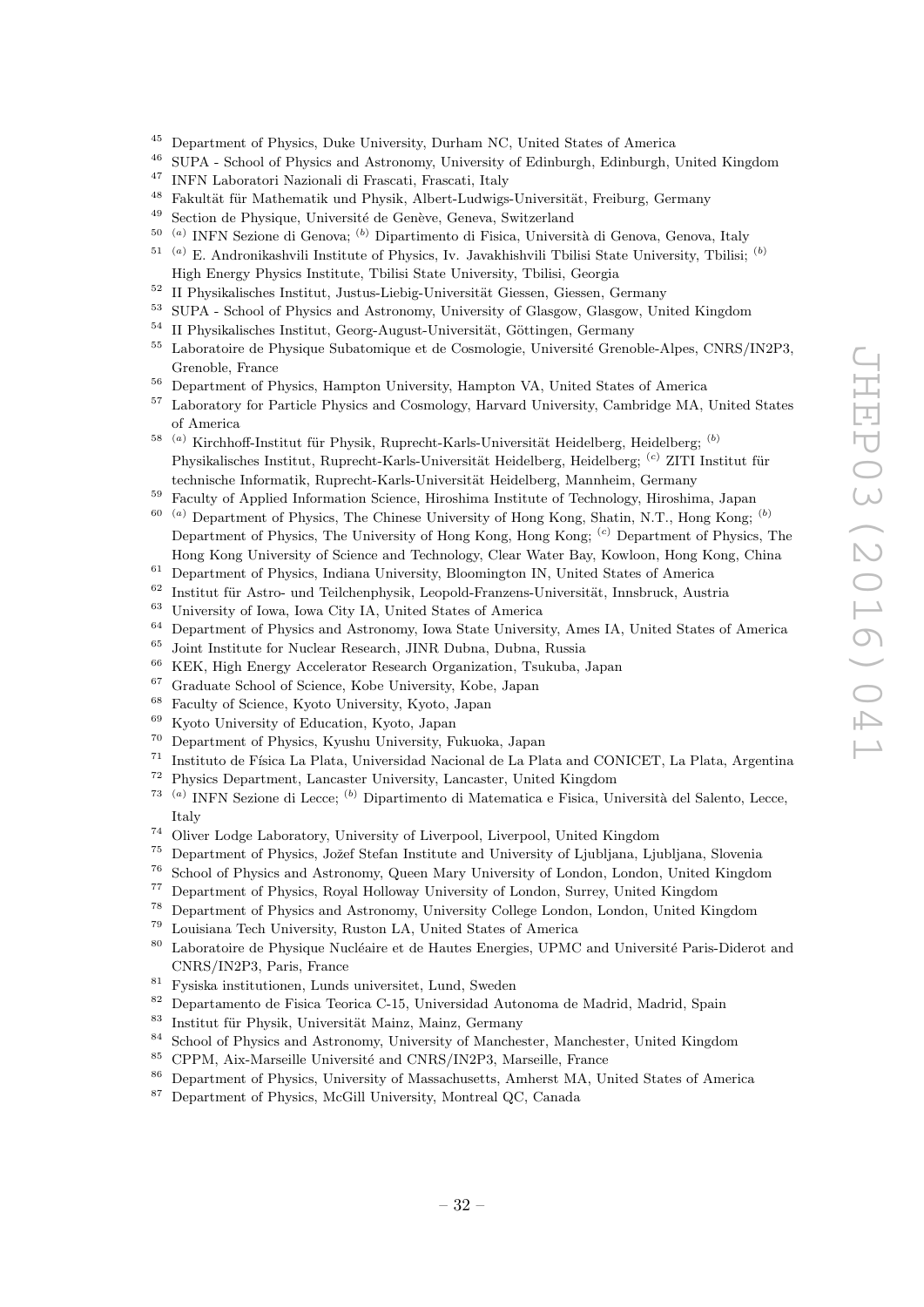- <sup>88</sup> School of Physics, University of Melbourne, Victoria, Australia<br><sup>89</sup> Penertment of Physics, The University of Michigan, Ann Arho
- <sup>89</sup> Department of Physics, The University of Michigan, Ann Arbor MI, United States of America
- <sup>90</sup> Department of Physics and Astronomy, Michigan State University, East Lansing MI, United States of America
- <sup>91 (a)</sup> INFN Sezione di Milano; <sup>(b)</sup> Dipartimento di Fisica, Università di Milano, Milano, Italy
- <sup>92</sup> B.I. Stepanov Institute of Physics, National Academy of Sciences of Belarus, Minsk, Republic of Belarus
- 93 National Scientific and Educational Centre for Particle and High Energy Physics, Minsk, Republic of Belarus
- <sup>94</sup> Group of Particle Physics, University of Montreal, Montreal QC, Canada<br><sup>95</sup> PN Lebedev Physical Institute of the Russian Academy of Sciences. Mos
- <sup>95</sup> P.N. Lebedev Physical Institute of the Russian Academy of Sciences, Moscow, Russia
- <sup>96</sup> Institute for Theoretical and Experimental Physics (ITEP), Moscow, Russia
- <sup>97</sup> National Research Nuclear University MEPhI, Moscow, Russia
- <sup>98</sup> D.V. Skobeltsyn Institute of Nuclear Physics, M.V. Lomonosov Moscow State University, Moscow, Russia
- <sup>99</sup> Fakultät für Physik, Ludwig-Maximilians-Universität München, München, Germany<br><sup>100</sup> Max-Planck-Institut für Physik (Werner-Heisenberg-Institut), München, Germany
- <sup>100</sup> Max-Planck-Institut für Physik (Werner-Heisenberg-Institut), München, Germany
- <sup>101</sup> Nagasaki Institute of Applied Science, Nagasaki, Japan<br><sup>102</sup> Cardiata School of Science and Kahanashi Macham In
- <sup>102</sup> Graduate School of Science and Kobayashi-Maskawa Institute, Nagoya University, Nagoya, Japan
- <sup>103 (a)</sup> INFN Sezione di Napoli; <sup>(b)</sup> Dipartimento di Fisica, Università di Napoli, Napoli, Italy
- <sup>104</sup> Department of Physics and Astronomy, University of New Mexico, Albuquerque NM, United States of America
- <sup>105</sup> Institute for Mathematics, Astrophysics and Particle Physics, Radboud University Nijmegen/Nikhef, Nijmegen, Netherlands
- <sup>106</sup> Nikhef National Institute for Subatomic Physics and University of Amsterdam, Amsterdam, Netherlands
- <sup>107</sup> Department of Physics, Northern Illinois University, DeKalb IL, United States of America<br><sup>108</sup> Pudley Institute of Nuclear Physics, SP PAS, Novesibirgh, Pugsia
- <sup>108</sup> Budker Institute of Nuclear Physics, SB RAS, Novosibirsk, Russia
- <sup>109</sup> Department of Physics, New York University, New York NY, United States of America
- <sup>110</sup> Ohio State University, Columbus OH, United States of America<br><sup>111</sup> Faculty of Science, Okayama University, Okayama, Japan
- <sup>111</sup> Faculty of Science, Okayama University, Okayama, Japan<br><sup>112</sup> Homer L. Dodge Department of Physics and Astronomy
- <sup>112</sup> Homer L. Dodge Department of Physics and Astronomy, University of Oklahoma, Norman OK, United States of America
- <sup>113</sup> Department of Physics, Oklahoma State University, Stillwater OK, United States of America
- <sup>114</sup> Palacký University, RCPTM, Olomouc, Czech Republic
- <sup>115</sup> Center for High Energy Physics, University of Oregon, Eugene OR, United States of America<br><sup>116</sup> LAL Universite CNRS/IN2P3 Université Paris-Saclay Orsay, France
- LAL, Univ. Paris-Sud, CNRS/IN2P3, Université Paris-Saclay, Orsay, France
- <sup>117</sup> Graduate School of Science, Osaka University, Osaka, Japan
- <sup>118</sup> Department of Physics, University of Oslo, Oslo, Norway
- <sup>119</sup> Department of Physics, Oxford University, Oxford, United Kingdom
- 120 ( <sup>a)</sup> INFN Sezione di Pavia; <sup>(b)</sup> Dipartimento di Fisica, Università di Pavia, Pavia, Italy
- <sup>121</sup> Department of Physics, University of Pennsylvania, Philadelphia PA, United States of America<br><sup>122</sup> National Bessensk Centre "Kurshator Institute", B.B.Konstantinov Betershum Nuelean Bhysics
- <sup>122</sup> National Research Centre "Kurchatov Institute" B.P.Konstantinov Petersburg Nuclear Physics Institute, St. Petersburg, Russia
- <sup>123 (a</sup>) INFN Sezione di Pisa; <sup>(b)</sup> Dipartimento di Fisica E. Fermi, Università di Pisa, Pisa, Italy
- <sup>124</sup> Department of Physics and Astronomy, University of Pittsburgh, Pittsburgh PA, United States of America
- <sup>125 (a)</sup> Laboratório de Instrumentação e Física Experimental de Partículas LIP, Lisboa; <sup>(b)</sup> Faculdade de Ciências, Universidade de Lisboa, Lisboa; <sup>(c)</sup> Department of Physics, University of Coimbra, Coimbra; <sup>(d)</sup> Centro de Física Nuclear da Universidade de Lisboa, Lisboa; <sup>(e)</sup> Departamento de Fisica, Universidade do Minho, Braga; <sup>(f)</sup> Departamento de Fisica Teorica y del Cosmos and CAFPE, Universidad de Granada, Granada (Spain); <sup>(g)</sup> Dep Fisica and CEFITEC of Faculdade de Ciencias e Tecnologia, Universidade Nova de Lisboa, Caparica, Portugal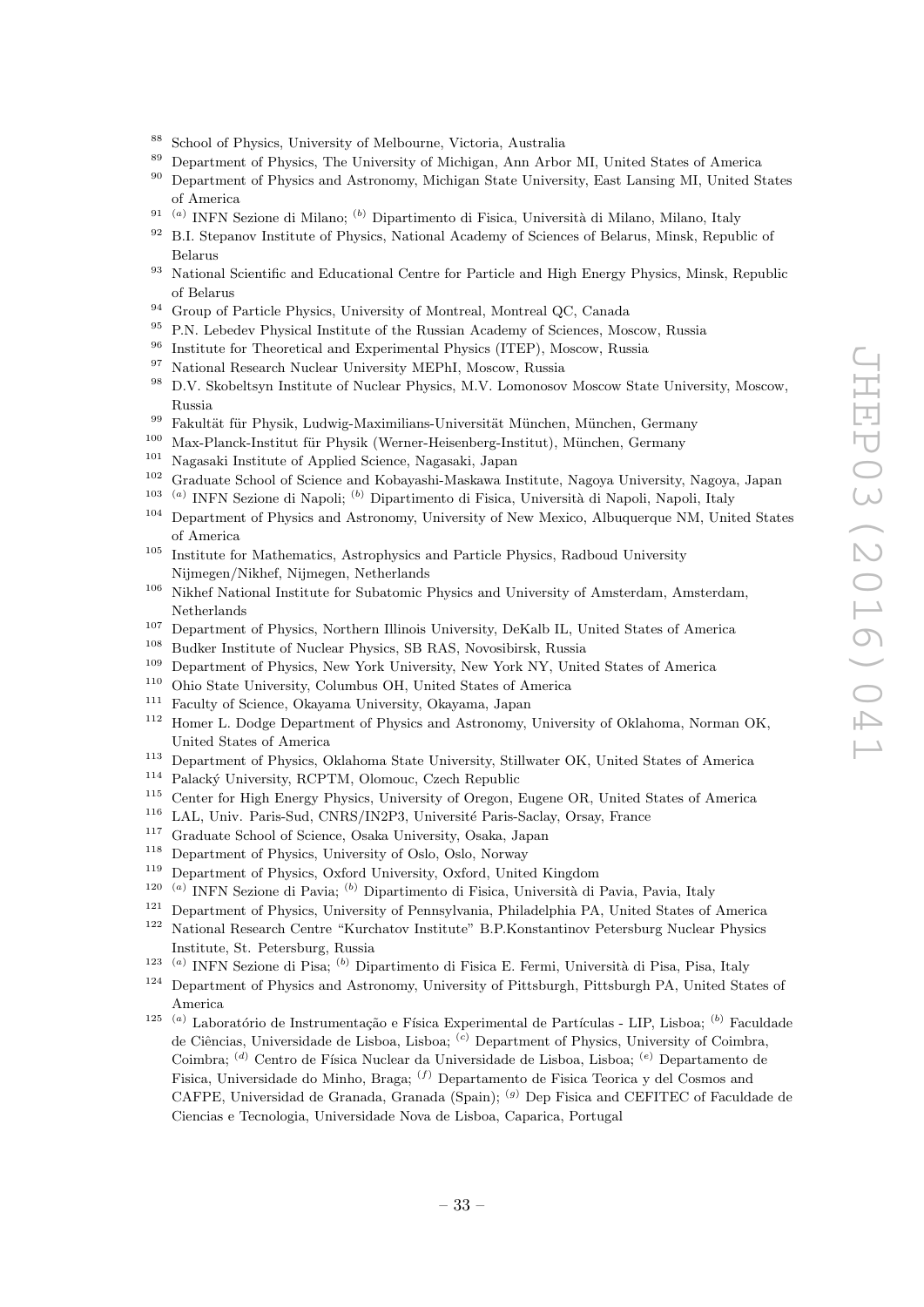- <sup>126</sup> Institute of Physics, Academy of Sciences of the Czech Republic, Praha, Czech Republic<br><sup>127</sup> Creek Technical University in Prague, Praha, Czech Republic,
- <sup>127</sup> Czech Technical University in Prague, Praha, Czech Republic
- <sup>128</sup> Faculty of Mathematics and Physics, Charles University in Prague, Praha, Czech Republic
- <sup>129</sup> State Research Center Institute for High Energy Physics (Protvino), NRC KI, Russia
- <sup>130</sup> Particle Physics Department, Rutherford Appleton Laboratory, Didcot, United Kingdom
- <sup>131 (a)</sup> INFN Sezione di Roma; <sup>(b)</sup> Dipartimento di Fisica, Sapienza Università di Roma, Roma, Italy
- <sup>132 (a)</sup> INFN Sezione di Roma Tor Vergata; <sup>(b)</sup> Dipartimento di Fisica, Università di Roma Tor Vergata, Roma, Italy
- <sup>133 (a)</sup> INFN Sezione di Roma Tre; <sup>(b)</sup> Dipartimento di Matematica e Fisica, Università Roma Tre, Roma, Italy
- $134$ <sup>(a)</sup> Faculté des Sciences Ain Chock, Réseau Universitaire de Physique des Hautes Energies -Université Hassan II, Casablanca; <sup>(b)</sup> Centre National de l'Energie des Sciences Techniques Nucleaires, Rabat; <sup>(c)</sup> Faculté des Sciences Semlalia, Université Cadi Ayyad, LPHEA-Marrakech; (d) Faculté des Sciences, Université Mohamed Premier and LPTPM, Oujda;  $^{(e)}$  Faculté des sciences, Université Mohammed V, Rabat, Morocco
- <sup>135</sup> DSM/IRFU (Institut de Recherches sur les Lois Fondamentales de l'Univers), CEA Saclay (Commissariat `a l'Energie Atomique et aux Energies Alternatives), Gif-sur-Yvette, France
- <sup>136</sup> Santa Cruz Institute for Particle Physics, University of California Santa Cruz, Santa Cruz CA, United States of America
- <sup>137</sup> Department of Physics, University of Washington, Seattle WA, United States of America
- <sup>138</sup> Department of Physics and Astronomy, University of Sheffield, Sheffield, United Kingdom
- <sup>139</sup> Department of Physics, Shinshu University, Nagano, Japan
- $140$  Fachbereich Physik, Universität Siegen, Siegen, Germany
- <sup>141</sup> Department of Physics, Simon Fraser University, Burnaby BC, Canada<br><sup>142</sup> SI AC National Accelerator Laboratory Stanford CA. United States of
- <sup>142</sup> SLAC National Accelerator Laboratory, Stanford CA, United States of America
- <sup>143</sup><sup>(a)</sup> Faculty of Mathematics, Physics & Informatics, Comenius University, Bratislava; <sup>(b)</sup> Department of Subnuclear Physics, Institute of Experimental Physics of the Slovak Academy of Sciences, Kosice, Slovak Republic
- <sup>144 (a)</sup> Department of Physics, University of Cape Town, Cape Town; <sup>(b)</sup> Department of Physics, University of Johannesburg, Johannesburg; <sup>(c)</sup> School of Physics, University of the Witwatersrand, Johannesburg, South Africa
- <sup>145 (a)</sup> Department of Physics, Stockholm University; <sup>(b)</sup> The Oskar Klein Centre, Stockholm, Sweden
- <sup>146</sup> Physics Department, Royal Institute of Technology, Stockholm, Sweden<br><sup>147</sup> Departments of Physics  $\&$  Astronomy and Chemistry Stony Brook Uni
- <sup>147</sup> Departments of Physics & Astronomy and Chemistry, Stony Brook University, Stony Brook NY, United States of America
- <sup>148</sup> Department of Physics and Astronomy, University of Sussex, Brighton, United Kingdom
- <sup>149</sup> School of Physics, University of Sydney, Sydney, Australia
- <sup>150</sup> Institute of Physics, Academia Sinica, Taipei, Taiwan
- <sup>151</sup> Department of Physics, Technion: Israel Institute of Technology, Haifa, Israel
- <sup>152</sup> Raymond and Beverly Sackler School of Physics and Astronomy, Tel Aviv University, Tel Aviv, Israel
- <sup>153</sup> Department of Physics, Aristotle University of Thessaloniki, Thessaloniki, Greece<br><sup>154</sup> International Canter for Elementary Partials Physics and Department of Physics
- <sup>154</sup> International Center for Elementary Particle Physics and Department of Physics, The University of Tokyo, Tokyo, Japan
- <sup>155</sup> Graduate School of Science and Technology, Tokyo Metropolitan University, Tokyo, Japan<br><sup>156</sup> Department of Physics, Tokyo Institute of Technology, Tokyo, Japan
- <sup>156</sup> Department of Physics, Tokyo Institute of Technology, Tokyo, Japan
- <sup>157</sup> Department of Physics, University of Toronto, Toronto ON, Canada
- <sup>158 (a)</sup> TRIUMF, Vancouver BC; <sup>(b)</sup> Department of Physics and Astronomy, York University, Toronto ON, Canada
- <sup>159</sup> Faculty of Pure and Applied Sciences, and Center for Integrated Research in Fundamental Science and Engineering, University of Tsukuba, Tsukuba, Japan
- <sup>160</sup> Department of Physics and Astronomy, Tufts University, Medford MA, United States of America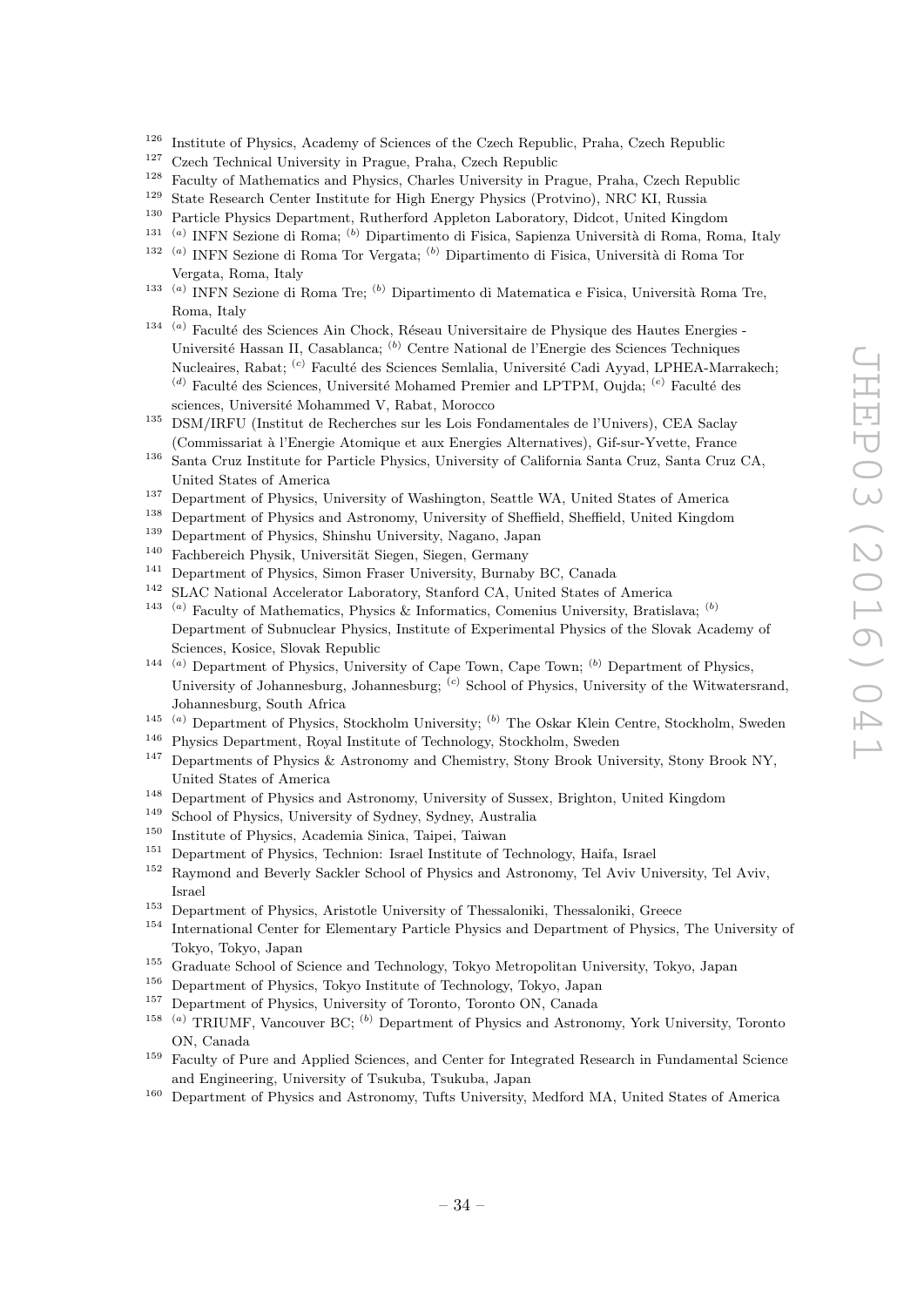- <sup>161</sup> Centro de Investigaciones, Universidad Antonio Narino, Bogota, Colombia
- <sup>162</sup> Department of Physics and Astronomy, University of California Irvine, Irvine CA, United States of America
- <sup>163</sup><sup>(a)</sup> INFN Gruppo Collegato di Udine, Sezione di Trieste, Udine; <sup>(b)</sup> ICTP, Trieste; <sup>(c)</sup> Dipartimento di Chimica, Fisica e Ambiente, Universit`a di Udine, Udine, Italy
- <sup>164</sup> Department of Physics, University of Illinois, Urbana IL, United States of America<br><sup>165</sup> Department of Physics and Astronomy University of Unnacle Unnacle Suredon
- <sup>165</sup> Department of Physics and Astronomy, University of Uppsala, Uppsala, Sweden<br><sup>166</sup> Institute de Eísica Cornuccular (IEIC) and Departmento de Eísica Atómica M
- Instituto de Física Corpuscular (IFIC) and Departamento de Física Atómica, Molecular y Nuclear and Departamento de Ingeniería Electrónica and Instituto de Microelectrónica de Barcelona (IMB-CNM), University of Valencia and CSIC, Valencia, Spain
- <sup>167</sup> Department of Physics, University of British Columbia, Vancouver BC, Canada<br><sup>168</sup> Department of Physics and Astronomy University of Victoria Victoria BC, Canada
- <sup>168</sup> Department of Physics and Astronomy, University of Victoria, Victoria BC, Canada
- <sup>169</sup> Department of Physics, University of Warwick, Coventry, United Kingdom
- <sup>170</sup> Waseda University, Tokyo, Japan<br><sup>171</sup> Department of Particle Physics 7
- <sup>171</sup> Department of Particle Physics, The Weizmann Institute of Science, Rehovot, Israel<br><sup>172</sup> Department of Physics, University of Wisconsin, Madison WJ, United States of Ameri
- <sup>172</sup> Department of Physics, University of Wisconsin, Madison WI, United States of America<sup>173</sup> Eskultät für Physik und Astronomie, Julius-Maximilians-Universität, Würzhurg, Germa
- <sup>173</sup> Fakultät für Physik und Astronomie, Julius-Maximilians-Universität, Würzburg, Germany<br><sup>174</sup> Fakult<sup>i</sup>alt für Mathematik und Naturwissenschaften, Fachsruppe Physik, Bergische Univer
- <sup>174</sup> Fakult|a|t für Mathematik und Naturwissenschaften, Fachgruppe Physik, Bergische Universität Wuppertal, Wuppertal, Germany
- <sup>175</sup> Department of Physics, Yale University, New Haven CT, United States of America
- <sup>176</sup> Yerevan Physics Institute, Yerevan, Armenia
- <sup>177</sup> Centre de Calcul de l'Institut National de Physique Nucléaire et de Physique des Particules (IN2P3), Villeurbanne, France
	- <sup>a</sup> Also at Department of Physics, King's College London, London, United Kingdom
	- <sup>b</sup> Also at Institute of Physics, Azerbaijan Academy of Sciences, Baku, Azerbaijan
	- <sup>c</sup> Also at Novosibirsk State University, Novosibirsk, Russia
	- <sup>d</sup> Also at TRIUMF, Vancouver BC, Canada
	- <sup>e</sup> Also at Department of Physics & Astronomy, University of Louisville, Louisville, KY, United States of America
	- $f$  Also at Department of Physics, California State University, Fresno CA, United States of America
	- $9$  Also at Department of Physics, University of Fribourg, Fribourg, Switzerland
	- <sup>h</sup> Also at Departament de Fisica de la Universitat Autonoma de Barcelona, Barcelona, Spain
	- <sup>i</sup> Also at Departamento de Fisica e Astronomia, Faculdade de Ciencias, Universidade do Porto, Portugal
	- <sup>j</sup> Also at Tomsk State University, Tomsk, Russia
	- <sup>k</sup> Also at Universita di Napoli Parthenope, Napoli, Italy
	- <sup>l</sup> Also at Institute of Particle Physics (IPP), Canada
- $<sup>m</sup>$  Also at Department of Physics, St. Petersburg State Polytechnical University, St. Petersburg,</sup> Russia
- <sup>n</sup> Also at Department of Physics, The University of Michigan, Ann Arbor MI, United States of America
- $\degree$  Also at Louisiana Tech University, Ruston LA, United States of America
- $p$  Also at Institucio Catalana de Recerca i Estudis Avancats, ICREA, Barcelona, Spain
- <sup>q</sup> Also at Graduate School of Science, Osaka University, Osaka, Japan
- <sup>r</sup> Also at Department of Physics, National Tsing Hua University, Taiwan
- <sup>s</sup> Also at Department of Physics, The University of Texas at Austin, Austin TX, United States of America
- <sup>t</sup> Also at Institute of Theoretical Physics, Ilia State University, Tbilisi, Georgia
- $u$  Also at CERN, Geneva, Switzerland
- <sup>v</sup> Also at Georgian Technical University (GTU),Tbilisi, Georgia
- $W$  Also at Ochadai Academic Production, Ochanomizu University, Tokyo, Japan